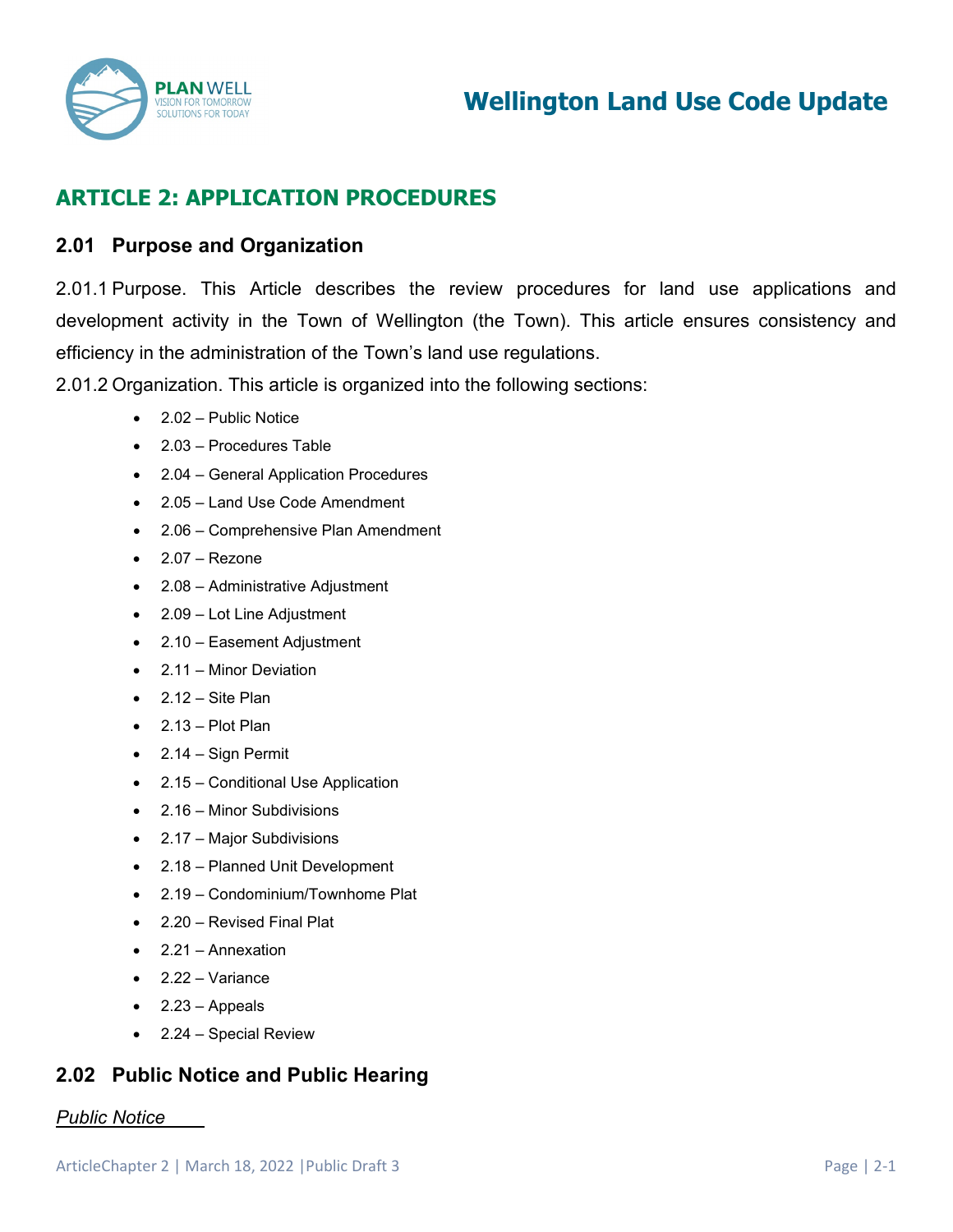- 2.02.2 **Generally**. For every public hearing required by the Land Use Code, the Town shall notify the public of the date, time, and place of that hearing; the address and legal description of the property involved; the purpose of the hearings; the right of interested persons to appear and be heard; the name of the applicant; and where additional information may be obtained by:
	- A. *Published Notice*. Notice shall be published once in a newspaper published with general circulation in the Town at least 15 days prior to all hearings, except for annexation hearings. Noticing requirements apply to each subsequent hearing.
	- B. *Written Notice*. Written notice shall be mailed at least 15 days prior to the hearing to owners of real property located within 500 feet of the subject property. The applicant is responsible for providing the list of names and addresses of owners ascertained according to the records of the Larimer County Assessor's Office, unless more current information is made available in writing to the Director prior to the mailing of the notices. The Town will verify the list of names and addresses prior to noticing.
		- 1. Written notice shall be mailed first-class postage, except subdivision review which shall be by certified mail.
		- 2. The applicant is responsible for obtaining the list of owners and providing it to the Planning Director or designee with the application submittal.
	- C. *Posted Notice*.
		- 1. Notice shall be posted at the Town's designated official posting locations at least five (5) days prior to the hearing.
		- 2. Posting notice on the subject property on a sign approved by the Town of Wellington at least 15 days prior to the hearing. Location approval is required prior to sign placement.
- 2.02.3 **Computation**. In computing a period of days, the first day is excluded and the last day is included. If the last day of any period is a Saturday, Sunday, or legal holiday, the period is extended to include the next day which is not a Saturday, Sunday, or legal holiday.

## *Public Hearing*

### 2.02.4 **Generally**.

- A. All required public hearings shall comply with the procedures adopted by the Town.
- B. The decision-maker conducting the public hearing shall record the public hearing by any appropriate means. A copy of the public hearing may be acquired by any person upon application to the Planning Director or designee and payment of a fee to cover the cost of duplication.
- 2.02.5 **Hearing Continuations**. The Town Board of Trustees, Planning Commission, or Board of Adjustment may continue the hearing to a subsequent meeting at a certain date and time or may close the hearing and continue the meeting to deliberate the issues until a final decision is made. If a hearing is continued to a certain date and time, no further notice of a continued hearing or meeting need be published.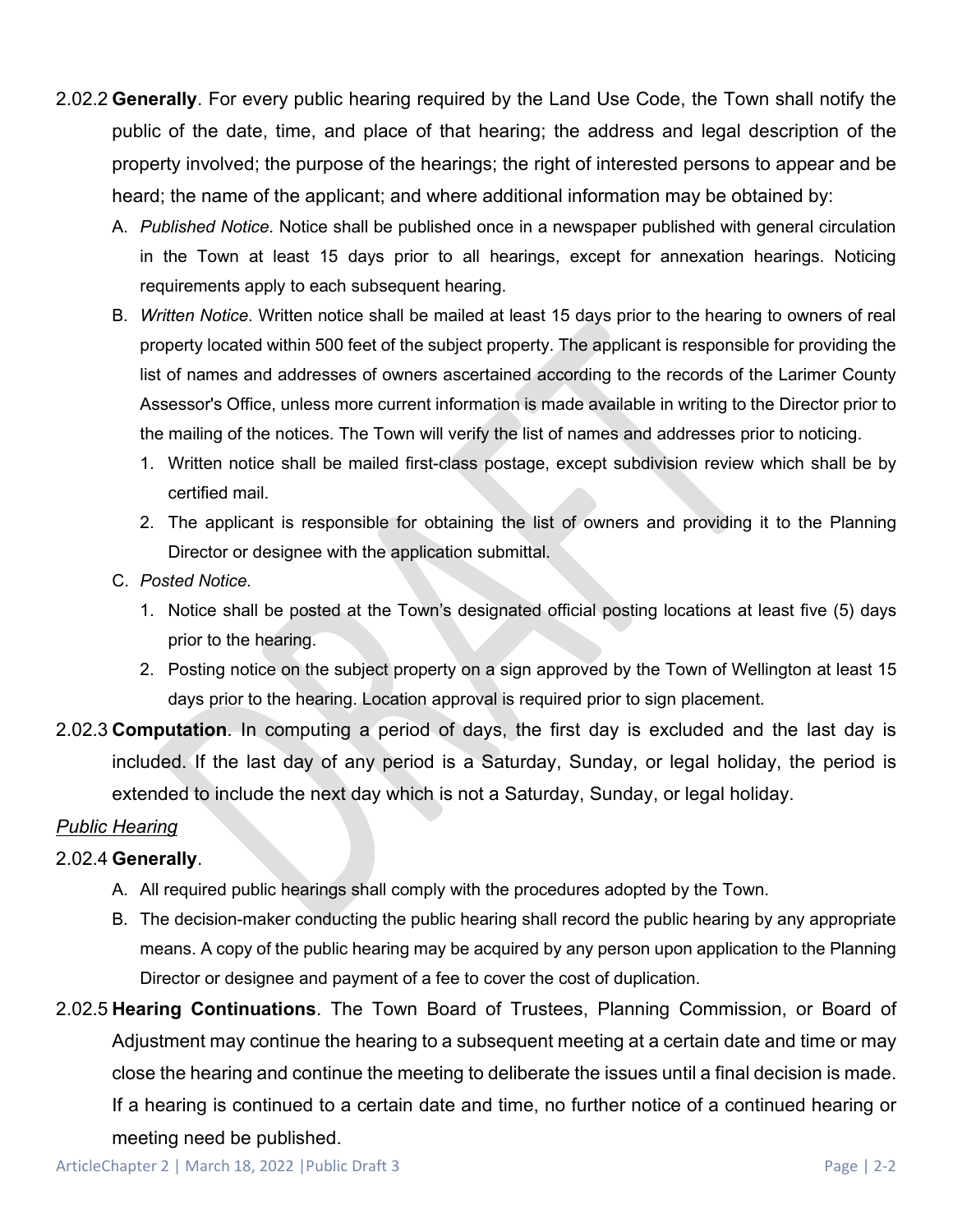## **2.03 Procedures Table**

2.03.2 **Overview**. The following table summarizes the major review procedures for land use applications and development activity in the Town of Wellington. Not all procedures addressed in this article are summarized in this table (see subsequent sections of this article for additional details on each procedure).

| <b>Application Type</b>      | <b>Pre-application</b><br><b>Conference</b><br><b>Required</b> | <b>Authority</b>                                                       |                                      |                                         |
|------------------------------|----------------------------------------------------------------|------------------------------------------------------------------------|--------------------------------------|-----------------------------------------|
|                              |                                                                | <b>Staff Review</b>                                                    | <b>Planning</b><br><b>Commission</b> | <b>Town Board of</b><br><b>Trustees</b> |
|                              | $Y = Yes \mid O = Optional$                                    | R= Recommendation   D = Decision   $*$ = Board of Adjustments Decision |                                      |                                         |
| <b>Entitlements</b>          |                                                                |                                                                        |                                      |                                         |
| Amendment                    | $\mathbf{o}$                                                   | $\mathsf{R}$                                                           | $\mathsf R$                          | D                                       |
| Rezone                       | Y                                                              | $\overline{\mathsf{R}}$                                                | $\overline{\mathsf{R}}$              | D                                       |
| <b>PUD</b>                   | Y                                                              | $\overline{\mathsf{R}}$                                                | $\overline{\mathsf{R}}$              | D                                       |
| <b>Conditional Use</b>       | Υ                                                              | $\mathbf R$                                                            | $\mathsf{R}$                         | D                                       |
| Annexation                   | Y                                                              | $\mathsf R$                                                            | $\mathsf R$                          | D                                       |
| Variance                     | Υ                                                              | $\mathsf R$                                                            | --                                   | $D^*$                                   |
| <b>Special Review</b>        | Y                                                              | D                                                                      | --                                   |                                         |
| <b>Plans</b>                 |                                                                |                                                                        |                                      |                                         |
| Site Plan                    | Υ                                                              | ${\sf R}$                                                              | D                                    |                                         |
| Plot Plan                    | $\mathbf{o}$                                                   | D                                                                      | $-$                                  | --                                      |
| <b>Administrative</b>        |                                                                |                                                                        |                                      |                                         |
| Administrative Adjustment    | Y                                                              | D                                                                      | --                                   | --                                      |
| Lot Line Adjustment          | Y                                                              | D                                                                      | $-$                                  | $-$                                     |
| <b>Easement Adjustment</b>   | Y                                                              | D                                                                      | --                                   | $-$                                     |
| <b>Minor Deviation</b>       | Y                                                              | D                                                                      | $-$                                  |                                         |
| <b>Plats</b>                 |                                                                |                                                                        |                                      |                                         |
| <b>Major Subdivision</b>     |                                                                |                                                                        |                                      |                                         |
| <b>Preliminary Plat</b>      | Υ                                                              | $\mathsf R$                                                            | $\mathsf R$                          | D                                       |
| <b>Final Plat</b>            | $\mathbf{o}$                                                   | $\mathsf R$                                                            | $\overline{\mathsf{R}}$              | D                                       |
| Minor Subdivision            | Y                                                              | $\overline{\mathsf{R}}$                                                | $\mathsf{R}$                         | D                                       |
| <b>Revised Final Plat</b>    | Y                                                              | D                                                                      | --                                   | $-$                                     |
| Condominium/Townhome<br>Plat | Y                                                              | D                                                                      |                                      |                                         |

# **2.04 General Application Procedures**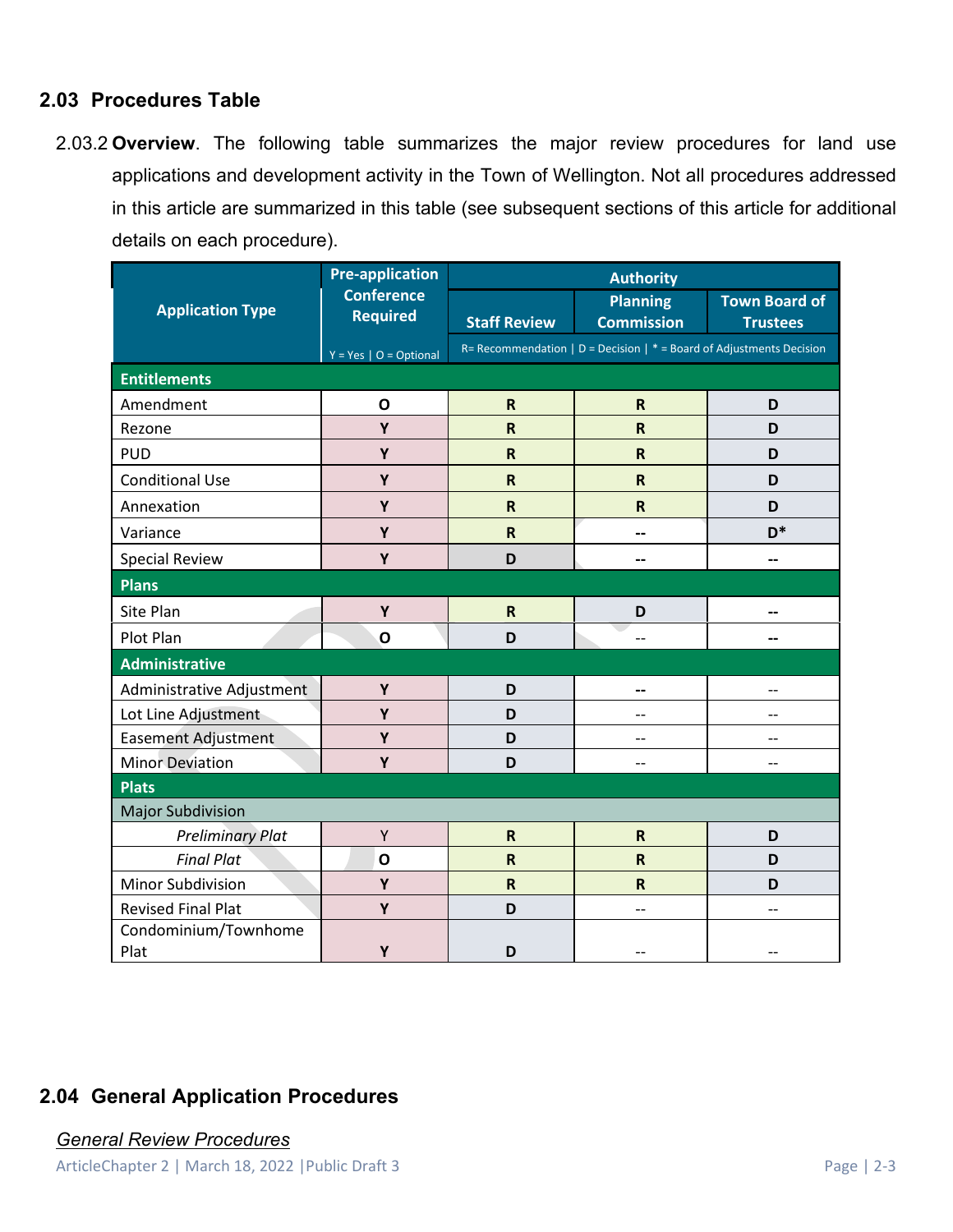- 2.04.2 **Purpose**. This section outlines the general application procedures and review process for all land use applications.
- 2.04.3 **Applicability**. This section applies to all land use applications unless an exception to the general procedures is expressly identified in subsequent sections of this article.

#### 2.04.4 **Procedure.**

- A. *Pre-application Meeting*.
	- 1. Intent. The pre-application conference provides an opportunity for an informal review of an application, and discusses the submittal requirements, development standards, schedule, and approval criteria. The pre-application meeting is not a formal review of the application. The guidance and feedback provided during the pre-application meetings are not considered binding upon the application, applicant, or the Town.
	- 2. Standards.
		- a. The applicant shall request in writing, on the official form provided by the Town, a preapplication meeting with the Planning Director or designee. The applicant shall provide the required information as deemed necessary by the Planning Director or designee to conduct an informal review of the proposed development at least 10 business days in advance of a pre-application meeting.
		- b. A pre-application conference shall be held within 30 days of receipt of all necessary information unless a later date is agreed to by the applicant and the Planning Director or designee.
		- c. The Planning Director or designee may waive the pre-application meeting requirement if determined that the request does not warrant review prior to application.
- B. *Land Use Application Submittal*.
	- 1. Intent. The intent of the land use application is to formally review an application.
	- 2. Standards. Application submittals shall be made on a form provided by the Town and accompanied by all required submittal documents and supporting information identified on the application, checklist and as discussed in the pre-application conference.
		- a. The applicable land use application fees shall be paid at the time of submittal of any land use application.
		- b. Unless otherwise specified in this Land Use Code, applications for review and approval may be initiated by:
			- i. The owner of the property that is subject to the application;
			- ii. The property owner's authorized agent, representative, or contract purchaser; or
			- iii. Any review or decision-making body for the Town.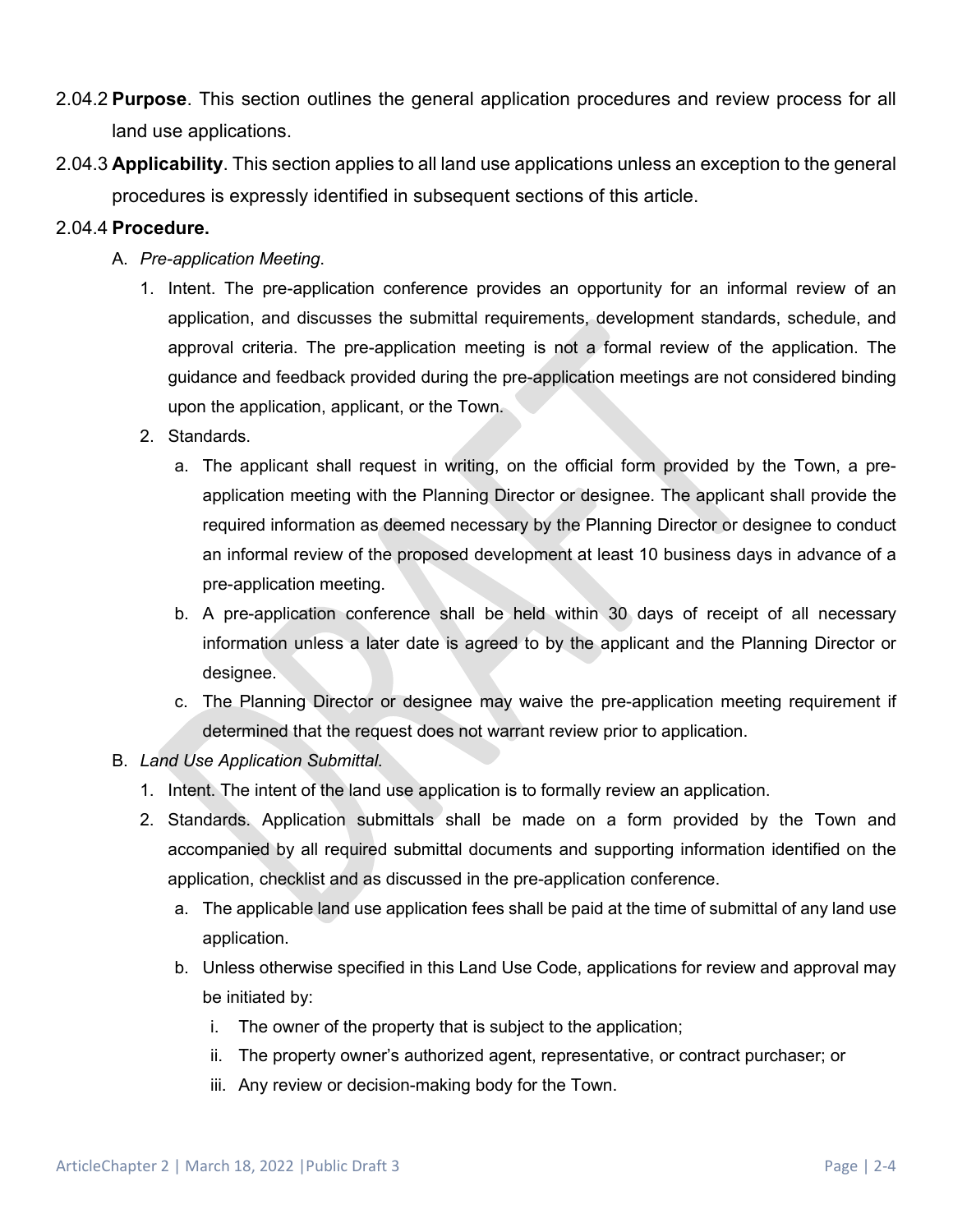- c. If an authorized agent or representative files an application under this Land Use Code on behalf of the property owner, the representative shall provide the Town with written, notarized documentation that the owner has authorized the filing of said application.
- d. If a review or decision-making body initiates action under this Land Use Code, it shall do so without prejudice toward the outcome.
- 3. Filing Fees. Application filing fees are set by the Town Board and may be reviewed and updated from time-to-time. Applications will not be processed until fees are paid in full. The fees paid are not refundable in whole or in part for applications withdrawn by an applicant unless recommended by the Planning Director and approved by the Town Administrator. All or a portion of the fees may be refunded depending on the amount of review and processing time already incurred by the Town.
- 4. Additional Fees. If the Town Administrator determines that additional funds are needed to complete the application review, including retention of outside professional services, the Town Administrator may impose additional application fees, to recover the Town's actual costs in completing review.
	- a. The applicant shall be billed by the Town for all additional costs and any other fees incurred by the Town on a as needed basis per the Town's D-5 form;
	- b. Costs shall be a lien upon the property, and the Town reserves the right to stop work on a project and/or withhold approvals and permits if costs are not paid within 30 days after written notice. For withdrawn applications, any unused deposit shall be returned to the applicant within 60 days less any incurred "pass through" costs, as of the date of the formal withdrawal request.
- C. *Determination of Completeness*.
	- 1. Following receipt of a development application, the Planning Director or designee shall certify that the development application submittal is complete.
	- 2. If the application is determined to be incomplete, the Planning Director or designee shall return the application to the applicant and provide a statement in writing specifying the additional information required. No further review activities will proceed until a completed application is accepted. Returned applications that are not resubmitted and accepted within 60 days shall be determined to be abandoned and of no further effect. A new application may be submitted, including applicable fees.
- D. *Application Review and Preparation of a Staff Report*.
	- 1. Following a determination of completeness, the Planning Director or designee circulates the application to staff and appropriate referral entities for review.
	- 2. The Planning Director or designee may also refer applications to other boards, commissions, government agencies, and non-governmental agencies not referenced in this article.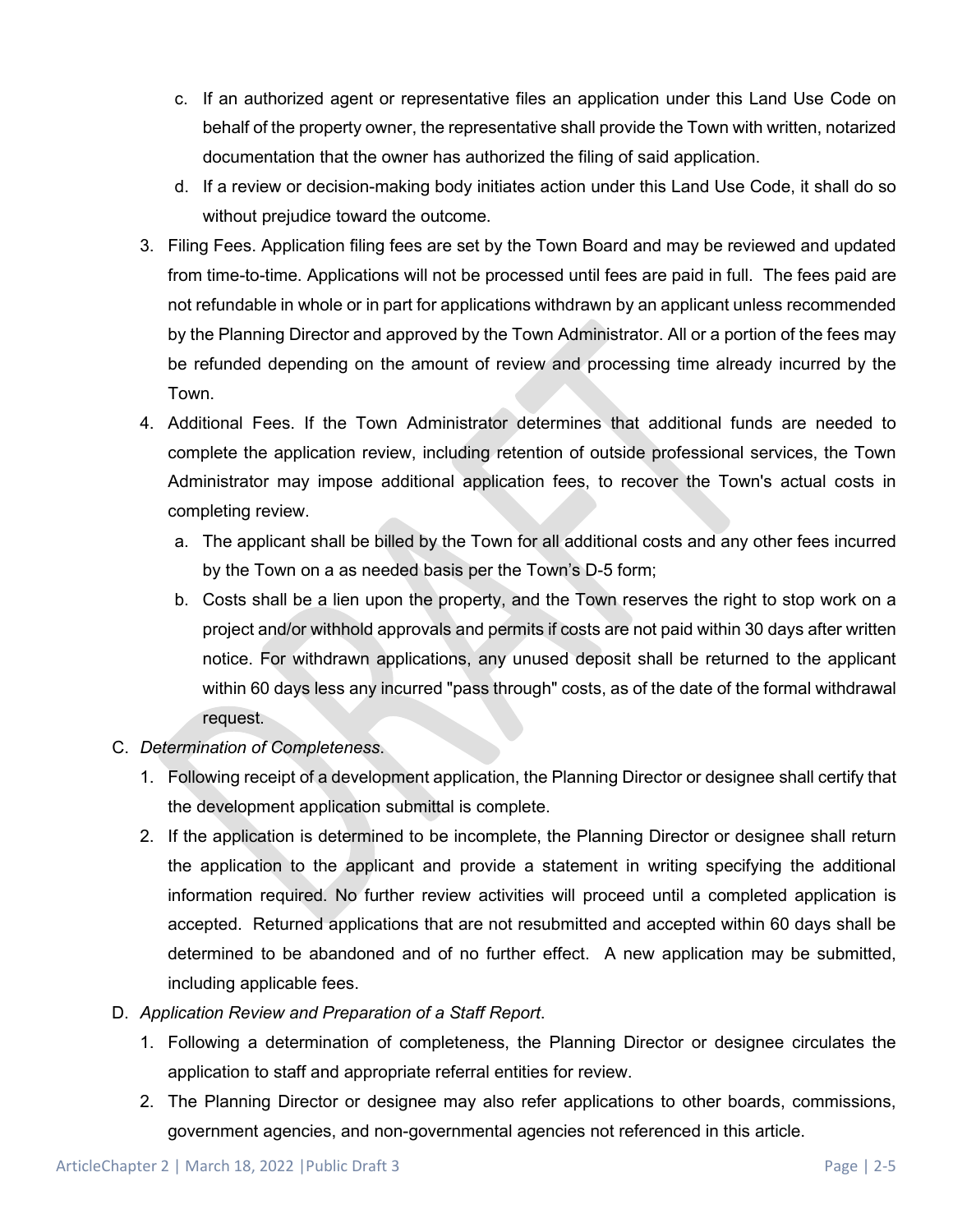- 3. The Planning Director or designee may request a meeting with the applicant to discuss the application and any written comments. Based on the written comments, the applicant may request an opportunity to revise the application prior to further processing. Additional submittals and review may be subject to additional fees, as determined by the Planning Director or designee.
- 4. If the application requires review and approval by the Planning Commission or Town Board, the Planning Director or designee shall prepare a staff report once written comments have been adequately addressed. The staff report shall be made available to the applicant and the public, prior to the scheduled hearing on the application. The staff report shall indicate if the application complies with all applicable standards of this Land Use Code.
- E. *Public Notice*. Public noticing requirements, when required, must meet the requirements established in Section 2.02.
- F. *Public Hearings*. Public hearing requirements, when required, must meet the requirements established in Section 2.02.3.
- G. *Final Approvals*.
	- 1. Decision. After consideration of the application, the staff report, comments received by the public and other reviewers, and the public hearing, the decision-making body shall either approve, approve with conditions, or deny the application based on the applicable approval criteria. Written notification of the decision shall be provided by the Planning Director or designee to the applicant within 10 business days following the decision and shall become part of the public record. All decisions shall include:
		- a. A clear written statement of approval, approval with conditions, or denial (whichever is appropriate); and
		- b. A clear statement of the basis upon which the decision was made, including specific findings of fact with reference to the relevant standards.
	- 2. Approval Criteria. The decision-making body shall find that the application complies with all applicable standards of the Land Use Code and applicable approval criteria.
	- 3. Conditions of Approval. The decision-making body may approve the application with conditions as necessary to bring the proposed development into compliance with this Land Use Code or other regulations, or to mitigate the impacts of that development to the surrounding properties and streets.
		- a. All conditions of approval shall be reasonably related to the anticipated impacts of the proposed development or use or shall be based upon standards duly adopted by the Town.
		- b. Any condition of approval that requires an applicant to dedicate land or pay money to a public entity in an amount that is not calculated according to a formula applicable to a broad class of applicants shall be roughly proportional in nature and extent to the anticipated impacts of the proposed development, as shown through an individualized determination of impacts.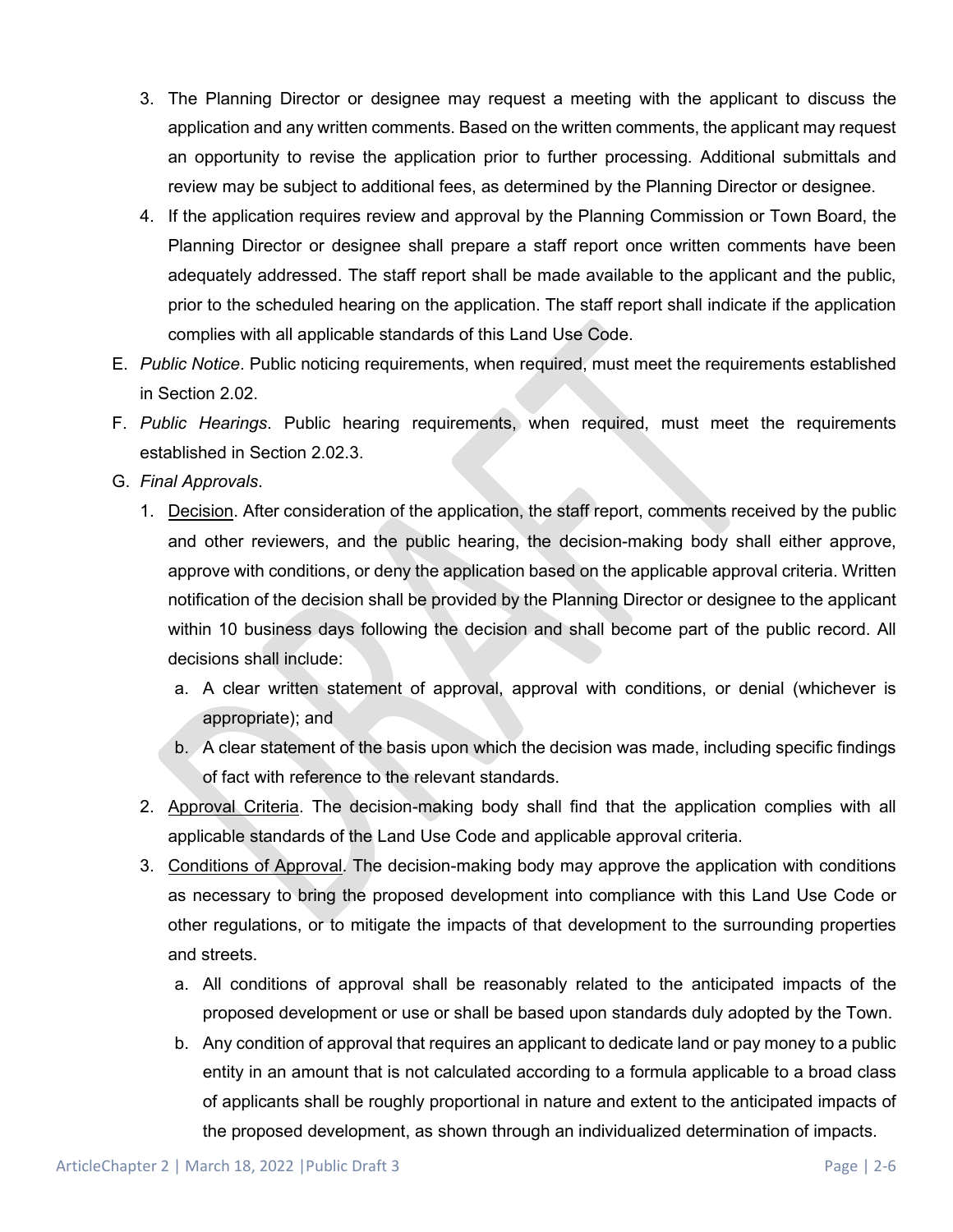- c. Unless otherwise provided in this Land Use Code, any representations of the applicant in submittal materials or during public hearings shall be binding as conditions of approval.
- H. *Post Decision Actions*.
	- 1. Modification or Amendment of Approval. Unless otherwise permitted in this Land Use Code, any modification of approved plans, permits, or conditions of approval shall require a new application to be submitted and reviewed in accordance with the full procedure and fee requirements applicable to the application type.
	- 2. Recording of Decisions. Once approved, the resolution, ordinance, or notice of decision shall be filed with the Town Clerk and recorded in the Office of the Larimer County Clerk and Recorder at the expense of the applicant.
		- a. For applications approved by the Planning Director or designee or Planning Commission, a notice of land use decision shall be issued by the Planning Director or designee or Town Clerk.
		- b. For applications approved by the Town Board, an ordinance or resolution shall be issued as determined by application type.
	- 3. Lapse of Approval. Application approval shall be valid for a period of one year from the date of approval. Unless otherwise noted, authority to grant extensions shall reside with the decisionmaking body that granted the original approval. Extensions to the approval time frames may be granted only when all the following conditions have been met:
		- a. The provisions of this Land Use Code expressly allow the extension;
		- b. An extension request must be filed 30 days prior to the lapse-of-approval deadline with adequate justification; and
		- c. Any applicable conditions of approval have been met.
	- 4. Revocation. Application approval may be revoked or suspended upon finding that the use, building, or site for which the permit was issued is substantially different than what was represented in the application or that one or more of the conditions or requirements contained in the application approval has been violated.
	- 5. Denial and Reapplication. No application that is substantially similar shall be submitted within a period of one year.
- I. *Effect of Inaction*. If a review or decision–making body fails to take action on an application within the specified timeframe, such inaction shall be deemed a denial of the application unless the decisionmaking body grants an extension. Continuation of a public hearing or continuation of a meeting is not automatically deemed an extension. An extension may be granted by separate motion, or if desired, included in a motion to continue.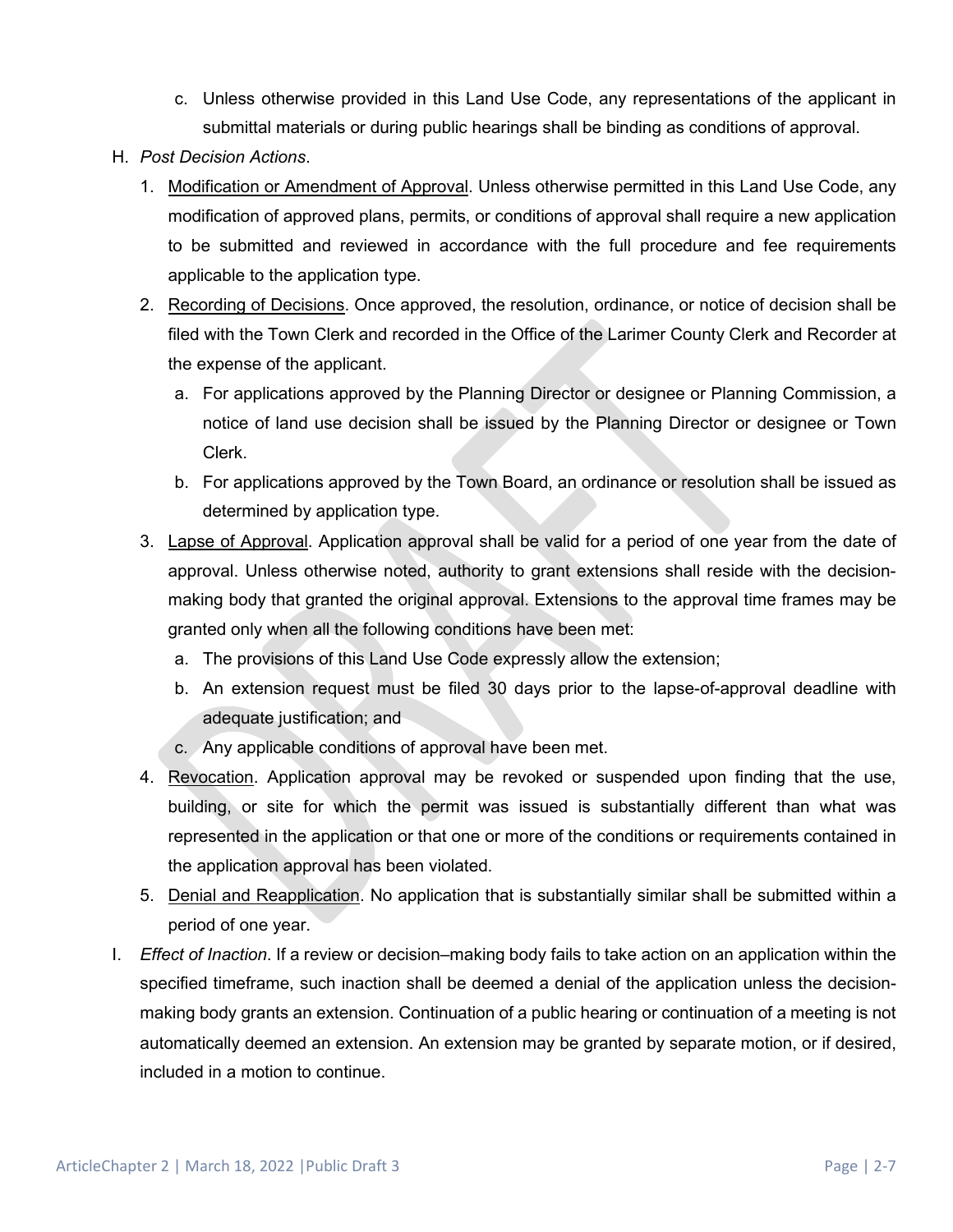#### *Administrative Review Procedures*.

- 2.04.5 **Purpose**. This section outlines the review process for all administrative land use applications which do not require a public hearing.
- 2.04.6 **Applicability**. This section applies to all administrative land use applications not requiring a public hearing unless an exception is expressly identified in subsequent sections of this article.

#### 2.04.7 **Procedure.**

- A. *Pre-application Meeting*. Same as referenced in Section 2.04.3.
- B. *Land Use Application Submittal*. Same as referenced in Section 2.04.3.
- C. *Application Fees*. Same as referenced in Section 2.04.3.
- D. *Completeness Determination*. Same as referenced in Section 2.04.3.
- E. *Application Review*. Same as referenced in Section 2.04.3.
- F. *Final Approvals*.
	- 1. Decision. After consideration of the application, the Planning Director or designee shall either approve, approve with conditions, or deny the application based on the applicable approval criteria. Written notification of the decision shall be provided by the Planning Director or designee to the applicant following the decision.
		- a. All decisions shall include a clear written statement of approval, approval with conditions, or denial (whichever is appropriate).
		- b. A clear statement of the basis upon which the decision was made, including specific findings of fact with reference to the relevant standards shall be provided to the applicant and included in the public record.
	- 2. Approval Criteria. The Planning Director or designee shall find that the application complies with all applicable standards of the Land Use Code and applicable approval criteria.
	- 3. Conditions of Approval. The Planning Director or designee may approve the application with conditions as necessary to bring the proposed development into compliance with this Land Use Code or other regulations, or to mitigate the impacts of that development to the surrounding properties and streets.
		- a. All conditions of approval shall be reasonably related to the anticipated impacts of the proposed development or use or shall be based upon standards duly adopted by the Town.
		- b. Any condition of approval that requires an applicant to dedicate land or pay money to a public entity in an amount that is not calculated according to a formula applicable to a broad class of applicants shall be roughly proportional in nature and extent to the anticipated impacts of the proposed development, as shown through an individualized determination of impacts.
		- c. Unless otherwise provided in this Land Use Code, any representations of the applicant in submittal materials shall be binding as conditions of approval.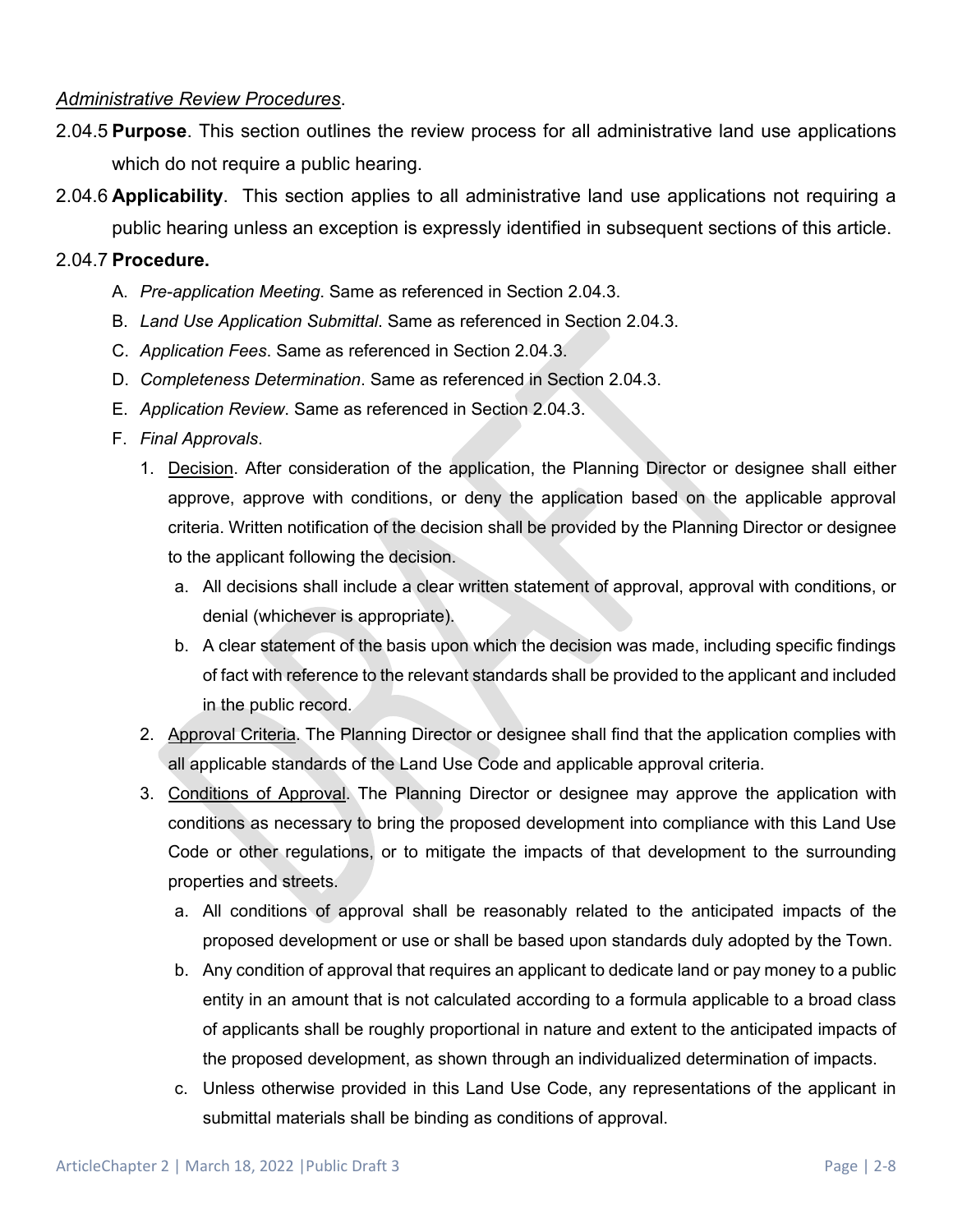- G. *Post Decision Actions*. Same as referenced in Section 2.04.2
- H. *Effect of Inaction*. If the Planning Director or designee fails to take action on an application within the specified timeframe of 30 days, such inaction shall be deemed a denial of the application unless the applicant and the Planning Director agree to an extension.

#### *Review and Decision-Making Bodies*.

2.04.8 **Purpose**. This section outlines the review and decision-making bodies and their roles. Full duties and responsibilities for each decision-making body can be found in Sections 2.04.6 – 9 of this Land Use Code.

#### 2.04.9 **Planning Director**

- A. The Planning Director or their duly authorized designee shall review and prepare a staff report for all applications requiring a public hearing. The Planning Director or designee shall also present the application and their recommendation of approval, approval with conditions, or denial at the public hearing for the application.
- B. In the event of an administrative review, the Planning Director or designee shall make the final determination of an application. Applications undergoing administrative review shall follow the procedure for administrative review outlined in section 2.04.7.
- C. Decisions made by the Planning Director or designee are appealable to the Board of Adjustments. See Section 2.23 for appeal standards and procedure.

### 2.04.10 **Town Planning Commission**

- A. The Town Planning Commission (Planning Commission) shall review all applications at a public hearing held during a regular meeting, including the staff report, information from the applicant, and any public comment. This hearing will provide a recommendation of approval, approval with conditions, or denial to the Town Board for all applications requiring Town Board approval.
- B. All applications requiring Planning Commission review or approval shall follow the general review procedures set forth in Section 2.02 and Section 2.04.3 and the specific review procedures for the application.
- C. Decisions made by the Town Planning Commission are appealable to the Town Board. See Section 2.23 for appeal standards and procedure.

### 2.04.11 **Town Board of Trustees**

A. The Town Board of Trustees (Town Board) shall review an application at a public hearing held during a regular meeting including the recommendation of the Planning Commission, the staff report, information from the applicant, and any public comment. This hearing will provide a final decision of approval, approval with conditions, or denial of an application.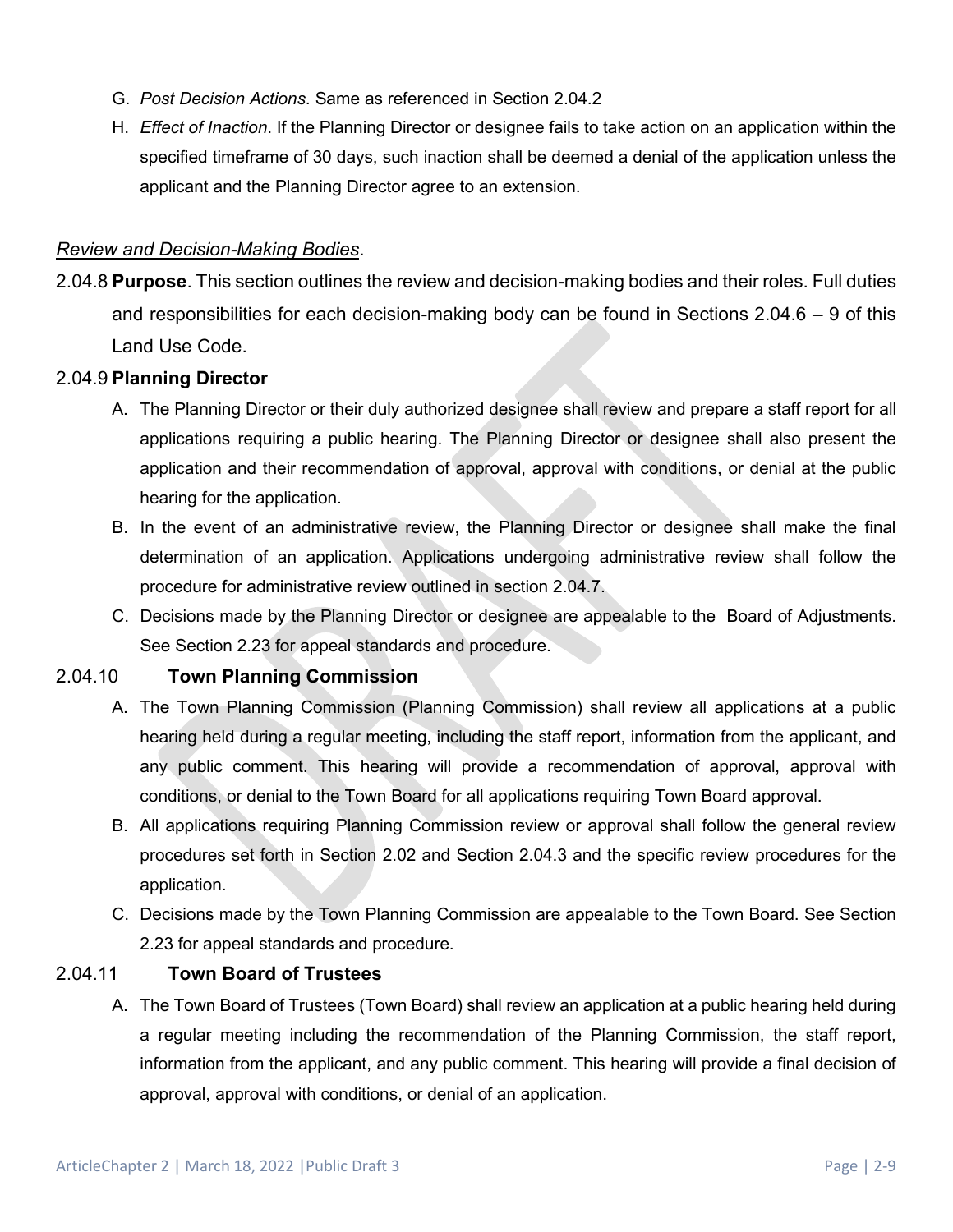- B. Applications requiring Town Board approval shall follow the general review procedures set forth in Section 2.02 and Section 2.04.3 and the specific review procedures for the application.
- C. Decisions made by the Town Board are appealable to the District Court. See Section 2.23 for appeal standards and procedure.

## 2.04.12 **Board of Adjustment**

- A. Any application obtaining Town Board approval shall follow the general review procedures set forth in Section 2.02 and Section 2.04.3 and the specific review procedures for the application.
- B. Decisions made by the Town Board of Adjustment are appealable to the District Court. See Section 2.23 for appeal standards and procedure.

## **2.05 Land Use Code Amendment**

- 2.05.2 **Purpose**. The text of this Land Use Code may be amended pursuant to this section to respond to a change in conditions or public policy, or to advance the general health, safety, welfare, and morals of the Town.
- 2.05.3 **Applicability**. The Planning Commission or Town Board of Trustees may initiate an amendment to the text of this Land Use Code. Any person may suggest to the Planning Commission or Town Board of Trustees that an amendment be given consideration. The Planning Director or designee shall prepare the application upon motion and majority vote of the Planning Commission or Board of Trustees.
- 2.05.4 **Procedure**. All Land Use Code amendment applications shall comply with the following specific procedures in addition to the general procedures in Section 2.04.3.
	- A. *Pre-application Conference*. A pre-application conference is not required for a Land Use Code amendment.
	- B. *Land Use Application Submittal*. In addition to the requirements set forth in Section 2.04.3, a Land Use Code amendment application shall include:
		- 1. A narrative of the proposed Land Use Code amendment;
		- 2. The existing text in the Land Use Code;
		- 3. An analysis of the proposed impact on residents, if applicable; and
		- 4. Any other information identified by the Planning Director or designee.
	- C. *Review and Approval.*
		- 1. Planning Commission Recommendation.
			- a. The Planning Commission shall hold a public hearing and review the application at a regular meeting. Public notice shall be given pursuant to Section 2.02. Staff shall present the staff report and recommendation.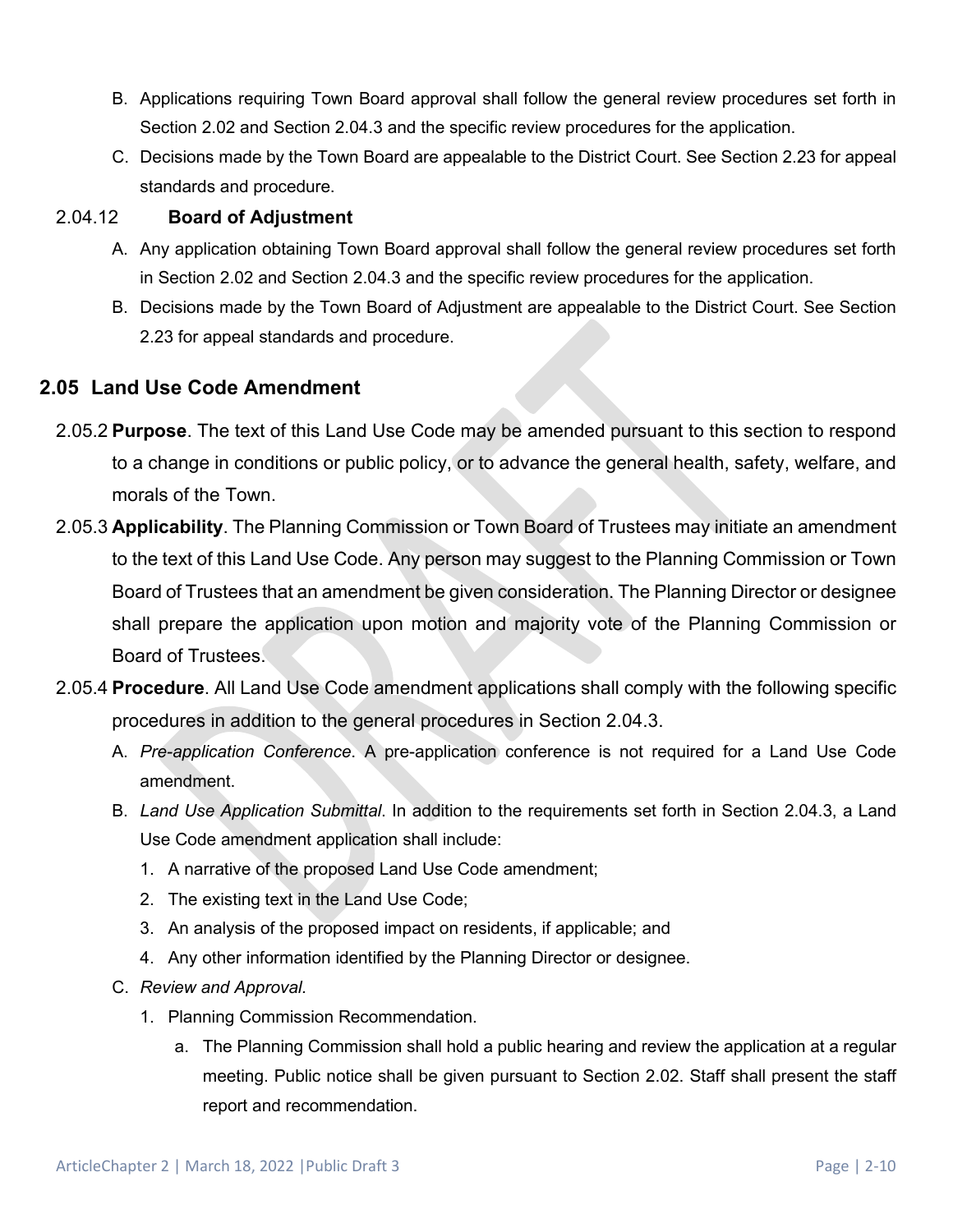- b. The Planning Commission shall either recommend approval, approval with conditions, or denial of the amendment to the Town Board, or continue the hearing pursuant to Section 2.02.4, with the requirement to submit additional information which they find necessary to determine whether the application complies with the Town's regulations, goals, and policies.
- c. A copy of the Planning Commission recommendation shall be sent to the Town Board to be reviewed during a public hearing by the Town Board at a regularly scheduled board meeting.
- 2. Town Board Approval.
	- a. The Town Board shall hold a public hearing and review the amendment at a regular meeting. Public notice shall be given pursuant to Section 2.02. Staff shall present the staff report and recommendation.
	- b. The Town Board shall either approve, approve with conditions, or deny the amendment, or continue the hearing pursuant to Section 2.02.4, with the requirement that the applicant submit changes or additional information which they find necessary to determine whether the amendment complies with the Town's regulations, goals, and policies.

#### 2.05.5 **Findings for Approval**.

- A. The amendment is not likely to result in significant adverse impacts upon the natural environment (including air, water, noise, stormwater management, wildlife, and vegetation) or such impacts will be substantially mitigated;
- B. The amendment is necessary for the protection of health, safety, welfare, and morals of the community;
- C. The amendment is consistent with the Comprehensive Plan and the intent stated in this Land Use Code; and
- D. The amendment is consistent with any other prior approvals and official plans and policies created under the guidance of that plan for these areas.

## **2.06 Comprehensive Plan Amendment**

- 2.06.2 **Purpose**. The Comprehensive Plan may be amended pursuant to this section to respond to a change in conditions or public policy, or to advance the general health, safety, welfare, and morals of the Town.
- 2.06.3 **Applicability**. The Planning Commission may initiate an amendment to the Comprehensive Plan. Any person or the Town Board of Trustees may suggest to the Planning Commission that an amendment be given consideration. The Planning Director or designee shall prepare the application upon motion and majority vote of the Planning Commission.
- 2.06.4 **Procedure**. All Comprehensive Plan amendment applications shall comply with the following specific procedures in addition to the general procedures in Section 2.04.3.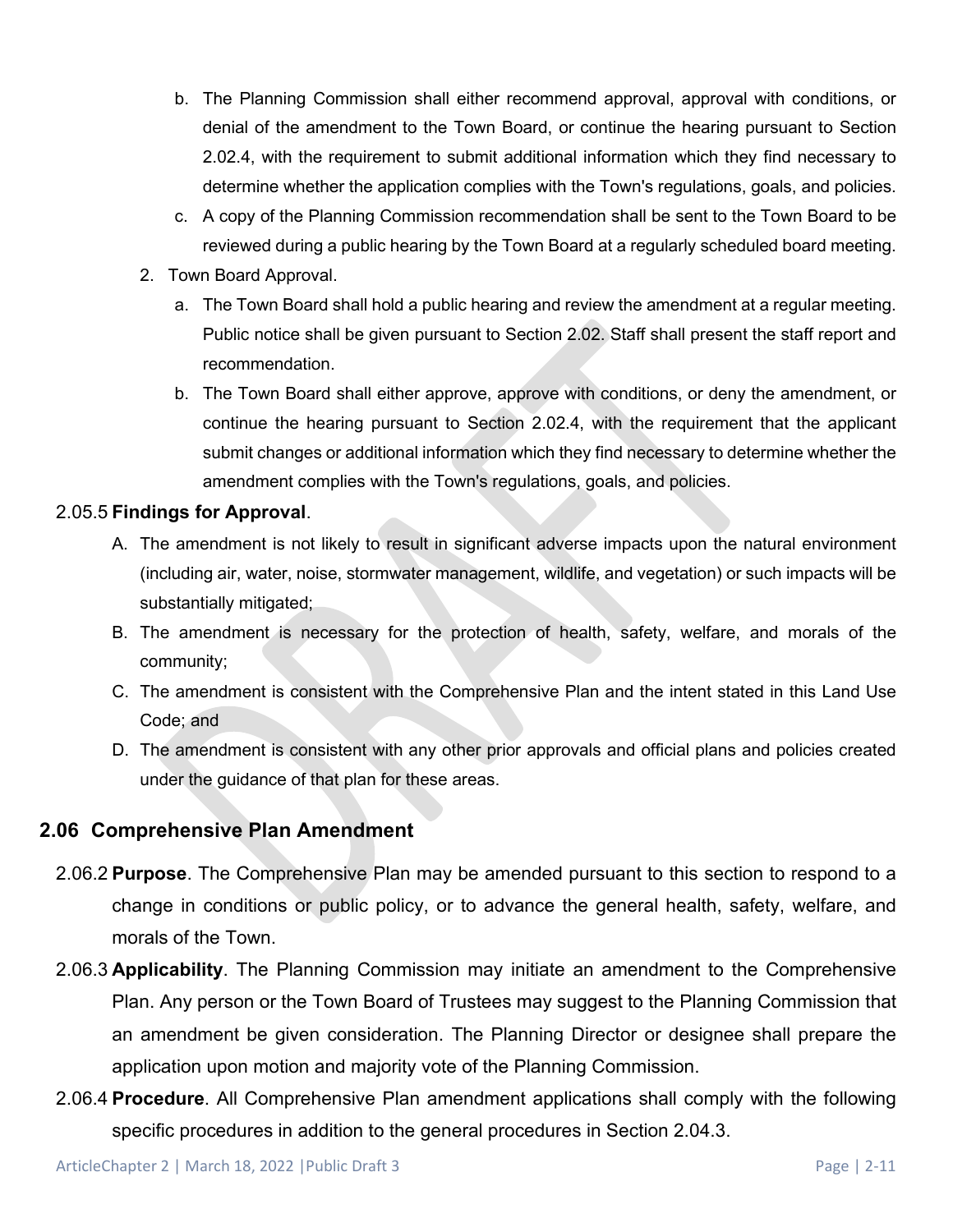- A. *Pre-application Conference*. A pre-application conference is not required for a Comprehensive Plan amendment.
- B. *Land Use Application Submittal*. In addition to the requirements set forth in Section 2.04.3, a Comprehensive Plan amendment application shall include:
	- 1. A narrative of the proposed Comprehensive Plan amendment;
	- 2. The existing text in the Comprehensive Plan;
	- 3. An analysis of the proposed impact on residents, if applicable.
- C. *Review and Approval.*
	- 1. Planning Commission Approval.
		- a. The Planning Commission shall hold a public hearing and review the application at a regular meeting. Public notice shall be given pursuant to Section 2.02.3. Staff shall present their staff report and recommendation.
		- b. The Planning Commission shall either approve, approve with conditions, or deny the amendment, or continue the hearing pursuant to Section 2.02.4, with the requirement to submit additional information which they find necessary to determine whether the application complies with the Town's regulations, goals, and policies.

### 2.06.5 **Findings for Approval**.

- A. The amendment is not likely to result in significant adverse impacts upon the natural environment (including air, water, noise, stormwater management, wildlife, and vegetation);
- B. The amendment is necessary for the protection of health, safety, welfare, and morals of the community; and
- C. The amendment is consistent with the Town's goals and policies.

## **2.07 Rezone**

- 2.07.2 **Purpose**. The boundaries of any zoning district may be changed or the zoning classification of any parcel of land may be changed pursuant to this section.
	- A. The intent is to make adjustments to the official zoning map that are necessary as a result of a change in conditions or public policy, or to advance the general health, safety, welfare, and morals of the Town.
	- B. A rezone is not intended to relieve particular hardships, nor confer special privileges or rights to any person or party.
- 2.07.3 **Applicability**. Rezone applications may be initiated by the Planning Commission, the Town Board, or the owner(s) of the property to be rezoned. Any person may suggest to the Planning Commission that a rezone be given consideration.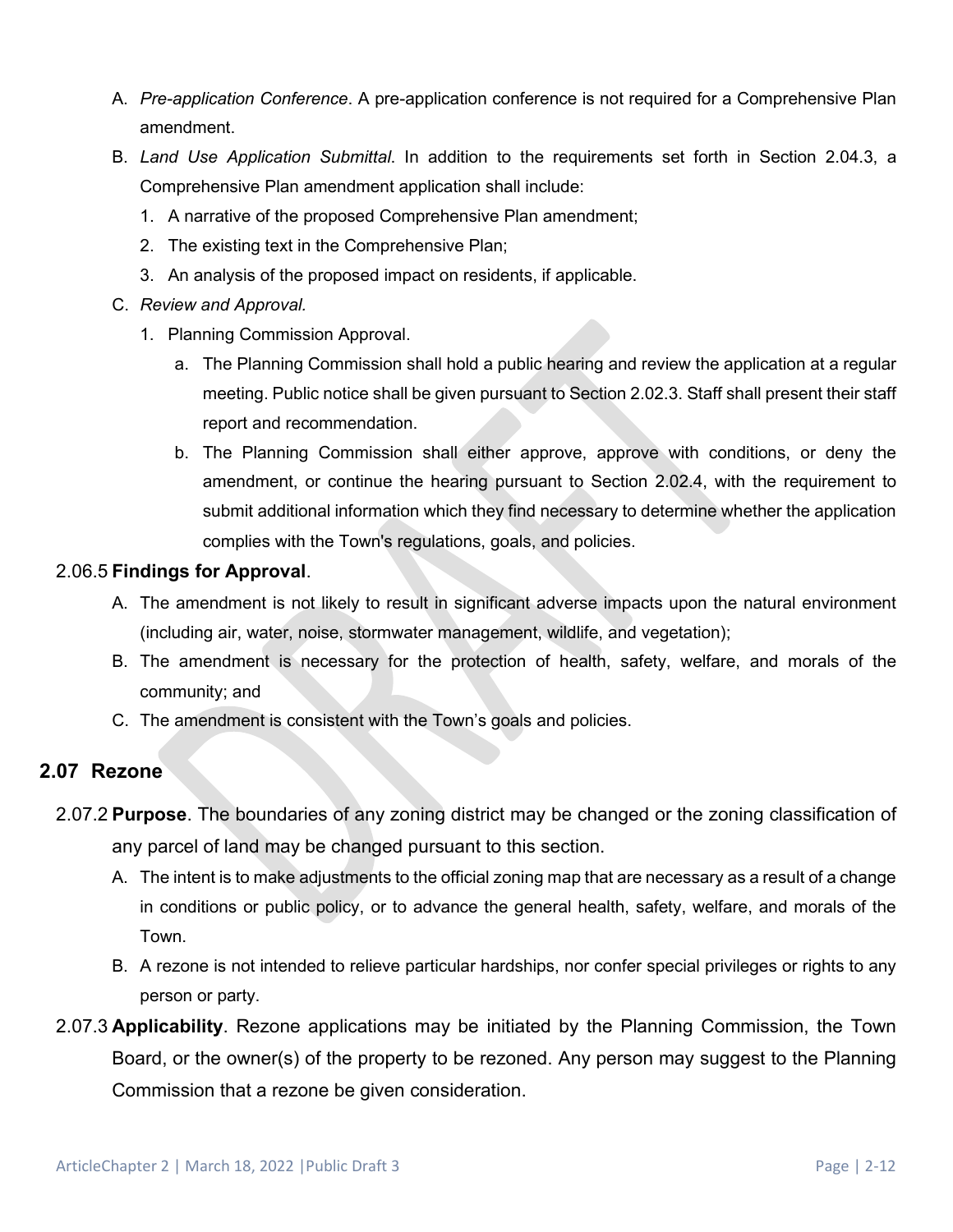- A. A rezone application shall not be made when a variance or administrative adjustment could be used to achieve the same result.
- B. Changes to the standards or characteristics of zoning districts (such as floor area ratio or setbacks) shall be processed as text amendments to the Land Use Code.
- 2.07.4 **Procedure**. All rezone applications shall comply with the following specific procedures in addition to the general procedures in Section 2.04.3.
	- A. *Pre-application Conference*. A pre-application conference is required for a rezone application to discuss specific application procedures, criteria, and requirements for a formal application.
	- B. *Land Use Application Submittal*. In addition to the requirements set forth in Section 2.04.3, a rezone application shall include:
		- 1. A site plan depicting the property lines, location of existing buildings, parking, utilities and easements, and any other details required to demonstrate rezone request;
		- 2. A written narrative justifying why the proposed zoning fits in with the surrounding neighborhood and is more appropriate for the property than the existing zoning;
		- 3. A list of all property owners within 500';
		- 4. A map showing all zoning districts within 500';
		- 5. Proof of ownership or a letter of authorization from the owner; and
		- 6. Any other information identified in the pre-application meeting.
	- C. *Review and Approval*.
		- 1. Planning Commission Recommendation.
			- a. The Planning Commission shall hold a public hearing and review the application at a regular meeting. Public notice shall be given pursuant to Section 2.02. The applicant or their representative may be present at the meeting to present the proposal. Staff shall present the staff report and recommendation.
			- b. The Planning Commission shall either recommend approval, approval with conditions, or denial of the application to the Town Board, or continue the hearing pursuant to Section 2.02.4, with the requirement that the applicant submit changes or additional information necessary to determine whether the application complies with the Town's regulations, goals, and policies.
			- c. A copy of the Planning Commission recommendation shall be sent to the Town Board with the applicant to be reviewed during a public hearing by the Town Board at a regularly scheduled board meeting.
		- 2. Town Board Approval.
			- a. The Town Board shall hold a public hearing and review the application at a regular meeting. Public notice shall be given pursuant to Section 2.02. The applicant or their representative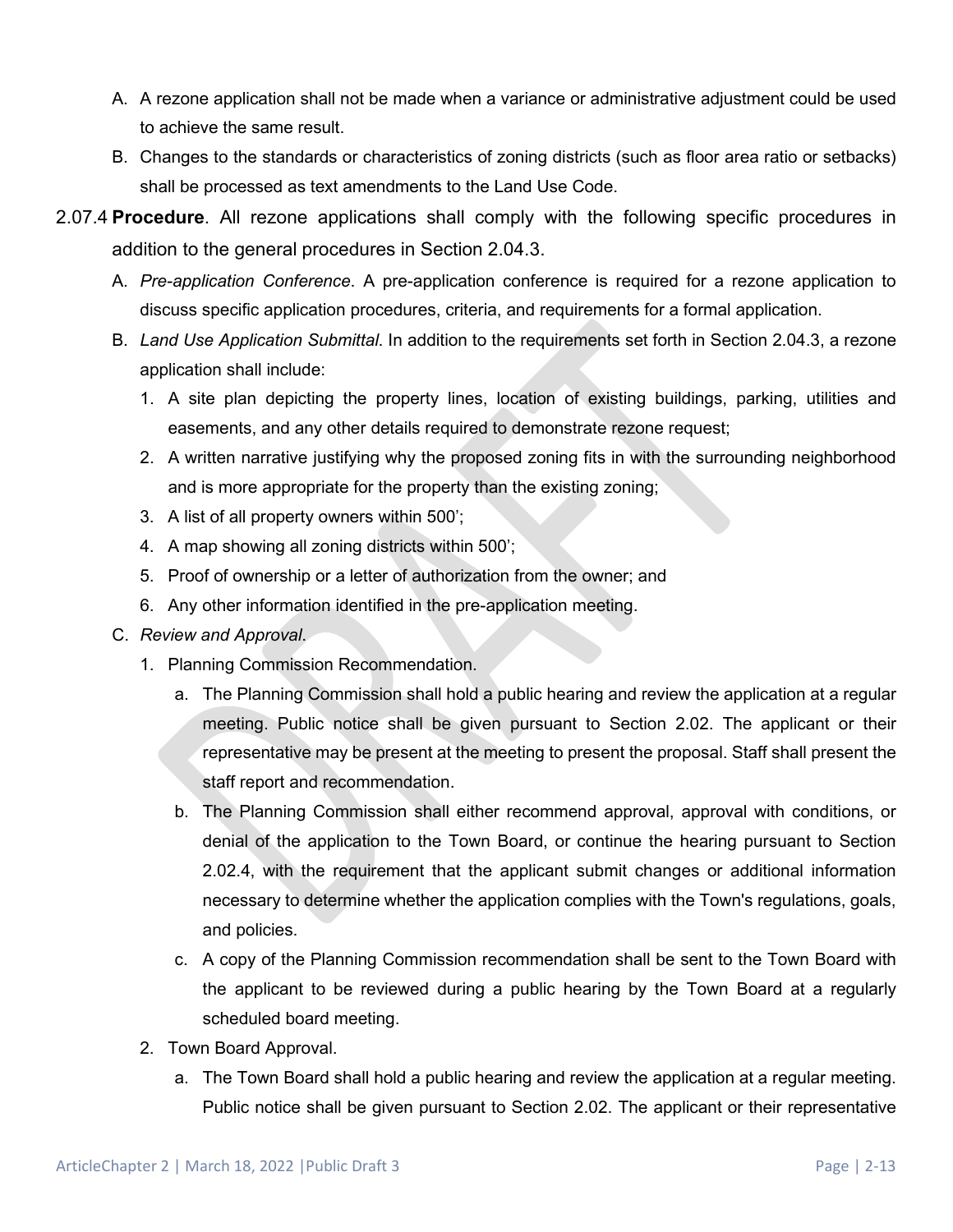shall be present at the meeting to present the proposal. Staff shall present the staff report and recommendation.

- b. The Town Board shall either approve, approve with conditions, or deny the application, or continue the hearing pursuant to Section 2.02.4, with the requirement that the applicant submit changes or additional information necessary to determine whether the application complies with the Town's regulations, goals, and policies.
- c. Any information, exhibits, plans or elevations, whether conceptual or detailed, that are part of the application approved by the Town Board shall be considered a part of and inseparable from the approval. All development shall conform to the approved plans, unless otherwise provided for within this Land Use Code.
- *D. Protest.* Same as referenced in Section 2.04.3, General Application Procedures in addition to the following:
	- 1. Protests. A protest against a rezone application must be submitted to the Town Clerk at least 24 hours before the Town Board of Trustees' vote on the rezone application.
	- 2. Validation. If a valid protest is submitted, the amendment shall only become effective upon approval by two-thirds of the entire membership of the Town Board of Trustees, whether present or not. For a protest to be valid, it must be signed by either:
		- a. The owners of 20% or more of the area included in the proposed rezone application; or
		- b. The owners of 20% or more of the land within 100 feet of the land included in the proposed rezone application.
	- 3. Criteria. The following criteria may be used in protest consideration:
		- a. The rezone for the subject property negatively affects the health, safety or welfare of the adjacent property owners.
		- b. The rezone for the subject property is inconsistent with the Comprehensive Plan.
		- c. The rezone for the subject property creates a conflict of interest between the Town, the adjacent property owners, or other specified Town Policy goals.

### 2.07.5 **Findings for Approval**.

- A. The rezone is consistent with the Comprehensive Plan and the intent stated in this Land Use Code;
- B. The rezone is consistent with the stated intent of the proposed zoning district(s);
- C. The rezone will not result in adverse impacts to the natural environment (including air, water, noise, stormwater management, wildlife, and vegetation) or such impacts will be mitigated;
- D. The rezone of the subject property will not result in material adverse impacts to the surrounding properties;
- E. Facilities and services (roads, transportation, water, gas, electricity, police, fire protection, and sewage and waste disposal) are available to serve the subject property while maintaining adequate levels of service to existing development; and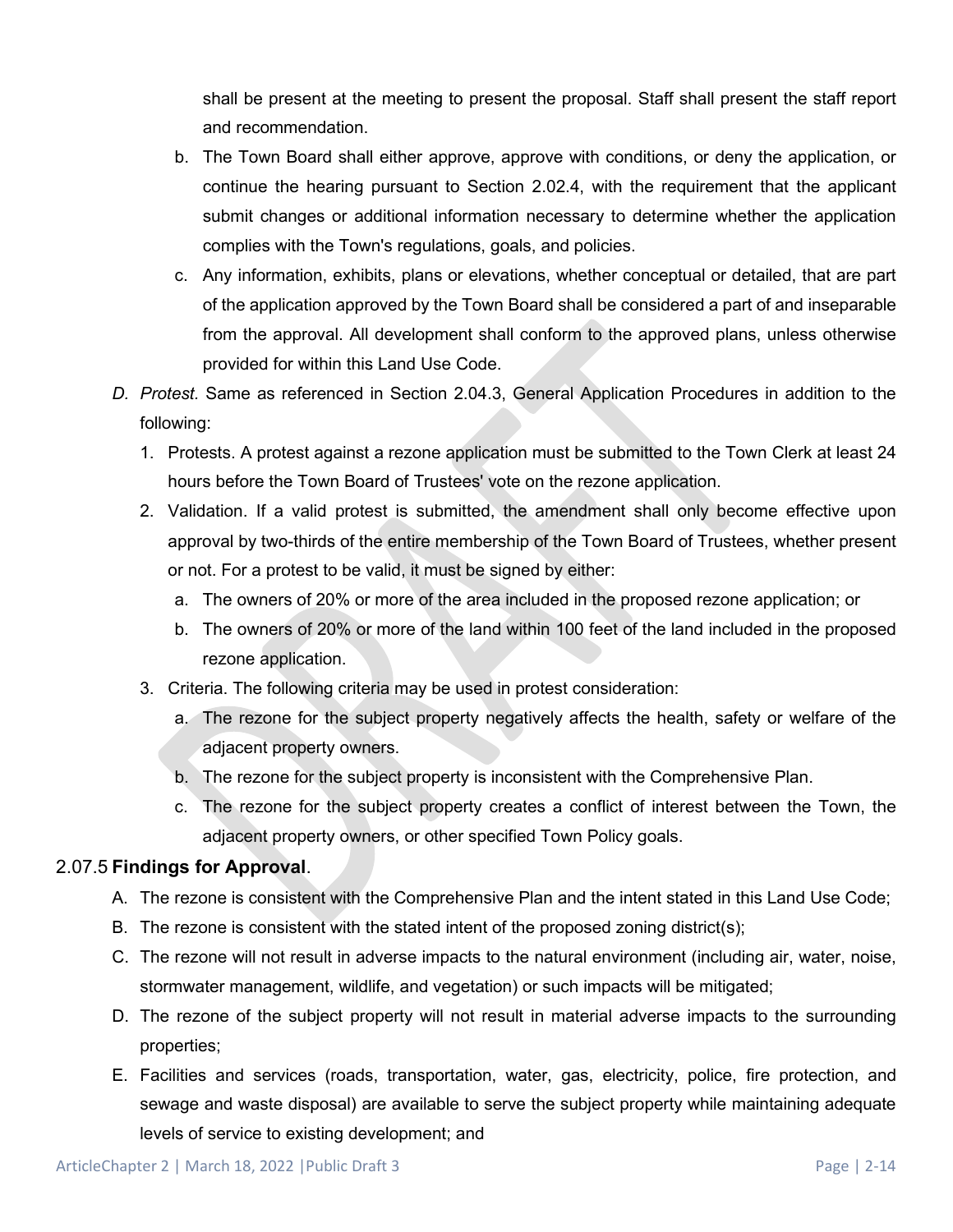F. The rezone is consistent with any other prior approvals and official plans and policies created under the guidance of that plan for those areas (e.g., The Comprehensive Plan, specific area plans like a Downtown Corridor Study, etc.).

## **2.08 Administrative Adjustment**

- 2.08.2 **Purpose**. This Section allows for greater flexibility as necessary without requiring a formal zoning amendment, Land Use Code amendment, or variance. The administrative adjustment procedure is not intended to serve as a waiver of Land Use Code standards or to circumvent the variance procedure.
- 2.08.3 **Applicability**. The administrative adjustment procedure allows for minor modifications or deviations from the dimensional or numeric standards of The Land Use Code up to 10% with approval by the Planning Director or designee.
	- A. Changes to the following standards cannot be approved through the administrative adjustments procedure and must be approved through the original application process.
		- 1. Deviations from the dimensional or numeric standards beyond 10%;
		- 2. Amendments to approved Planned Unit Developments;
		- 3. Conditions of approval;
		- 4. An increase in the overall project density or floor area;
		- 5. A change in permitted use intensity;
		- 6. A deviation from the use-specific standards;
		- 7. A change to a development standard already modified through a separate administrative adjustment or variance;
		- 8. Building materials or aesthetic elements; or
		- 9. Requirements for public roadways, utilities, or other public infrastructure or facilities.
- 2.08.4 **Procedure**. All applications for administrative adjustments shall comply with the following specific procedures in addition to the administrative review procedures set forth in Section 2.04.6.
	- A. *Pre-application Conference*. A pre-application conference is required for an administrative adjustment application to discuss specific application procedures, criteria and requirements for a formal application.
	- B. *Land Use Application Submittal*. In addition to the requirements set forth in Section 2.04.3, an administrative adjustment application shall include:
		- 1. A site plan detailing property boundaries, footprints of all existing and proposed buildings, parking configuration, location of all utilities and easements, and any other details required to demonstrate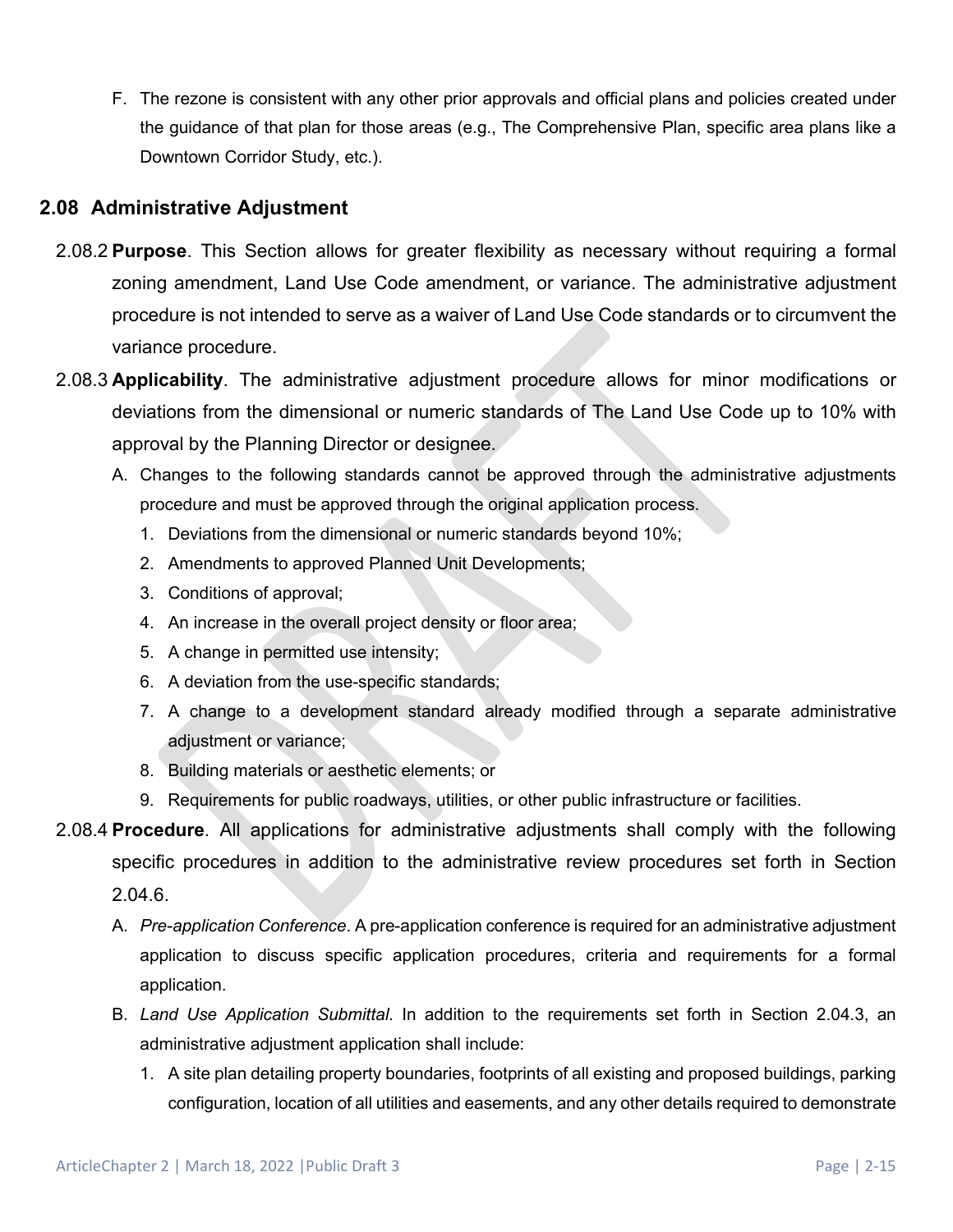conformance with all regulations and development standards applicable to the proposed zoning district;

- 2. A written narrative justifying why the proposed use fits in with the surrounding neighborhood and detailing existing uses on neighboring properties;
- 3. Conceptual building plans, including elevations, exterior materials, doors, decks, etc., if applicable;
- 4. Any other information identified in the pre-application meeting.

#### C. *Review and Approval*.

- 1. Administrative Approval.
	- a. The Planning Director or designee shall either approve, approve with conditions, or deny the application.
	- b. Any information, exhibits, plans or elevations, whether conceptual or detailed, that are part of the application approved by the Planning Director or designee shall be considered a part of, and inseparable from the approval. All development shall conform to the approved plans, unless otherwise provided for within this Land Use Code.

#### 2.08.5 **Findings for Approval**.

- A. The relief requested is consistent with the Comprehensive Plan and the intent stated in this Land Use Code;
- B. The relief requested is compatible with the character of the surrounding area in terms of building scale, form, landscape, and site design;
- C. The relief requested is based upon sound planning or urban design principles that are professionally recognized and shall not result in new or increased nonconformities;
- D. The relief requested is based on the context of the property, is not solely for the convenience of one particular application on the site, and is not generally applicable to other sites in the area;
- E. The relief requested is the minimum necessary to meet the intent and applicability of the zoning district and the intent of the administrative adjustment process; and
- F. The relief requested is consistent with any other prior approvals and official plans and policies created under the guidance of that plan for those areas (e.g., The Comprehensive Plan, specific area plans like a Downtown Corridor Study, etc.).

## **2.09 Lot Line Adjustment**

2.09.2 **Purpose**. This section is intended to provide administrative review for minor adjustments to legal boundaries and title of property for proper recording. These adjustments have little or no impact on public facilities and infrastructure and are within ownership patterns or development patterns that have otherwise been determined in accordance with the Wellington Comprehensive Plan.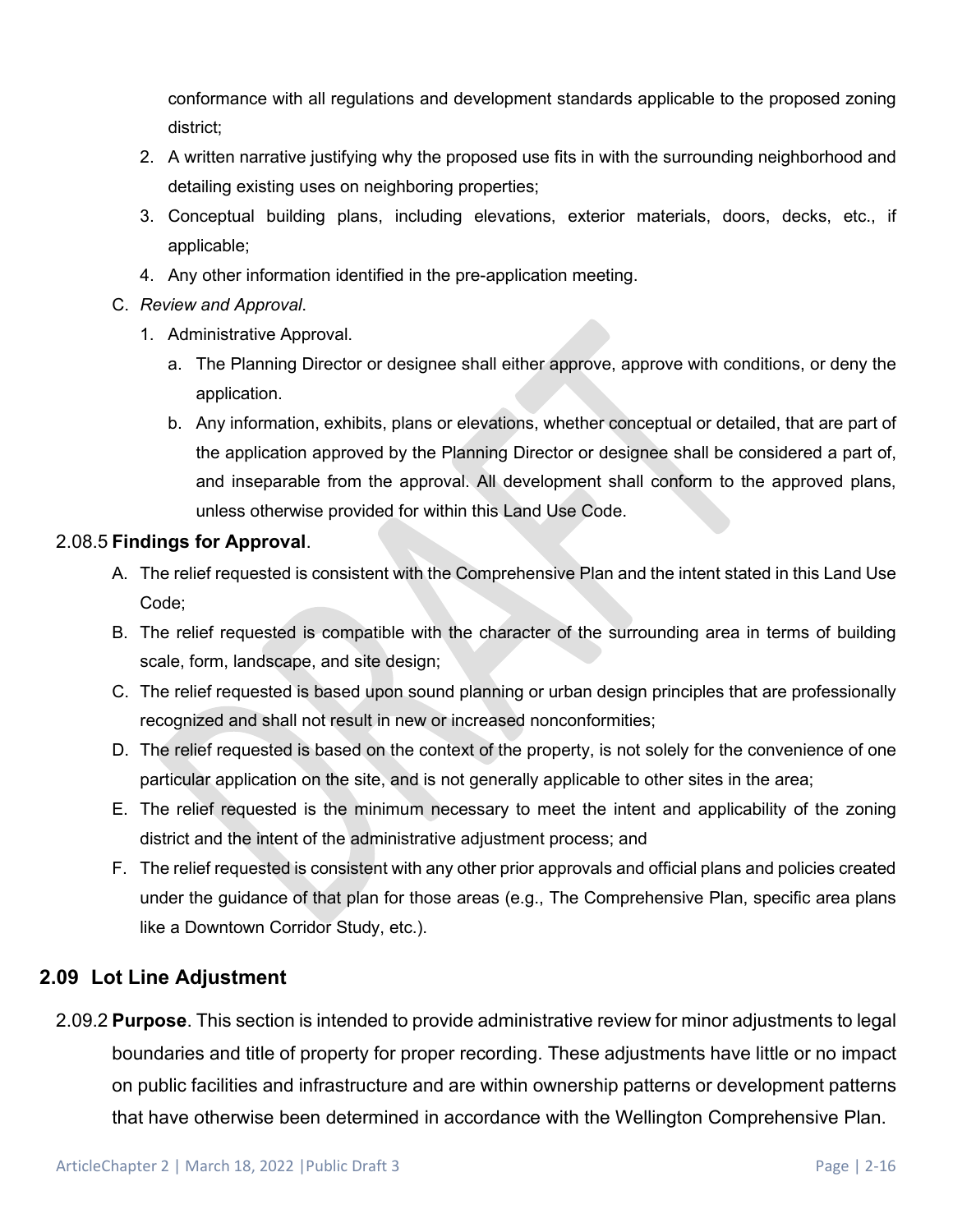# 2.09.3 **Applicability**. Adjustments to previously platted lots may be eligible for lot line adjustment where:

- A. The adjustment affects no more than 4 lots;
- B. The adjustment results in no additional lots;
- C. The adjustment does not affect public right-of-way or easement dedications that would adversely impact provision of public services unless a separate instrument can be recorded to provide necessary connectivity;
- D. The adjustment does not result in a vacation request; and
- E. The adjustment does not create nonconformities on any lot.
- 2.09.4 **Procedure**. All applications for lot line adjustment shall comply with the following specific procedures in addition to the administrative review procedures set forth in Section 2.04.6 and shall meet all requirements for a final subdivision plat as set forth in Section 2.16.
	- A. *Pre-application Conference*. A pre-application conference is required for a lot line adjustment application to discuss specific application procedures, criteria, and requirements for a formal application.
	- B. *Land Use Application Submittal*. In addition to the requirements set forth in Section 2.04.3, a lot line adjustment application shall include:
		- 1. A site plan detailing property boundaries, footprints of all existing and proposed buildings, parking configuration, location of all utilities and easements, and any other details required to demonstrate conformance with all regulations and development standards applicable to the proposed zoning district;
		- 2. A written narrative justifying why the proposed use fits in with the surrounding neighborhood and detailing existing uses on neighboring properties;
		- 3. Conceptual building plans, including elevations, exterior materials, doors, decks, etc., if applicable;
		- 4. Any other information identified in the pre-application meeting.
	- C. *Review and Approval*.
		- 1. Administrative Approval.
			- a. The Planning Director or designee shall either approve, approve with conditions, or deny the application.
			- b. Any information, exhibits, plans or elevations, whether conceptual or detailed, that are part of the application approved by the Planning Director or designee shall be considered a part of, and inseparable from, the approval. All development shall conform to the approved plans, unless otherwise provided for within this Land Use Code.

#### 2.09.5 **Findings for Approval**.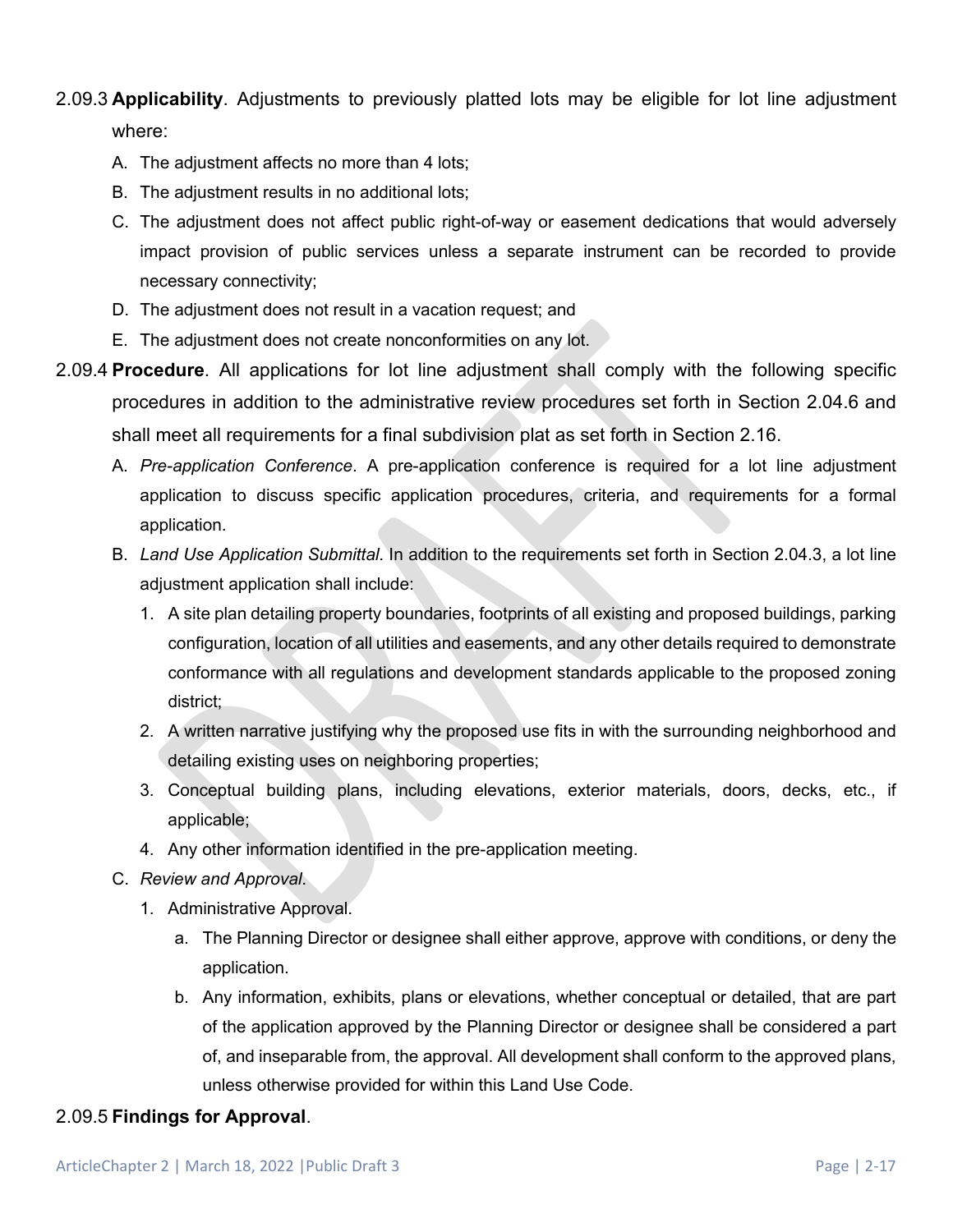- A. The lot line adjustment is consistent with the Comprehensive Plan and the intent stated in this Land Use Code;
- B. The lot line adjustment shall meet the intent of the zone district in which it is located and all criteria and regulations specified in that zone district, including but not limited to minimum lot size and setbacks;
- C. The lot line adjustment shall not result in new or increased nonconformities;
- D. The lot line adjustment shall mitigate, to the maximum extent possible, any negative impacts on existing and planned public facilities;
- E. The lot line adjustment has no effect on the conditions applied to the approval and does not violate any Code requirement; and
- F. The lot line adjustment is consistent with any other prior approvals and official plans and policies created under the guidance of that plan for those areas (e.g., The Comprehensive Plan, specific area plans like a Downtown Corridor Study, etc.).

## **2.10 Easement Adjustment**

- 2.10.2 **Purpose**. This section is intended to provide administrative review for minor adjustments to public easements required upon or proposed upon development applications or for existing dedicated public easements. These adjustments have little or no impacts on public facilities and infrastructure and are within ownership patterns or development patterns that have otherwise been determined in accordance with the Wellington Comprehensive Plan.
- 2.10.3 **Applicability**. Easement adjustments, vacations, or additions may be eligible for administrative approval where:
	- A. The revisions are due to field conditions that could not have been reasonably anticipated or were discovered at the time of the final plat and result in no material change to the application;
	- B. The revisions are due to changes in the development program, and these changes will impact public facilities the same or similarly to the previously approved application; or
	- C. The application contains sufficient documentation showing the easement holder concurs with a proposed adjustment or vacation.
- 2.10.4 **Procedure**. All applications for easement adjustment shall comply with the following specific procedures in addition to the administrative review procedures set forth in Section 2.04.6 and shall meet all requirements for a final subdivision plat as set forth in Section 2.16.
	- A. *Pre-application Conference*. A pre-application conference is required for an easement adjustment application to discuss specific application procedures, criteria, and requirements for a formal application.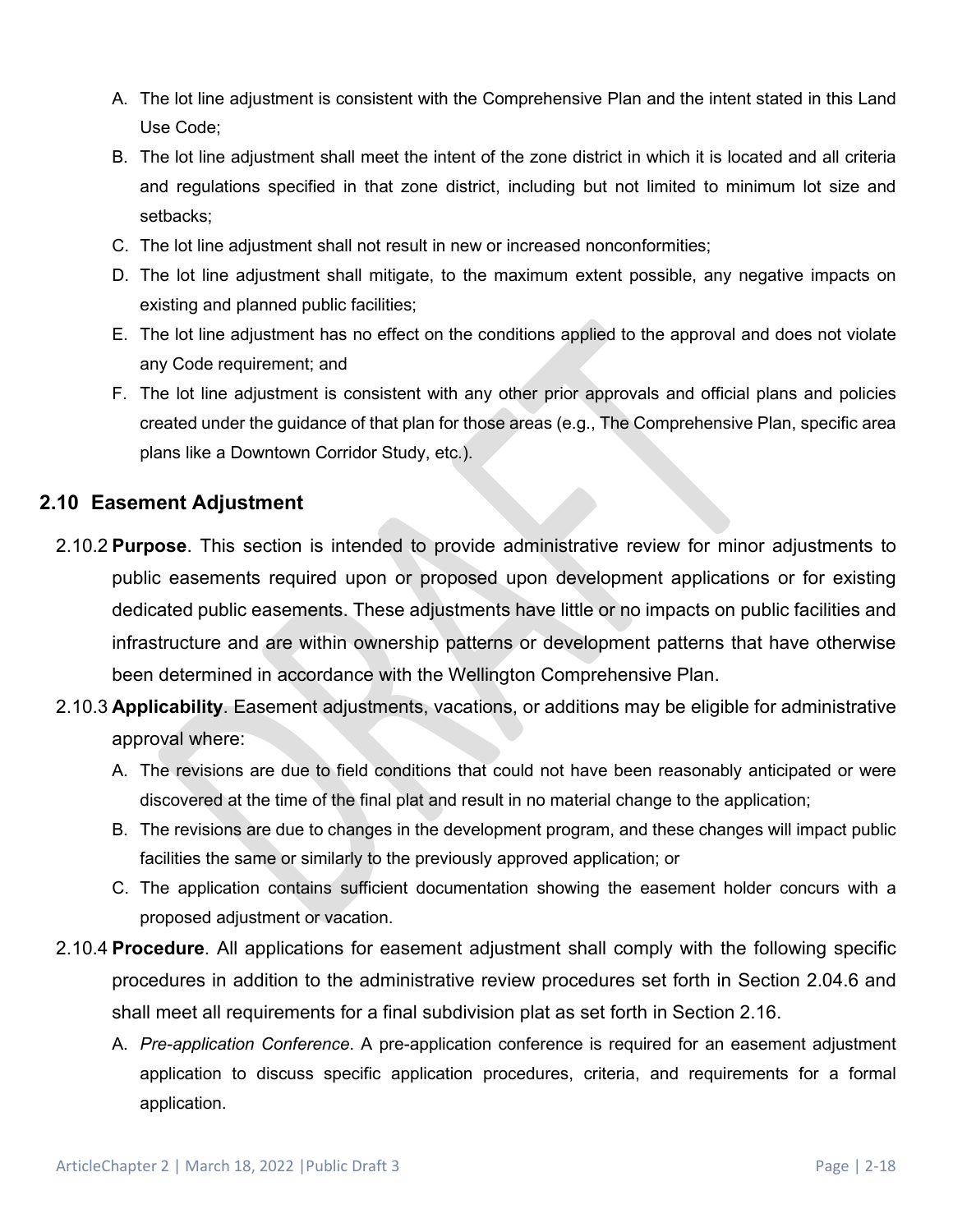- B. *Land Use Application Submittal*. In addition to the requirements set forth in Section 2.04.3, an easement adjustment application shall include:
	- 1. A site plan detailing property boundaries, footprints of all existing and proposed buildings, parking configuration, location of all utilities and easements, and any other details required to demonstrate conformance with all applicable regulations and development standards;
	- 2. A written narrative justifying why the proposed easement fits in with the surrounding neighborhood context and how it does not adversely affect the neighboring properties;
	- 3. Any other information identified in the pre-application meeting.
- C. *Review and Approval*.
	- 1. Administrative Approval.
		- a. The Planning Director or designee shall either approve, approve with conditions, or deny the application.
		- b. Any information that is part of the application approved by the Planning Director or designee shall be considered a part of, and inseparable from, the approval. All development shall conform to the approved plans, unless otherwise provided for within this Land Use Code.

## 2.10.5 **Findings for Approval**.

- D. The easement adjustment is consistent with the Comprehensive Plan and the intent stated in this Land Use Code;
- A. The easement adjustment shall meet the intent of the zone district in which it will be located and all criteria and regulations specified in that zone district, including but not limited to minimum lot size and setbacks;
- B. The easement adjustment shall not result in new or increased nonconformities;
- C. The easement adjustment shall mitigate, to the maximum extent possible, any negative impacts on existing and planned public facilities in surrounding neighborhood;
- D. The easement adjustment has no effect on the conditions applied to the approval and does not violate any Code requirement; and
- E. The easement adjustment is consistent with any other prior approvals and official plans and policies created under the guidance of that plan for these areas (e.g., The Comprehensive Plan, specific area plans like a Downtown Corridor Study, etc.).

# **2.11 Minor Deviation**

2.11.2 **Purpose**. This section is intended to allow minor deviation from approved permits/approvals for changes that are determined necessary to address technical or engineering considerations first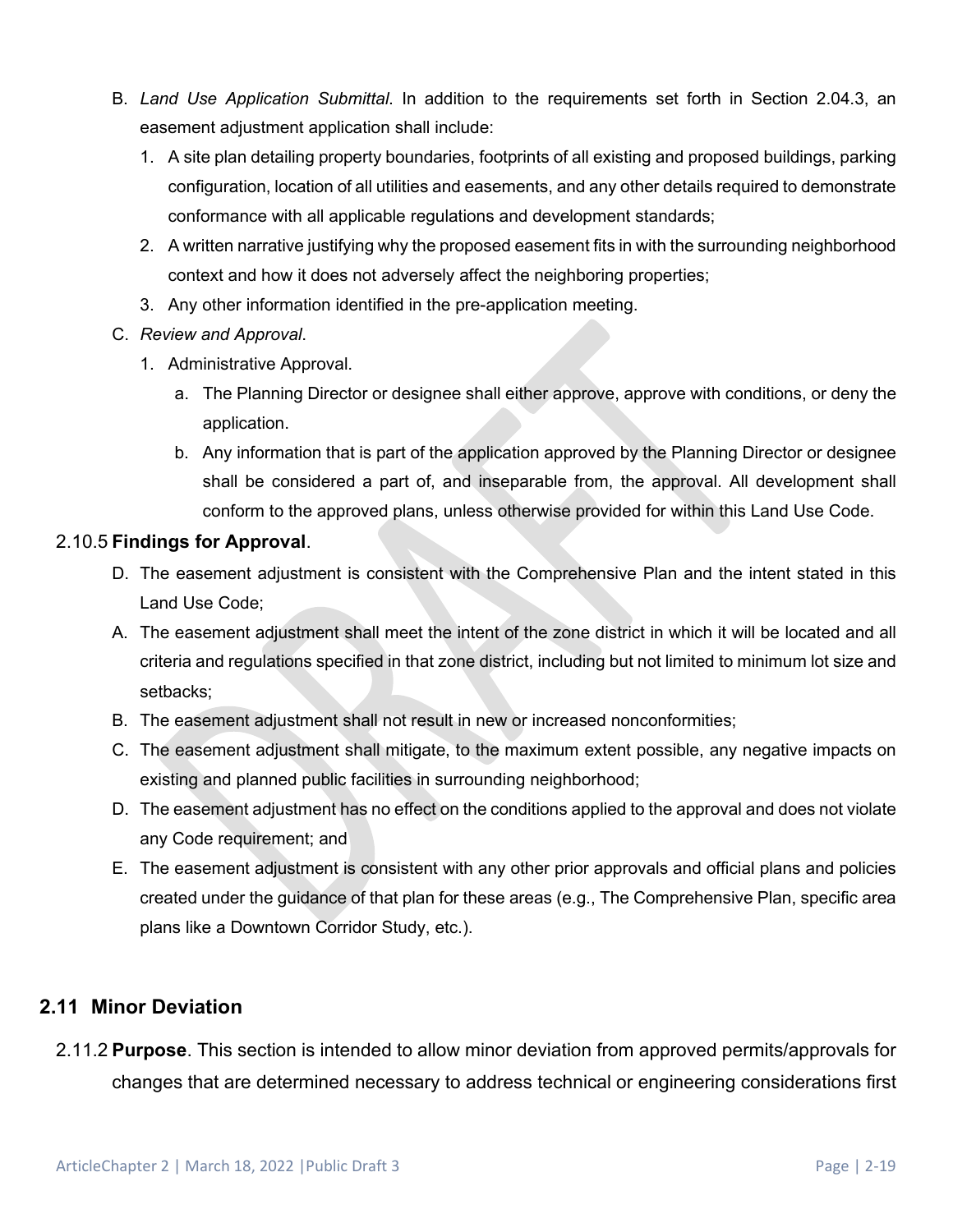discovered during development or use that were not reasonably anticipated during the initial approval process.

- 2.11.3 **Applicability**. Minor Deviations may not be sought for the following approved applications:
	- A. Amendments to Land Use Code:
	- B. Rezone Applications;
	- C. Administrative Adjustments;
	- D. Lot Line Adjustments;
	- E. Easement Adjustments;
	- F. Variances; or
	- G. Appeals.
- 2.11.4 **Procedure**. All applications for Minor Deviations shall comply with the following specific procedures in addition to the administrative review procedures set forth in Section 2.04.6.
	- A. *Pre-application Conference*. A pre-application conference is required for a minor deviation application to discuss specific application procedures, criteria, and requirements for a formal application.
	- B. *Land Use Application Submittal*. In addition to the requirements set forth in Section 2.04.3, a minor deviation application shall include:
		- 1. A site plan detailing property boundaries, footprints of all existing and proposed buildings, parking configuration, location of all utilities and easements, and any other details required to demonstrate conformance with all regulations and development standards applicable to the proposed zoning district;
		- 2. A written narrative justifying why the proposed use fits in with the surrounding neighborhood and detailing existing uses on neighboring properties;
		- 3. Conceptual building plans, including elevations, exterior materials, doors, decks, etc., if applicable;
		- 4. Any other information identified in the pre-application meeting.
	- C. *Review and Approval*.
		- 1. Administrative Approval.
			- a. The Planning Director or designee shall either approve, approve with conditions, or deny the application.
			- b. Any information, exhibits, plans or elevations, whether conceptual or detailed, that are part of the application approved by the Planning Director or designee shall be considered a part of, and inseparable from, the approval. All development shall conform to the approved plans, unless otherwise provided for within this Land Use Code.

## 2.11.5 **Findings for Approval**.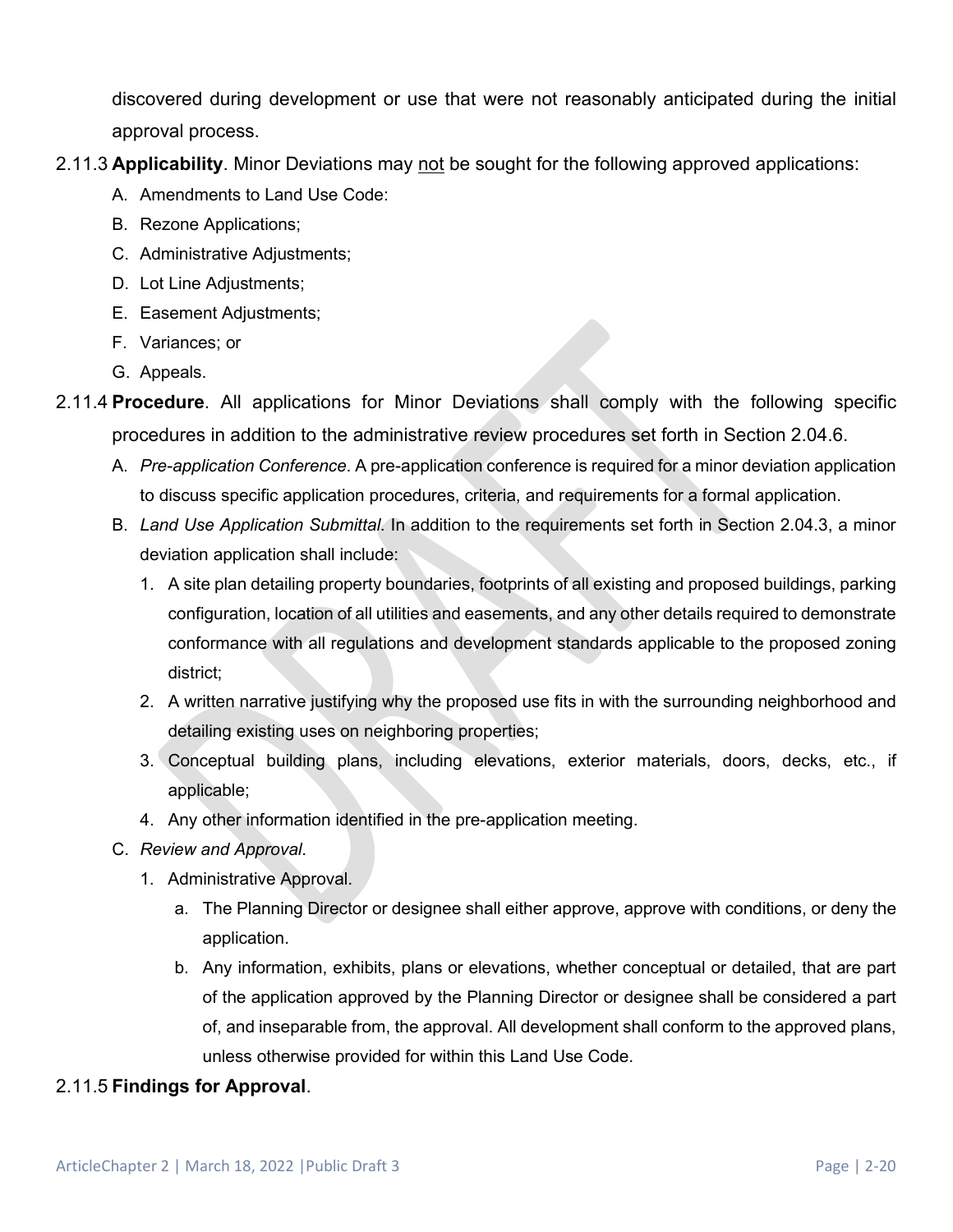- A. The relief requested is consistent with the Comprehensive Plan and the intent stated in this Land Use Code;
- B. The relief requested does not include increases in the amount of building floor area or reduction of the amount of open space set aside;
- C. The relief requested is based upon sound planning or urban design principles that are professionally recognized and shall not result in new or increased nonconformities;
- D. The relief requested is based on the context of the property, is not solely for the convenience of one particular application on the site, and is not generally applicable to other sites in the area;
- E. The relief requested is the minimum necessary to meet the intent and applicability of the zoning district and the intent of the minor deviation process; and
- F. The relief requested is consistent with any other prior approvals and official plans and policies created under the guidance of that plan for those areas. (e.g., The Comprehensive Plan, specific area plans like a Downtown Corridor Study, etc.).

## **2.12 Site Plan**

- 2.12.2 **Purpose and Applicability**. The site plan shall be submitted to apply for a building permit for all permitted principal uses of multi-family, commercial and industrial developments. The site plan shows lot arrangement and site design so the Town can make sure the site plan complies with all Town regulations. A site plan shall also be submitted for any re-development, substantial changes to an existing site, changes that affect site circulation or access, and for any exterior modifications to an existing building within the C-2, Downtown Commercial District to show compliance with the Cleveland Avenue Architectural Standards. When a development requires approval as a conditional use, the site plan approval process shall be processed concurrently with the conditional use application.
- 2.12.3 **Procedure**. All site plan applications shall comply with the following specific procedures in addition to the general procedures in Section 2.04.2
	- A. *Preapplication Conference.* A pre-application conference is required for a site plan application to discuss specific application procedures, criteria, and requirements for a formal application. This requirement may be waived at the discretion of the Planning Director or designee.
	- B. *Land Use Application Submittal*. In addition to the requirements set forth in Section 2.04.3, a site plan application shall include:
		- 1. Traffic study or waiver request. In accordance with the Standard Design Criteria and Standard Construction Requirements.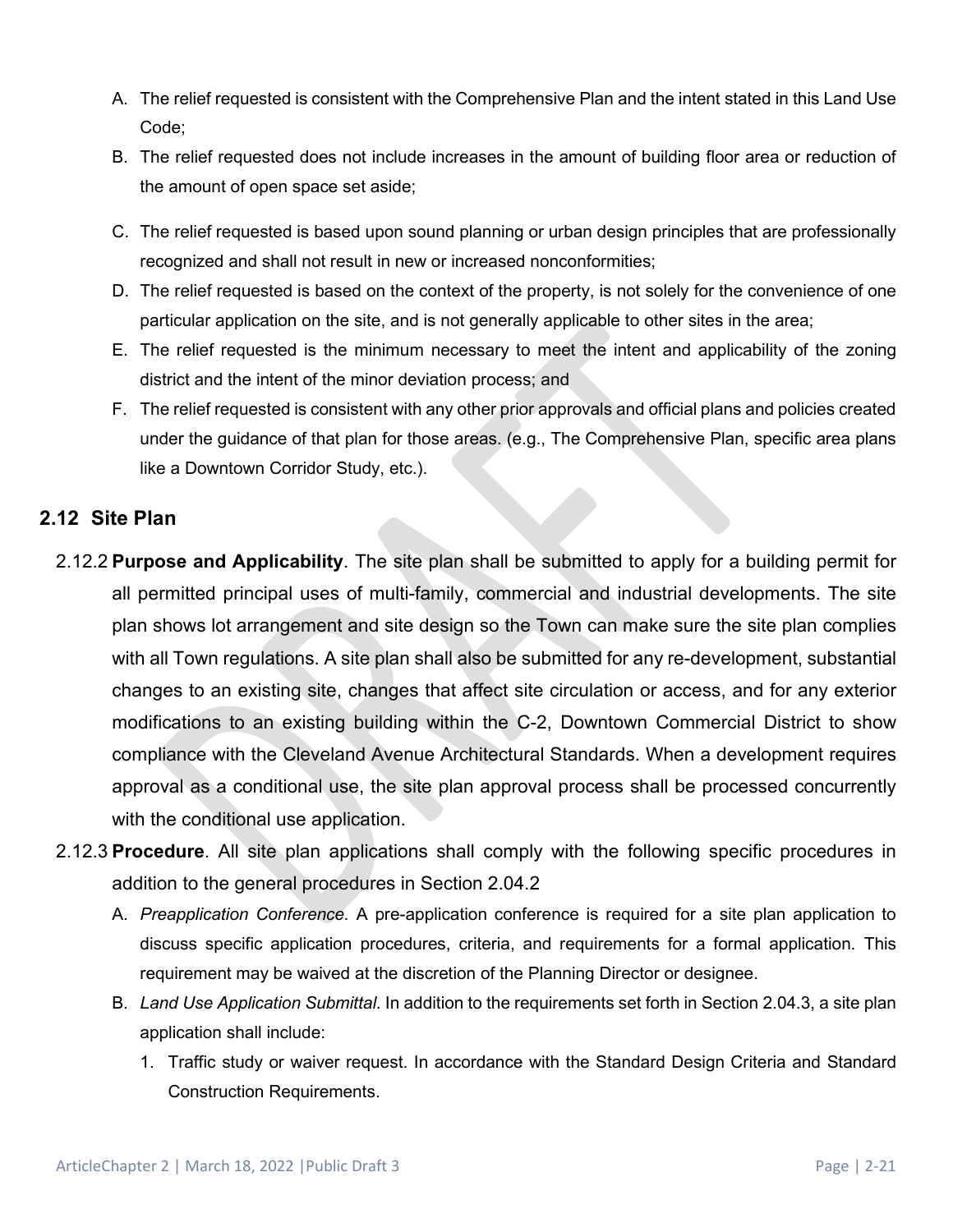- 2. Site plan map. The site plan map shall provide information per the site plan application checklist provided by the Planning Director or designee.
- 3. Demonstrate, in written or graphic form, how the proposed structure is consistent with the Development Standards found in Chapter 5.
- 4. Final landscape plan per Section 5.04.
- 5. Provide complete building elevations and perspective rendering, drawn to scale, with illustrations of all colors and identifying major materials to be used in the structures. In addition, Town staff may require building floor plans, sectional drawings, additional perspective drawings, models and/or computer visualizations when the impacts of a proposal warrant such information.

#### C. *Review and Approval*.

- 1. Planning Commission Approval.
	- a. The Planning Commission shall review the application at a regular meeting. Staff shall present their staff report and recommendation.
	- b. The Planning Commission shall either approve, approve with conditions, or deny the application.
- 2. Town Board consideration of appeals.
	- a. The Town Board shall consider any appeal within forty-five (45) days of the close of the appeal period, except an appeal associated with a concurrent development application requiring Town Board review or approval, which the Town Board shall consider with final action on the concurrent development application. The Town Board shall apply the site plan review criteria to either uphold, modify, or reverse the Planning Commission's decision.
- *D. Post Decision Actions.* Same as referenced in Section 2.04.3, in addition to the following:
	- 1. Any aggrieved party who wishes to appeal the action shall file a written appeal stating the reasons why the Planning Commission action is incorrect. The applicant shall file the appeal with the Town Administrator/Clerk within seven (7) days of the meeting at which such action was taken.
- *E. Post Decision Actions.* Same as referenced in Section 2.04.3, in addition to the following:
	- 1. Memorandum of Agreement for Public Improvements. Staff may require that the applicant execute a MOAPI to assure the construction of on-site and off-site improvements as a condition of approval of the site plan. Guarantees in the site plan agreement shall be secured by an irrevocable letter of credit in an amount determined appropriate by Town staff.
	- 2. Building permit. A building permit shall be issued only when final site plan drawings have been submitted, reviewed, and approved by the Department directors.
		- a. Exception. A building permit may be issued for the construction of a foundation and shell only for commercial and industrial uses to allow for the partial construction of a speculation building with unknown tenant and use.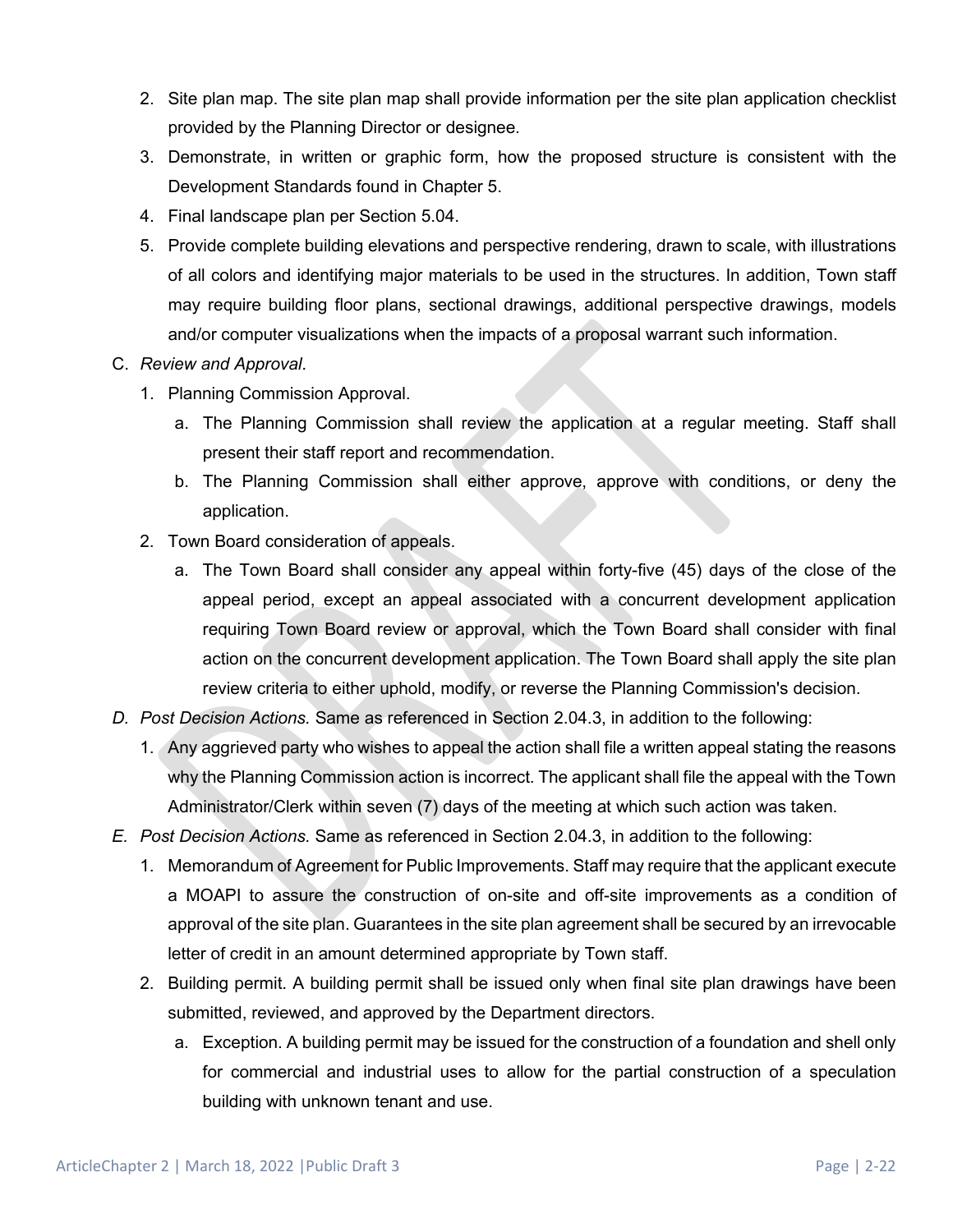- 3. Certificate of Occupancy. When building construction and site development are completed in accordance with the approved site plan and building permits, a Certificate of Occupancy may be issued.
- 4. Phasing and expiration of approval. The site plan shall be effective for a period of three (3) years from the date of approval, unless stated otherwise in the written site plan approval. Building permits shall not be issued based on site plans that have an approval date more than three (3) years old. For multi-phased plans, building permits shall not be issued based on an approval date more than three (3) years from the date of Phase I approval.

#### 2.12.4 **Findings for Approval**.

- A. The site plan is consistent with the Comprehensive Plan and the intent stated in this Land Use Code.
- B. The lot size and lot dimensions are consistent with what is shown on the approved final plat.
- C. No buildings or structures infringe on any easements.
- D. The proposed site grading is consistent with the requirements of any applicable adopted storm drainage criteria or master drainage plans.
- E. The density and dimensions shown conform with Article 4 of this Code or the approved PUD requirements.
- F. The applicable Development Standards have been adequately addressed and the proposed improvements conform with Article 5 of this Code.

#### 2.12.5 **Amendments to Approved Site Plans**.

- A. Minor variations in the location of structures, improvements or open space areas caused by engineering or other unforeseen difficulties may be reviewed and approved by the Town staff. Such changes shall not exceed ten percent (10%) of any measurable standard or modify the use, character, or density of an approved site plan. All plans so modified shall be revised to show the authorized changes and shall become a part of the permanent records of the Town.
- A. Changes to approved site plans that exceed the ten percent (10%) threshold, or other major modifications (such as changes in building size or footprint, relocation of access points, changes to required parking, etc.), shall be considered as a new site plan application. Such amendments shall require Planning Commission review and approval to become effective. A complete site plan application shall be prepared and submitted in compliance with the requirements set forth in this Section.

## **2.13 Plot Plan**

2.13.2 **Purpose and Applicability**. The plot plan shall be submitted to apply for a building permit for any building or structure constructed on a single-family home or duplex lot. The plot plan shows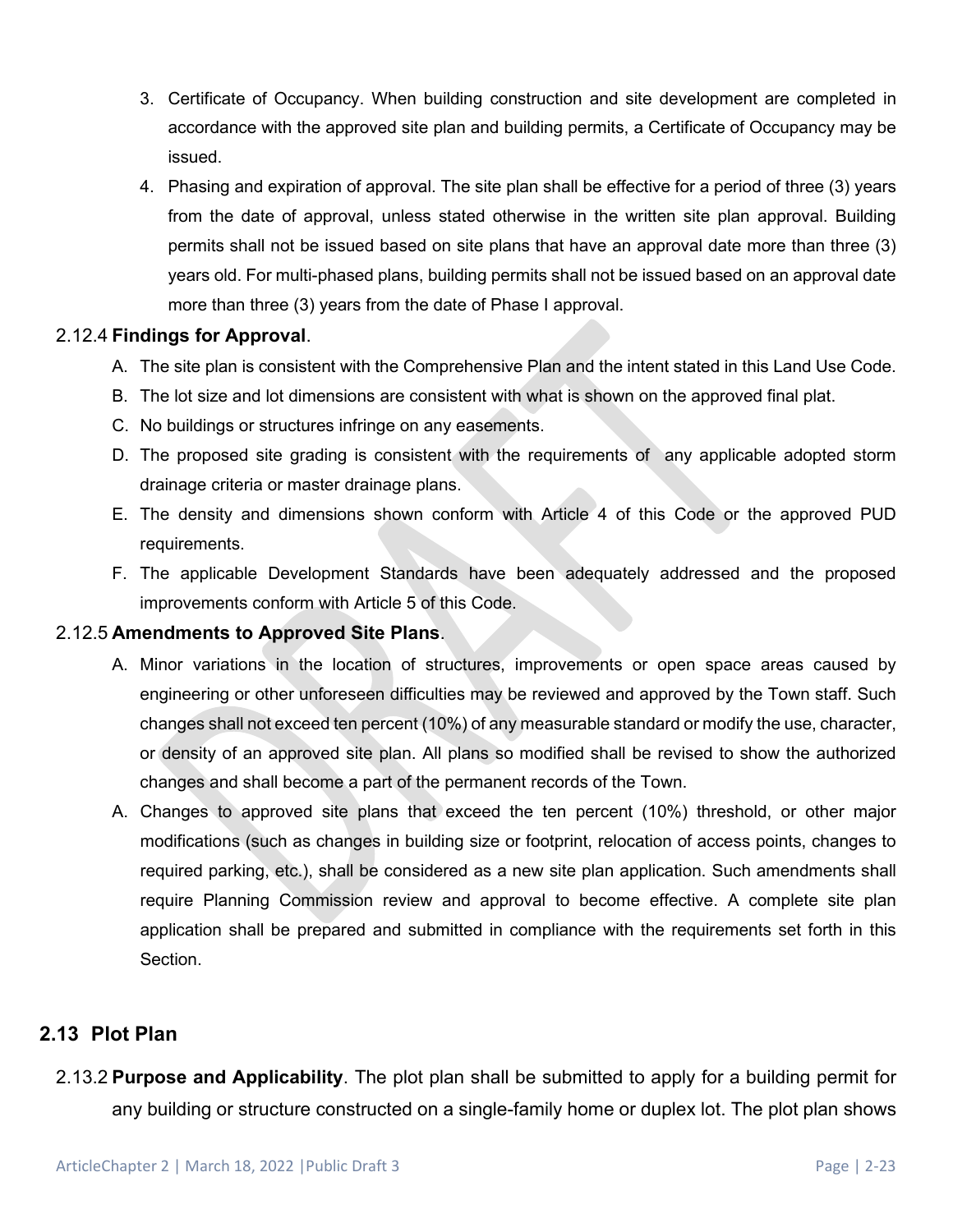where the proposed building or structure will be located on the lot so the Town can verify compliance with all Town regulations.

- 2.13.3 **Procedure**. All plot plan applications shall comply with the following specific procedures in addition of the general procedures in Section 2.04.2
	- B. *Pre-application Conference*. A pre-application conference is not required for a plot plan application.
	- A. *Land Use Application Submittal*. In addition to the requirements set forth in Section 2.04.3, a plot plan application shall include:
		- 1. Plot plan map.
		- 2. Drainage information. Provide the Town with information regarding how the lot will drain, if requested by the Planning Director or designee. Submit a copy of the subdivision master drainage plan for the area of the lot, if available.
- 2.13.4 *Review and Approval*. The Planning Director or designee shall review the plot plan map and determine if it is consistent with the findings for approval. The Planning Director or designee will submit their determination to the Building Department to accompany the building permit application. **Findings for Approval**.
	- A. The plot plan is consistent with the Comprehensive Plan and the intent stated in this Land Use Code.
	- B. The lot size and lot dimensions are consistent with what is shown on the approved final plat.
	- C. No buildings or structures infringe on any easements.
	- D. The proposed site grading is consistent with the subdivision grading and drainage plan, if applicable; otherwise, it shall meet the Town's approval.
	- E. The density and dimensions shown conform with the Density and Dimensional Standards (Article 4of this Code) or the approved PUD requirements.
	- F. The applicable Design and Development Standards have been adequately addressed.

# **2.14 Sign Permit**

- A. Applications. Each sign permit requires a separate application. The applicant must file the application on a form furnished by the Building and Planning Department and include payment of the nonrefundable permit fee. The applicant must submit all information requested on the application form if applicable.
- B. Review.
	- 1. The Building and Planning Department will review a sign permit application to determine if it is complete. If the application is incomplete, the Building and Planning Department will provide a list of items necessary to complete the application within 7 business days after the application was submitted.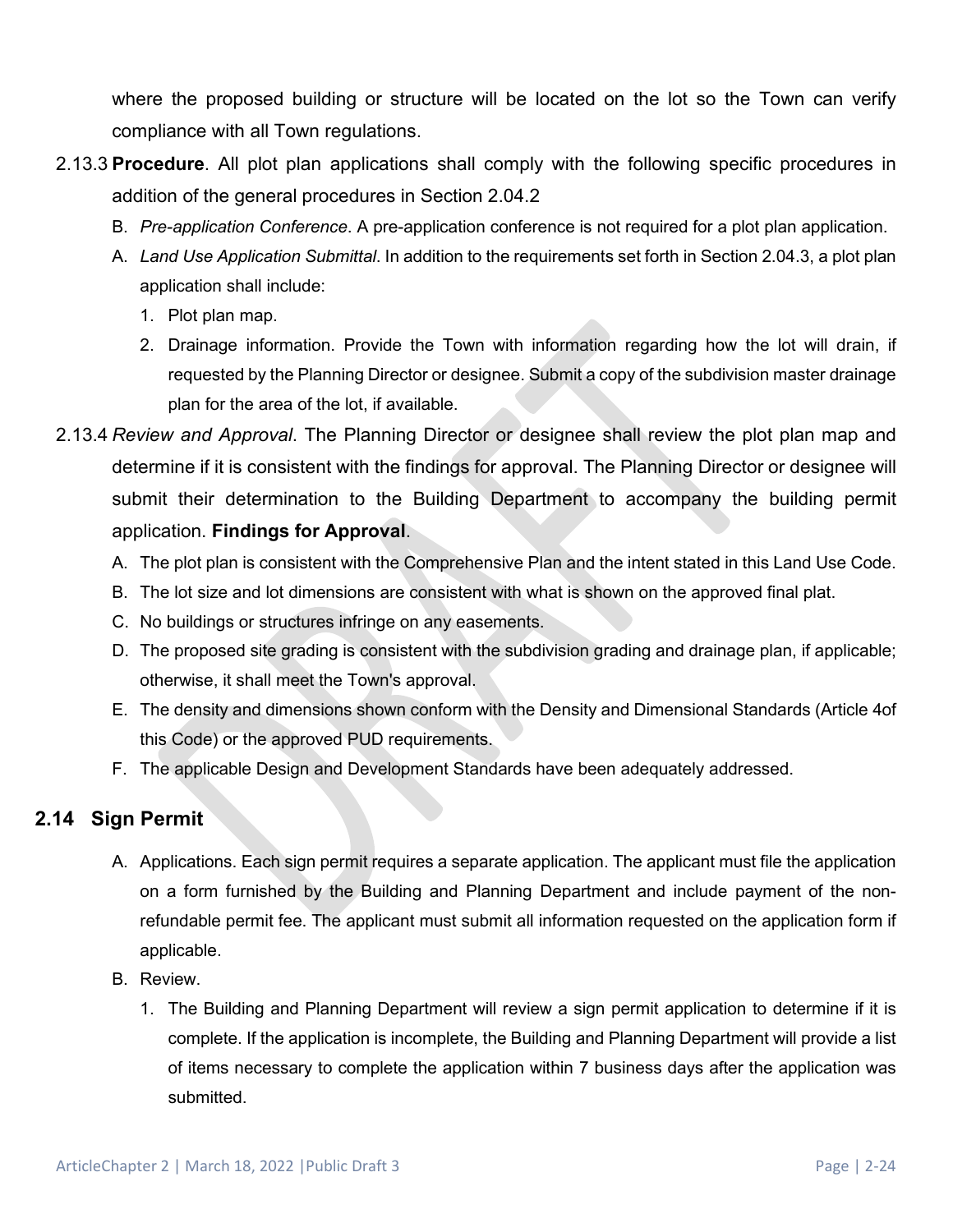- 2. The Building and Planning Department will review a complete sign permit application for compliance with this Section and render an administrative decision.
- 3. The Building and Planning Department will act on an application by approving, approving with conditions, or denying the application within 30 days of the date the application is deemed complete.
- C. Approval Criteria. The Building and Planning Department will issue a sign permit if the proposed sign conforms with all applicable provisions of this Section and any conditions or stipulations of any applicable rezoning, special use permit, site plan, or development plan.
- D. Expiration. A sign permit becomes null and void if installation does not commence within 180 days from the date of permit approval. If work authorized by the permit is suspended or abandoned for 180 days from the date the work commences, a new permit is required to complete the installation work, even if no changes are made to the original sign plan.
- E. Revocation. The Building and Planning Department may revoke a sign permit if:
	- 1. It is issued in error; or
	- 2. The sign or sign supporting structure is installed contrary to the approved plans or in violation of this Section.

## **2.15 Conditional Uses**

- 2.15.2 **Purpose**. Conditional Use approval provides flexibility and helps diversify uses within a zoning district. Specific conditional uses for each zone district are listed in Article 6.
- 2.15.3 **Applicability**. Because of their unusual or special characteristics, conditional uses require review and evaluation so that they may be located properly with respect to their effects on surrounding properties. The review process prescribed in this section assures compatibility and harmonious development between conditional uses, surrounding properties and the Town's goals and policies. Conditional uses may be permitted subject to conditions and limitations as the Town may prescribe to ensure that the location and operation of the conditional uses will be in accordance with the conditional use criteria. The scope and elements of any conditional use may be limited or qualified by the conditions applicable to the specific property. Where conditions cannot be devised to achieve these objectives, applications for conditional use permits shall be denied.
- 2.15.4 **Procedure.** All conditional use applications shall comply with the following specific procedures in addition to the general application procedures in Section 2.04.3.
	- A. *Pre-application Conference*. A pre-application conference is required for a conditional use application to discuss specific application procedures, criteria, and requirements for a formal application.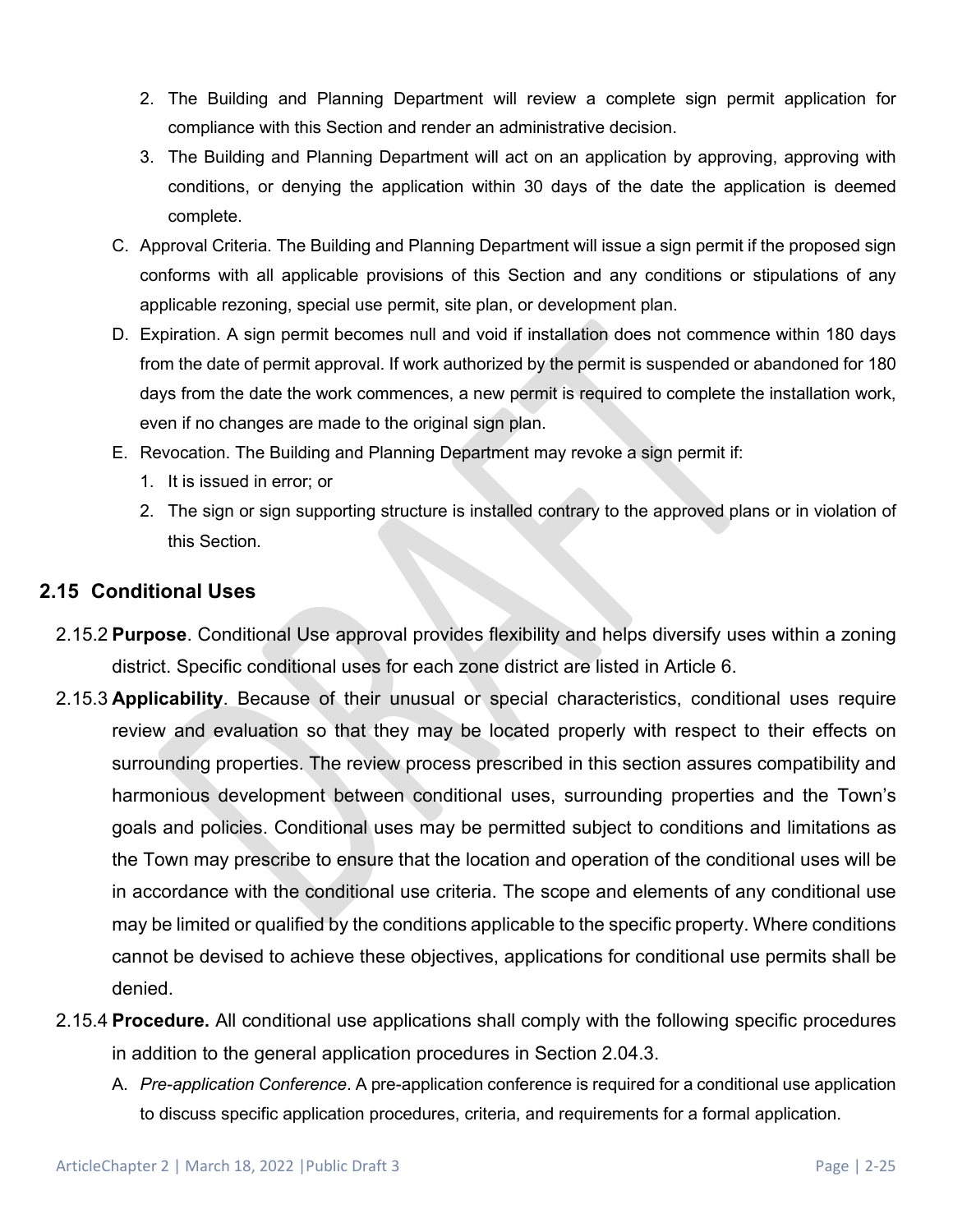- B. *Land Use Application Submittal*. In addition to the requirements set forth in Section 2.04.3, a conditional use application shall include the following:
	- 1. A written statement and any graphics necessary to describe the precise nature of the proposed use and its operating characteristics and to illustrate how all conditional use review criteria have been satisfied.
	- 2. A map showing the proposed development of the site, including any applicable topography, building locations, parking, traffic circulation, usable open space, landscaped area and utilities and drainage features.
	- 3. Preliminary building plans and elevations sufficient to indicate the dimensions, general appearance, and scale of all buildings.
	- 4. Such additional material as the Planning Director or designee may prescribe or the applicant may submit pertinent to the application.

#### *C. Review and Approval.*

- 1. Planning Commission Recommendation.
	- a. The Planning Commission shall hold a public hearing and review the application at a regular meeting. Public notice shall be given pursuant to Section 2.02. The applicant or their representative may be present at the meeting to present the proposal. Staff shall present their staff report and recommendation.
	- b. The Planning Commission shall either recommend approval, approval with conditions, or denial of the application to the Town Board, or continue the hearing pursuant to Section 2.02.4, with the requirement that the applicant submit changes or additional information which they find necessary to determine whether the application complies with the Town's regulations, goals, and policies.
	- c. A copy of the Planning Commission recommendation shall be sent to the Town Board with the applicant to be reviewed during a public hearing by the Town Board at a regularly scheduled board meeting.
- 2. Town Board Approval.
	- a. The Town Board shall hold a public hearing and review the application at a regular meeting. Public notice shall be given pursuant to Section 2.02. The applicant or their representative may be present at the meeting to present the proposal. Staff shall present their staff report and recommendation.
	- b. The Town Board shall either approve, approve with conditions, or deny the application, or continue the hearing pursuant to Section 2.02.4, with the requirement that the applicant submit changes or additional information which they find necessary to determine whether the application complies with the Town's regulations, goals, and policies.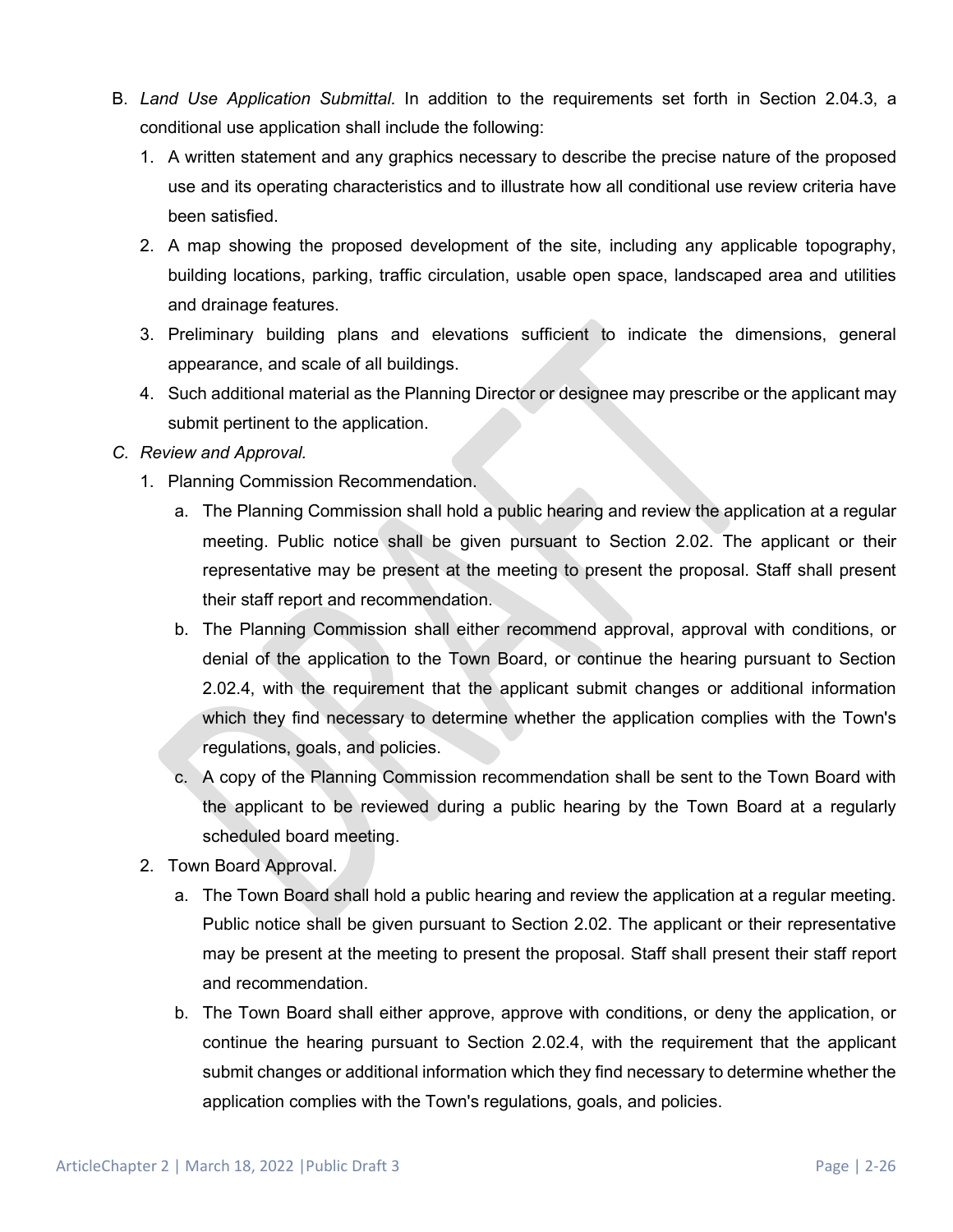c. Any information, exhibits, plans or elevations, whether conceptual or detailed, that are part of the application approved by the Town Board shall be considered a part of and inseparable from the approval. All development shall conform to the approved plans, unless otherwise provided for within this Land Use Code.

## 2.15.5 **Findings for Approval**.

- A. The conditional use is consistent with the Comprehensive Plan and the intent stated in this Land Use Code;
- B. The conditional use will be adequately served with public utilities, services and facilities (i.e., water, sewer, electric, schools, street system, fire protection, public transit, storm drainage, refuse collection, parks system, etc.) and not impose an undue burden above and beyond those of the permitted uses of the district.
- C. The conditional use will not substantially alter the basic character of the district in which it is in or jeopardize the development or redevelopment potential of the district.
- D. The conditional use will result in efficient on- and off-site traffic circulation which will not have a significant adverse impact on the adjacent uses or result in hazardous conditions for pedestrians or vehicles in or adjacent to the site.
- E. Potential negative impacts of the conditional use on the rest of the neighborhood or of the neighborhood on the conditional use have been mitigated through setbacks, architecture, screen walls, landscaping, site arrangement or other methods. The applicant shall satisfactorily address the following impacts or state a negligible impact:
	- 1. Traffic;
	- 2. Activity levels;
	- 3. Light;
	- 4. Noise;
	- 5. Odor;
	- 6. Building type, style and scale;
	- 7. Hours of operation;
	- 8. Dust; and
	- 9. Erosion control.
- F. The applicant has submitted evidence that all applicable local, state, and federal permits have been or will be obtained.

# **2.16 Minor Subdivisions**

### *Minor Subdivision Plat*

2.16.2 **Purpose**. The purpose of the minor subdivision plat is to provide an administrative process for

subdivision of land that meets the requirements of the applicability section below.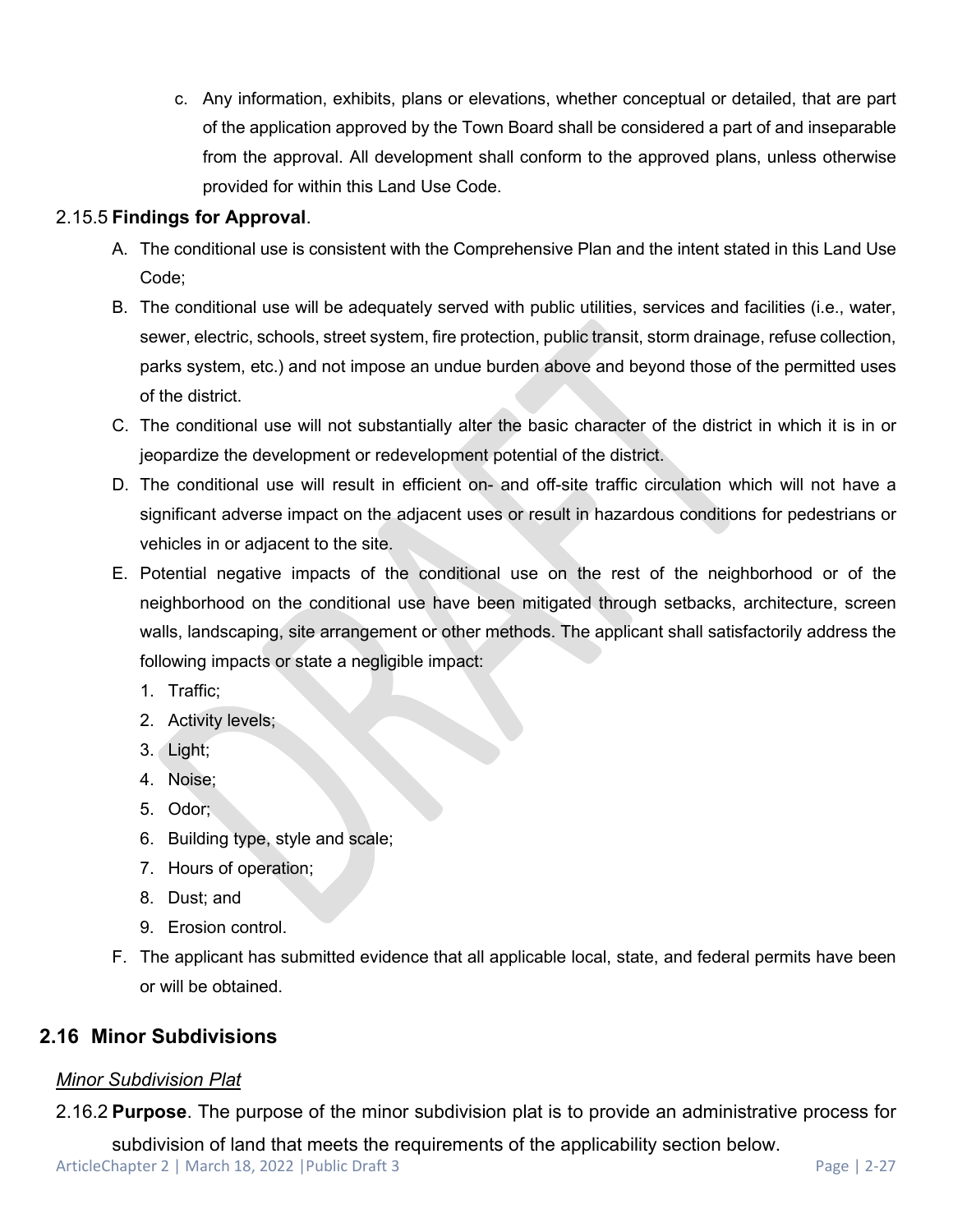# 2.16.3 **Applicability.** A minor subdivision shall be defined as a subdivision of land that meets the following conditions:

- A. The property has previously been platted within the Town;
- B. The entire tract to be subdivided is five (5) acres or less in size;
- C. The resulting subdivision will produce four (4) or fewer additional lots; and
- D. There will be no exceptions to the Subdivision Design Standards.
- 2.16.4 **Procedure**. All minor subdivisions shall comply with the following specific procedures in addition to the general procedures in Section 2.04.3
	- A. *Pre-application Conference*. A pre-application conference is required for a minor subdivision application to discuss specific application procedures, criteria, and requirements for a formal application.
	- B. *Land Use Application Submittal*. In addition to the requirements set forth in Section 2.04.3, a minor subdivision application shall include:
		- 1. Minor subdivision plat.
		- 2. General development information. Provide a written description addressing how the proposed development conforms with the Design and Development Standards, Article 5 of this Code, and the Comprehensive Plan.
	- C. *Review and Approval*.
		- 1. Administrative Approval.
			- a. The Planning Director or designee shall either approve, approve with conditions, or deny the application.
			- b. Any information, exhibits, plans or elevations, whether conceptual or detailed, that are part of the application approved by the Planning Director or designee shall be considered a part of, and inseparable from, the approval. All development shall conform to the approved plans, unless otherwise provided for within this Land Use Code.

#### 2.16.5 **Findings for Approval**.

- 1. The minor subdivision is consistent with the Comprehensive Plan and the intent stated in this Land Use Code;
- 2. The minor subdivision meets the intent of the zone district in which it will be located and all criteria and regulations specified in that zone district, including but not limited to minimum lot size and setbacks;
- 3. The minor subdivision does not result in new or increased nonconformities;
- 4. The minor amendment mitigates, to the maximum extent possible, any negative impacts on existing and planned public facilities in surrounding neighborhood;
- 5. The minor amendment has no effect on the conditions applied to the approval of the plat and does not violate any requirement of the Code; and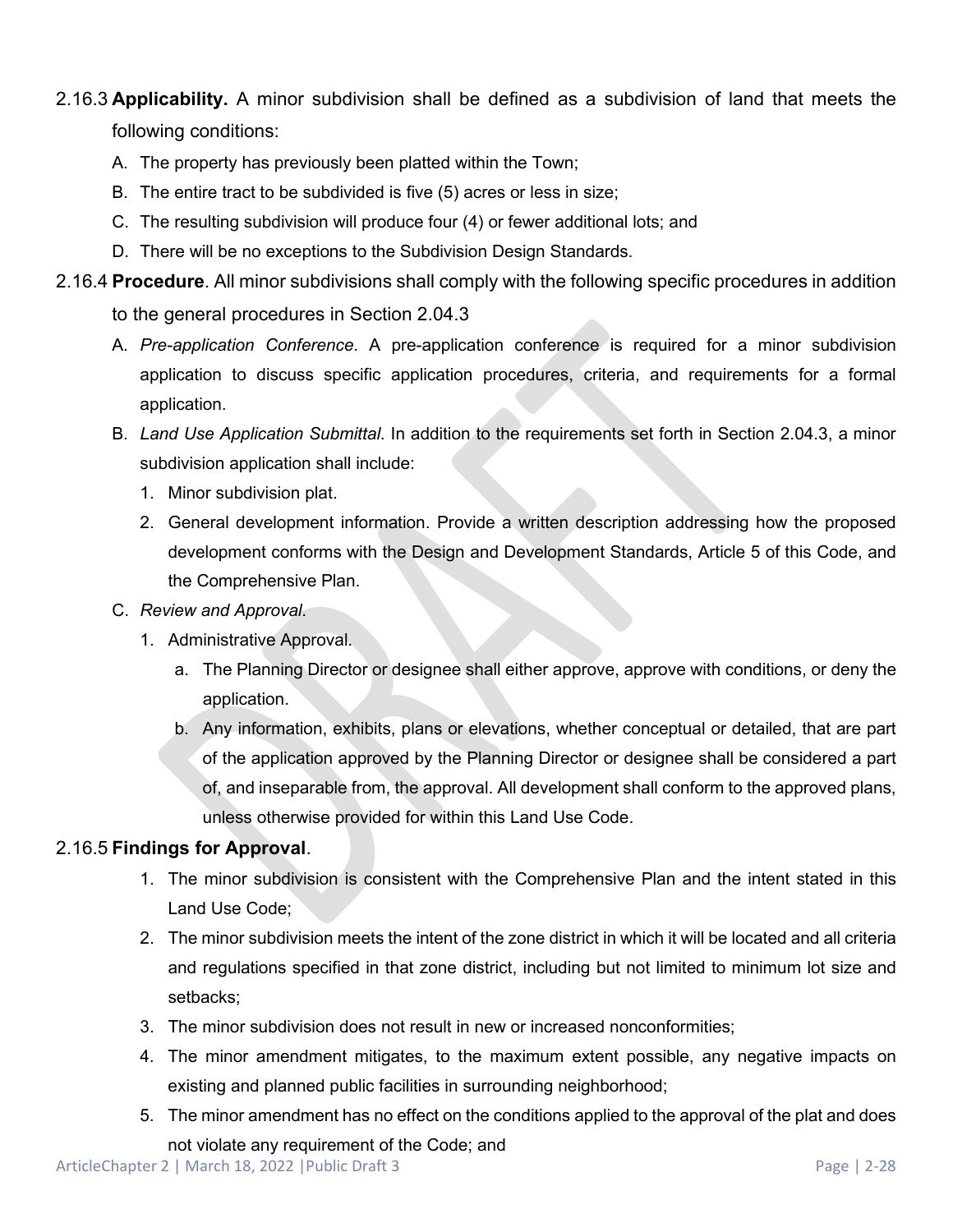6. The administrative plat is consistent with any other prior approvals and official plans and policies created under the guidance of that plan for these areas (e.g., The Comprehensive Plan, specific area plans like a Downtown Corridor Study, etc.).

# **2.17 Major Subdivisions**

## *Preliminary Plat*

- 2.17.2 **Purpose**. The purpose of the major subdivision preliminary plat is to provide the Town with an overall master plan for the proposed development.
- 2.17.3 **Applicability**. A major subdivision shall be defined as a subdivision of land results in more than four (4) additional lots.
- 2.17.4 **Procedure**. All major subdivision preliminary plat applications shall comply with the following specific procedures in addition to the general procedures in Section 2.04.3.
	- A. *Pre-application Conference*. A pre-application conference is required for a major subdivision preliminary plat application to discuss specific application procedures, criteria, and requirements for a formal application.
	- B. *Land Use Application Submittal*. In addition to the requirements set forth in Section 2.04.3, a major subdivision application shall include:
		- 1. Preliminary plat.
		- 2. General development information. Provide a written description of the existing conditions on the site and the proposed development, including an explanation of how the plan is consistent with the Land Use Code and Comprehensive Plan.
		- 3. Preliminary grading and drainage plan and report. This plan and report must be certified by a Colorado-registered professional engineer, including storm drainage concepts such as locations for on-site detention or downstream structural improvements and soil erosion and sedimentation control plans and specifications. It must also discuss the impacts on and to any existing floodways and/or floodplains on and adjacent to the site as well as any FEMA applications required.
		- 4. Preliminary utility plan. This plan shall be prepared by a registered professional engineer. It is necessary that the engineer consult with the appropriate utility service providers regarding the design of all utilities through the subdivision. Town utilities shall be designed in conformance with the Town's Standard Design Criteria and Standard Construction Requirements.
		- 5. Preliminary landscape and open space plan per Section 5.04.
		- 6. Traffic study. This study must be prepared by a professional traffic engineer in conformance with the Town's Standard Design Criteria and Standard Construction Requirements.
		- 7. Draft of proposed covenants and architectural design guidelines.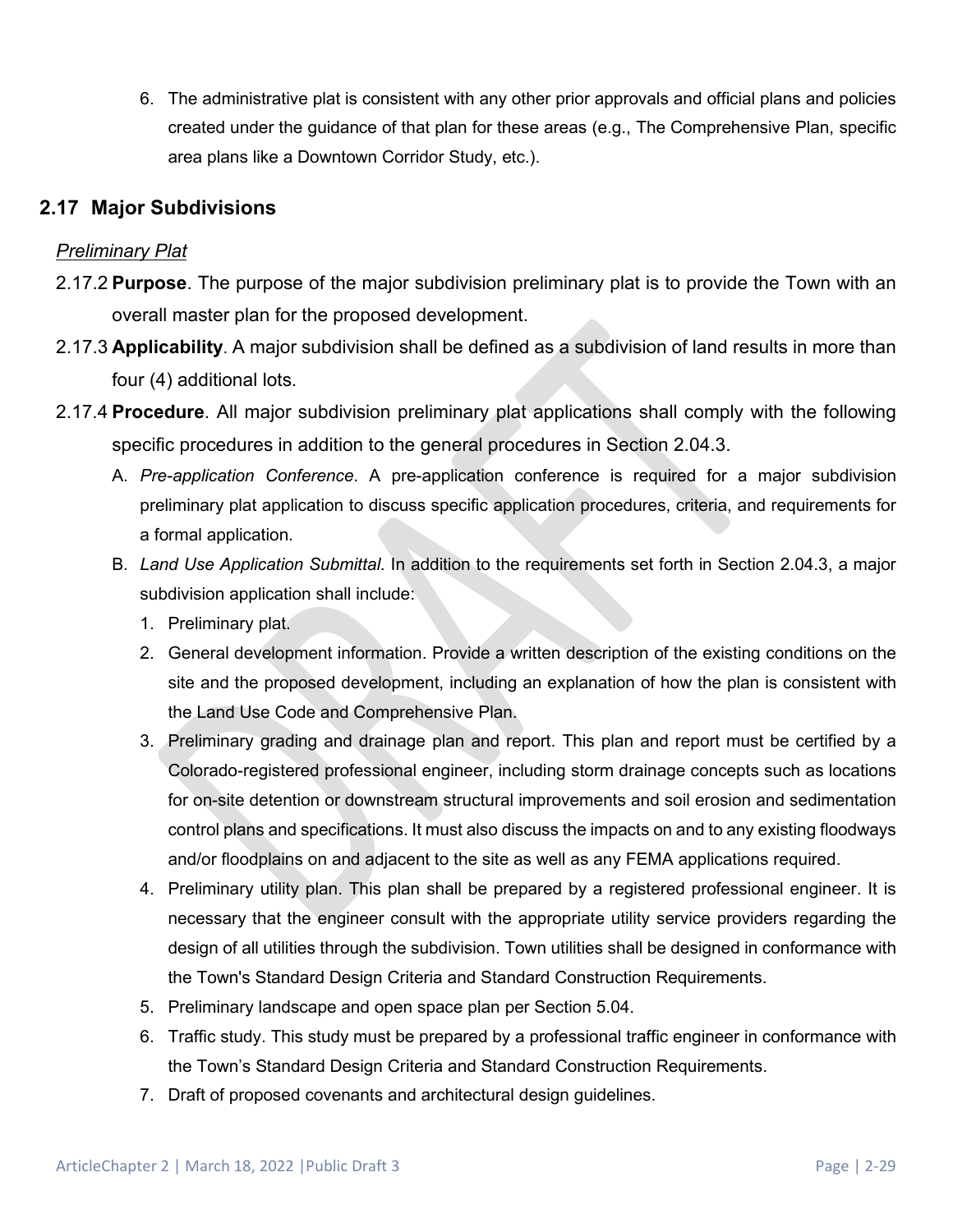- 8. Mineral, oil and gas rights documentation. Evidence that the surface owner has contacted all lessees of mineral, oil and gas rights associated with the site and is working towards resolution. Included in the evidence must be the name of the current contact person, their phone number and mailing address.
- 9. Soils report.
- C. *Review and Approval*.
	- 1. Planning Commission Recommendation.
		- a. The Planning Commission shall hold a public hearing and review the application at a regular meeting. Public notice shall be given pursuant to Section 2.02. The applicant or their representative may be present at the meeting to present the proposal. Staff shall present their staff report and recommendation.
		- b. The Planning Commission shall either recommend approval, approval with conditions, or denial of the application to the Town Board, or continue the hearing pursuant to Section 2.02.4, with the requirement that the applicant submit changes or additional information which they find necessary to determine whether the application complies with the Town's regulations, goals, and policies.
		- c. A copy of the Planning Commission recommendation shall be sent to the Town Board with the applicant to be reviewed during a public hearing by the Town Board at a regularly scheduled board meeting.
	- 2. Town Board Approval.
		- a. The Town Board shall hold a public hearing and review the application at a regular meeting. Public notice shall be given pursuant to Section 2.02. The applicant or their representative may be present at the meeting to present the proposal. Staff shall present their staff report and recommendation.
		- b. The Town Board shall either approve, approve with conditions, or deny the application, or continue the hearing pursuant to Section 2.02.4, with the requirement that the applicant submit changes or additional information which they find necessary to determine whether the application complies with the Town's regulations, goals, and policies.
		- c. Any information, exhibits, plans or elevations, whether conceptual or detailed, that are part of the application approved by the Town Board shall be considered a part of and inseparable from the approval. All development shall conform to the approved plans, unless otherwise provided for within this Land Use Code.

### 2.17.5 **Findings for Approval**.

A. The preliminary plat represents a functional system of land use and is consistent with the rationale and criteria set forth in this Code and the Comprehensive Plan.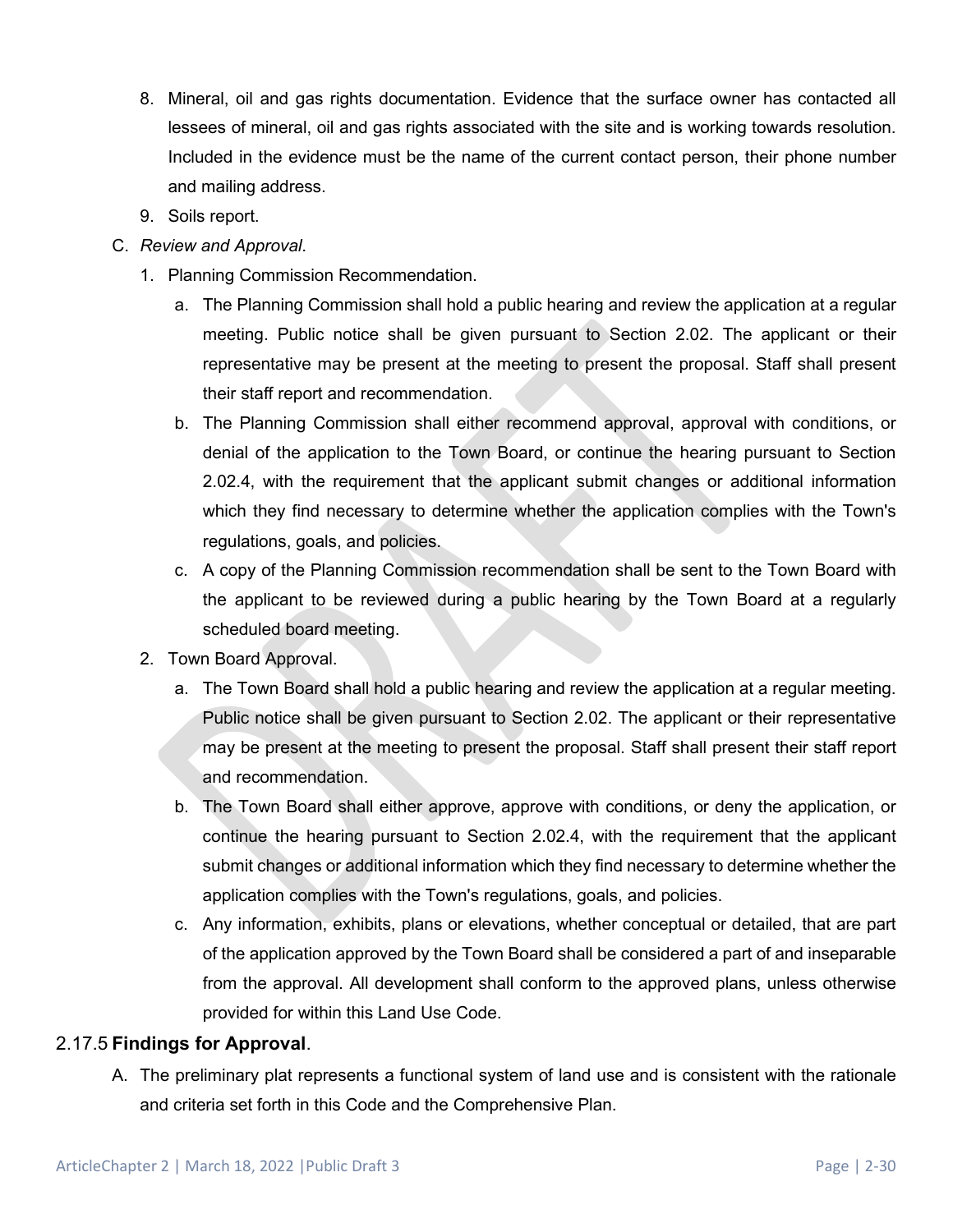- B. The land use mix within the project conforms to the Town's Zoning District Map and furthers the goals and policies of the Comprehensive Plan including:
	- 1. The proposed development promotes the Town's small town, rural character;
	- 2. Proposed residential development adds diversity to the Town's housing supply;
	- 3. Proposed commercial development will benefit the Town's economic base;
	- 4. Parks and open space are incorporated into the site design;
	- 5. The proposed project protects the Town's environmental quality; and
	- 6. The development enhances cultural, historical, educational and/or human service opportunities.
- C. The utility design is adequate at a capacity that promotes the Town's character while strengthening the Town's vitality.
- D. The transportation design meets the intent of the Comprehensive Plan to provide increased connectivity, reduce traffic impacts, and encourage walkability.
- E. Negative impacts on adjacent land uses have been identified and satisfactorily mitigated.
- F. There is a need or desirability within the community for the applicant's development and the development will help achieve a balance of land use and/or housing types within the Town, according to the Town's goals.

#### *Final Plat*

- 2.17.6 **Purpose**. The purpose of the final plat is to complete the subdivision of land consistent with the technical standards.
- 2.17.7 **Procedure**. All major subdivision preliminary plat applications shall comply with the following specific procedures in addition to the general procedures in Section 2.04.3.
	- A. *Pre-application Conference*. A pre-application conference is not required for a major subdivision final plat application.
	- B. *Land Use Application Submittal*. In addition to the requirements set forth in Section 2.04.3, a major subdivision application shall include:
		- 1. Final plat.
		- 2. General development information. Provide a written description confirming that the final plat conforms with the preliminary plat. In addition, the description shall address how the proposed development conforms with the Design and Development Standards.
		- 3. Complete engineering plans and specifications.
			- a. *Construction plans and profiles*.
			- b. *Structure details*. Sufficient data shall be given to construction of major structures and road appurtenances such as bridges, culverts, gutters, drives, walks, cross pans, etc.; detail shall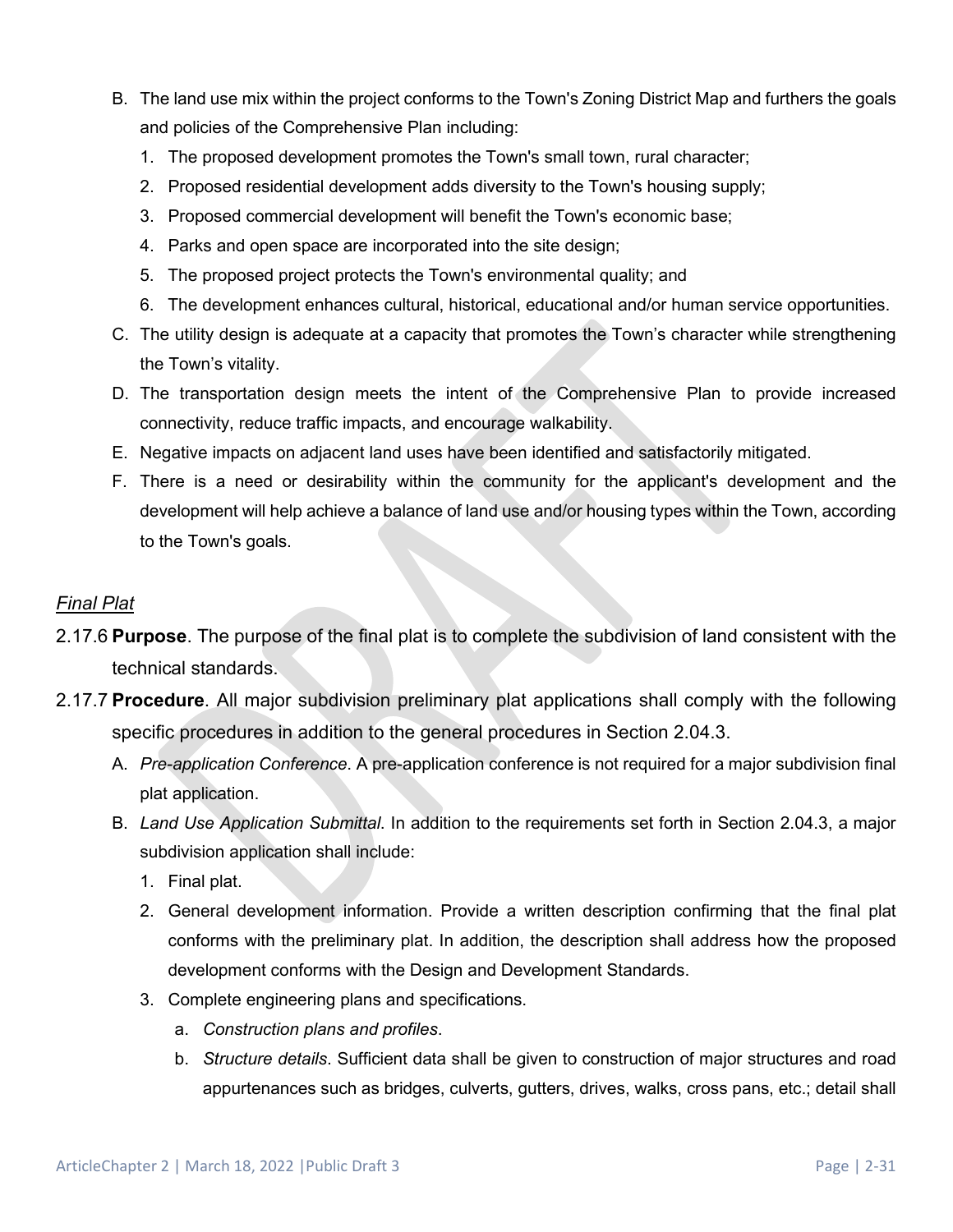include orientation line and grade, cross-sections, dimensions, reinforcement schedules, materials, quality specification, etc.

- c. *Sewage collection and water supply distribution plans, profiles and specifications*. The plans, profiles and specifications shall be prepared by a registered professional engineer and shall conform to the Standard Design Criteria and Standard Construction Requirements.
- d. *Final drainage plans and reports*. Based upon the approved preliminary drainage plan, a final report is to be submitted in accordance with applicable storm drainage design criteria as determined at the initial preapplication conference.
- e. *Final grading plan*.
- f. *Soils reports*. The soils reports shall detail special foundation requirements (shall be submitted after overlot grading is complete) and pavement design (may be submitted prior to building permit).
- g. *Final street lighting plan*. A final street lighting plan shall be prepared in conjunction with the electric utility. The plan must specify the number, kind and approximate location of street lights.
- h. *Final landscape plan*.
- 4. Special documents (as needed).
	- a. Special improvement district documents.
	- b. Maintenance bonds.
	- c. Special agreements (as may be required by the Town).
	- d. Work in Right-of-Way permit (from the Town).
	- e. Floodplain Use permit (from the Town).
	- f. Grading permit (from the Town).
	- g. State Highway Utility permit (from Colorado Department of Transportation).
	- h. State Highway Access permit (from Colorado Department of Transportation).
	- i. Construction Dewatering permit (from Colorado Department of Public Health and Environment).
	- j. 404 permit (from Army Corps of Engineers).
	- k. Air Pollution Emission Notice (APEN) (from Colorado Department of Public Health and Environment).
	- l. Work in Ditch Right-of-Way permit (from individual ditch companies).
	- m. Rare Species Occurrence Survey (from U.S. Fish and Wildlife Service).
	- n. Approved adjudication of water rights and a plan of augmentation (if applicable).
	- o. Protective covenants, homeowners' association (HOA) documents, articles of incorporation for HOA, and Architectural Design Guidelines finalized and in a form for recording. If there are open space areas to remain in private ownership within the subdivision, the HOA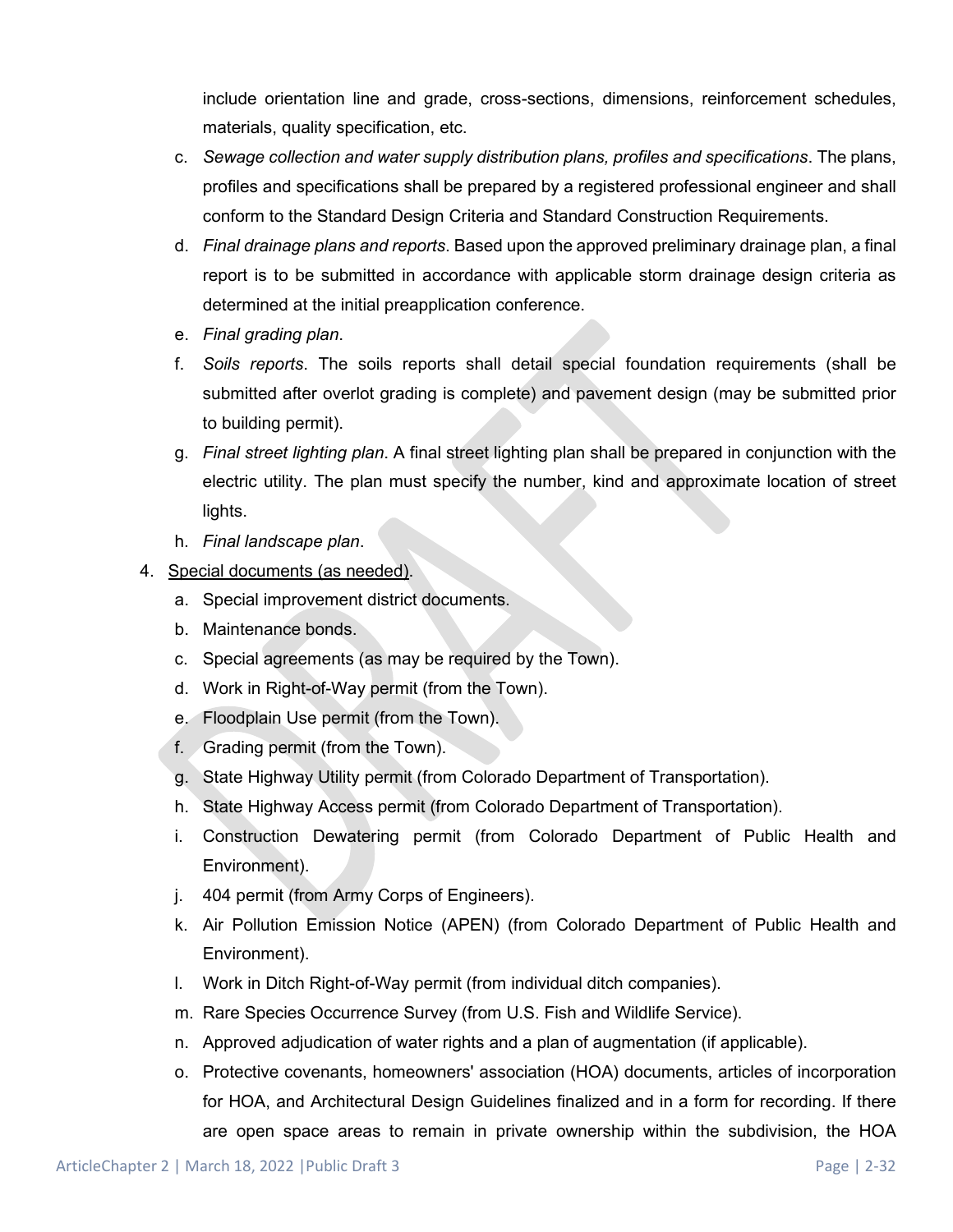documents must have in place a mechanism which will assure maintenance will be funded in perpetuity.

- p. FEMA-approved applications (i.e., Conditional Letter of Map Revisions [CLOMR] or Letter of Map Revisions [LOMR]).
- q. Documentation showing who will own and maintain the open space.
- r. Documentation for dedication of public sites for open space or other civic purposes.
- 5. "Clean" final plat for addressing.
	- a. Title of project.
	- b. North arrow, scale (not greater than 1 "=100') and date of preparation.
	- c. Vicinity map.
	- d. Lot and block numbers, numbered in consecutive order.
	- e. Rights-of-way and street names.
	- f. Property boundary.

C. *Review and Approval*.

- 1. Planning Commission Recommendation.
	- a. The Planning Commission shall hold a public hearing and review the application at a regular meeting. Public notice shall be given pursuant to Section 2.02. The applicant or their representative may be present at the meeting to present the proposal. Staff shall present their staff report and recommendation.
	- b. The Planning Commission shall either recommend approval, approval with conditions, or denial of the application to the Town Board, or continue the hearing pursuant to Section 2.02.4, with the requirement that the applicant submit changes or additional information which they find necessary to determine whether the application complies with the Town's regulations, goals, and policies.
	- c. A copy of the Planning Commission recommendation shall be sent to the Town Board with the applicant to be reviewed during a public hearing by the Town Board at a regularly scheduled board meeting.
- 2. Town Board Approval.
	- a. The Town Board shall hold a public hearing and review the application at a regular meeting. Public notice shall be given pursuant to Section 2.02. The applicant or their representative may be present at the meeting to present the proposal. Staff shall present their staff report and recommendation.
	- b. The Town Board shall either approve, approve with conditions, or deny the application, or continue the hearing pursuant to Section 2.02.4, with the requirement that the applicant submit changes or additional information which they find necessary to determine whether the application complies with the Town's regulations, goals, and policies.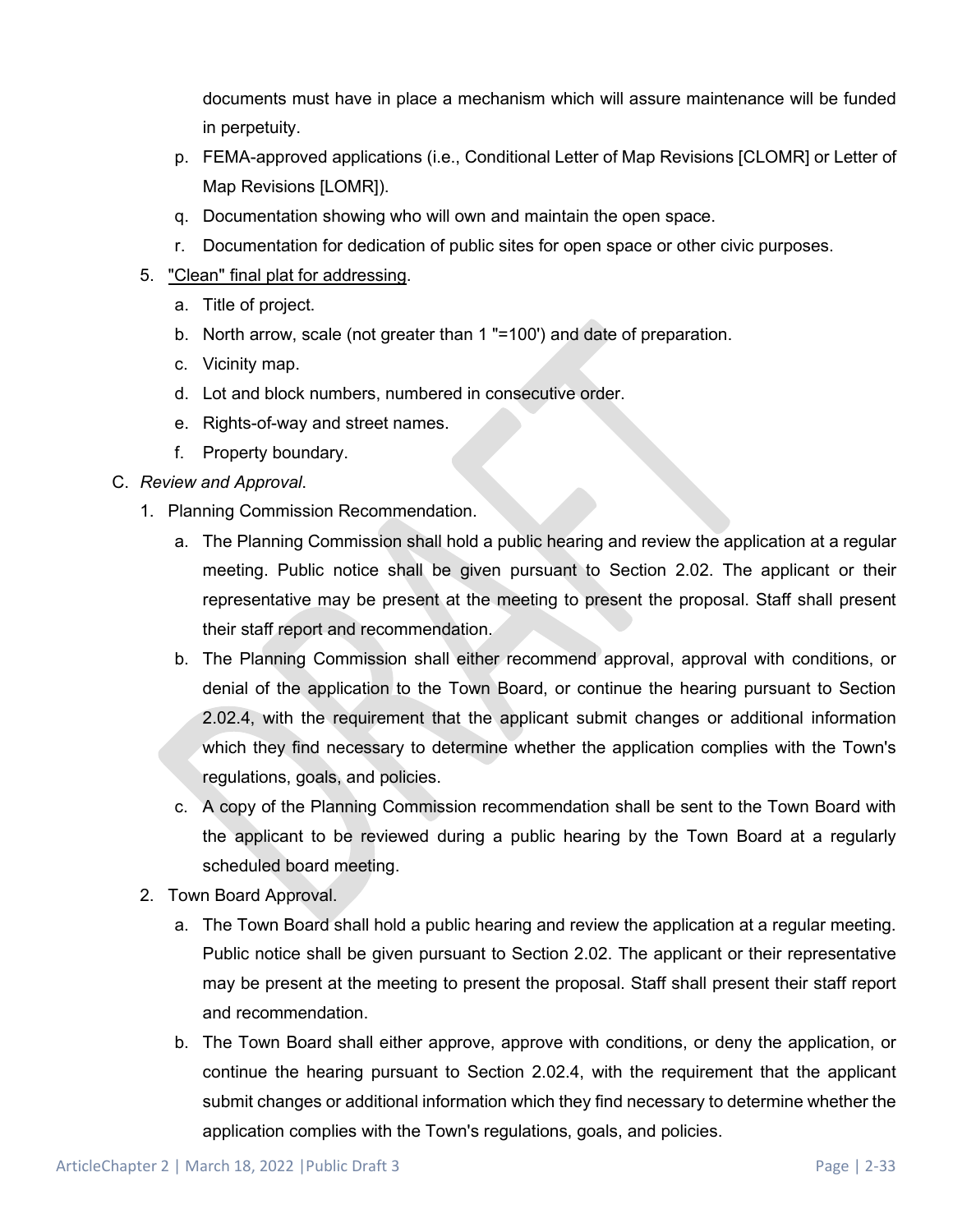- c. Any information, exhibits, plans or elevations, whether conceptual or detailed, that are part of the application approved by the Town Board shall be considered a part of and inseparable from the approval. All development shall conform to the approved plans, unless otherwise provided for within this Land Use Code.
- D. *Post Decision Actions*. The applicant shall submit the following documentation to the Town Planner following final decision of the major subdivision final plat:
	- 1. List of contractors. List of all contractors that will be performing the improvements.
	- 2. Proof of insurance. Proof of workers' comprehensive insurance and liability insurance for each contractor.
	- 3. Open space deed restriction. Areas designated as open space shall be protected by a deed restriction or other appropriate method to ensure that they cannot be subdivided or developed in the future and will remain as open space in perpetuity.
	- 4. Other certificates, affidavits, enforcements, or deductions. As required by the Planning Commission or Town Board.
	- 5. Memorandum of Agreement for Public Improvements (MAPI). The MAPI assures construction of the required improvements. This document shall be signed by the developer and the Town, the signatures shall be notarized and the document shall be recorded with the Office of the Larimer County Clerk and Recorder.
	- 6. General warranty deed. This deed conveys to the Town all public lands other than streets shown on the plat or, in lieu of a deed, a check in an amount to be determined by the Town.
	- 7. Improvements guarantee. Letter of credit from a bank in Colorado or other acceptable collateral in the amount stipulated to in the MOAPI or other agreements or contracts, posted in favor of the Town in an amount sufficient to assure construction of public improvements.

## 2.17.8 **Findings for Approval**.

- A. The final plat conforms with the approved preliminary plat and incorporates recommended changes, modifications and conditions attached to the approval of the preliminary plat unless otherwise approved by the Town Board.
- A. The development will substantially comply with the Design and Development Standards as set forth in Article 5 of this Code.
- B. All applicable technical standards have been met.

# **2.18 Planned Unit Development (PUD)**

2.18.2 **Purpose**. The Planned Unit Development (PUD) permits and encourages innovative design and high quality, master-planned developments on large parcels of land.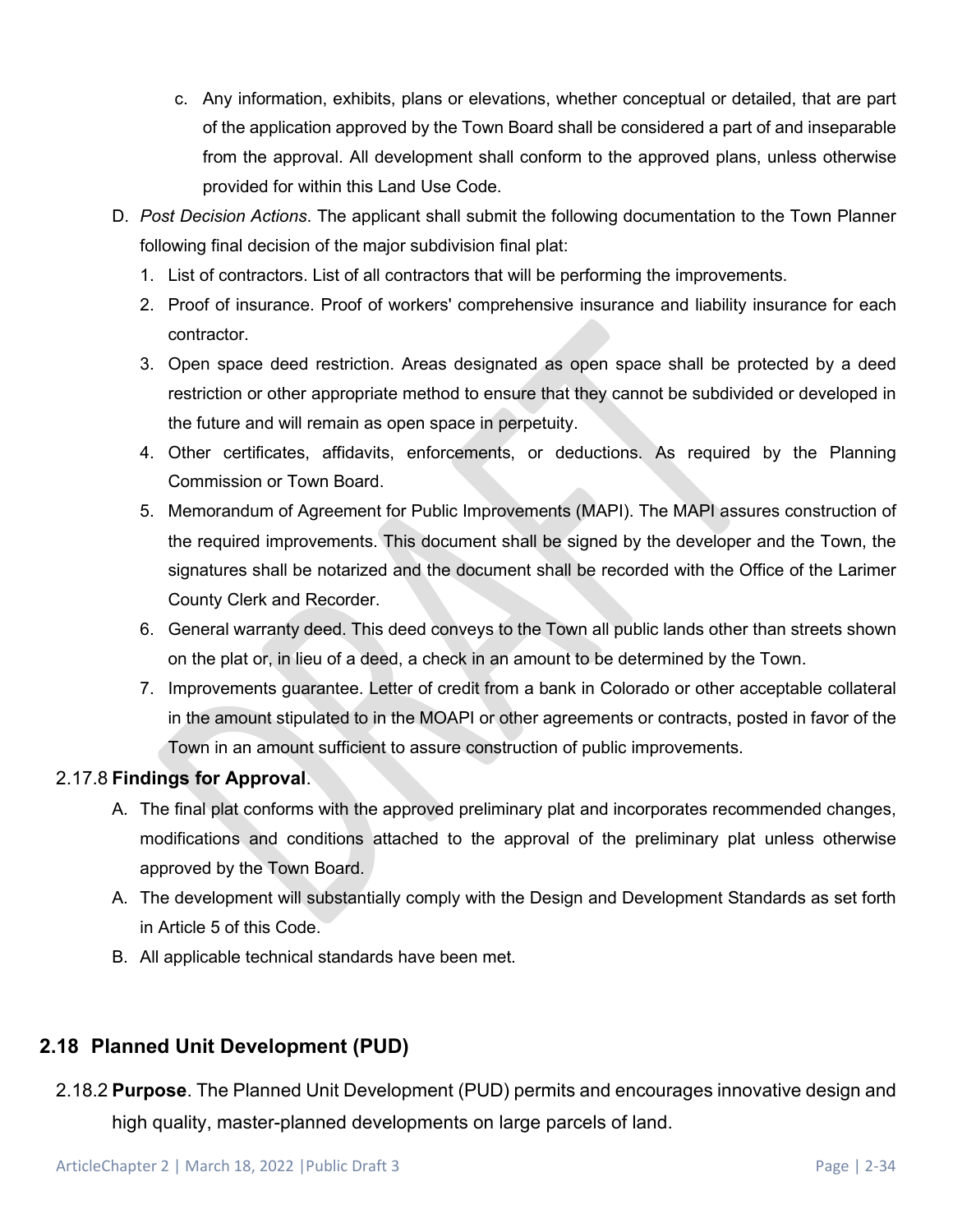- 2.18.3 **Applicability**. Planned Unit Developments may be eligible for approval pursuant to the requirements established in this section.
- 2.18.4 **General PUD Requirements**. Properties utilizing the PUD Overlay District shall be subject to the following:
	- A. The area of land for the PUD may be controlled by one (1) or more landowners and must be developed under unified control or a unified plan of development.
	- B. Any areas designated as private streets and/or common open space, including land, an area of water or a combination of land and water within the site designated for a PUD, shall be designed and intended primarily for the use or enjoyment of residents, occupants and owners of the PUD; and provisions shall be made for the establishment of an organization for the ownership and maintenance of such private streets and/or common open space areas unless other adequate arrangements for the ownership and maintenance thereof are provided in a manner acceptable to the Town.
	- C. All requirements set forth in this Code otherwise applicable to the area of land proposed for a PUD shall govern, except to the extent that the unified plan of development for residential, commercial, educational, recreational, or industrial uses or any combination thereof may propose exceptions in lot size, bulk, type of use, density, lot coverage, open space, or other standards within the existing land use regulations.
	- D. No PUD may be approved by the Town without the written consent of the landowner whose property is included within the PUD.

### 2.18.5 **General PUD Procedure**.

- A. All PUD applications shall be submitted and processed simultaneously with the processing of subdivision applications for the property per the procedures set forth in Section 2.17. In addition, an application for a rezone shall be processed per Section 2.07.
- B. Rezoning to a PUD shall occur concurrently with a preliminary plat/preliminary PUD development plan. Public hearings for the zoning of a property as a PUD and for preliminary PUD development plan approval may be combined or can occur separately.
- C. Development within a PUD cannot occur unless and until a final plat for the portion of the property to be developed has been approved and recorded as provided in Section 2.17.
- D. Upon approval of a final PUD development plan, the Town Board shall adopt an ordinance establishing the PUD Overlay District for the property in accordance with that plan.
- E. In addition to all of the information required as part of the sketch plan, preliminary plat and final plat application packages, applications for a PUD development plan and PUD Overlay District shall include additional information as outlined below.

#### *Sketch PUD Development Plan*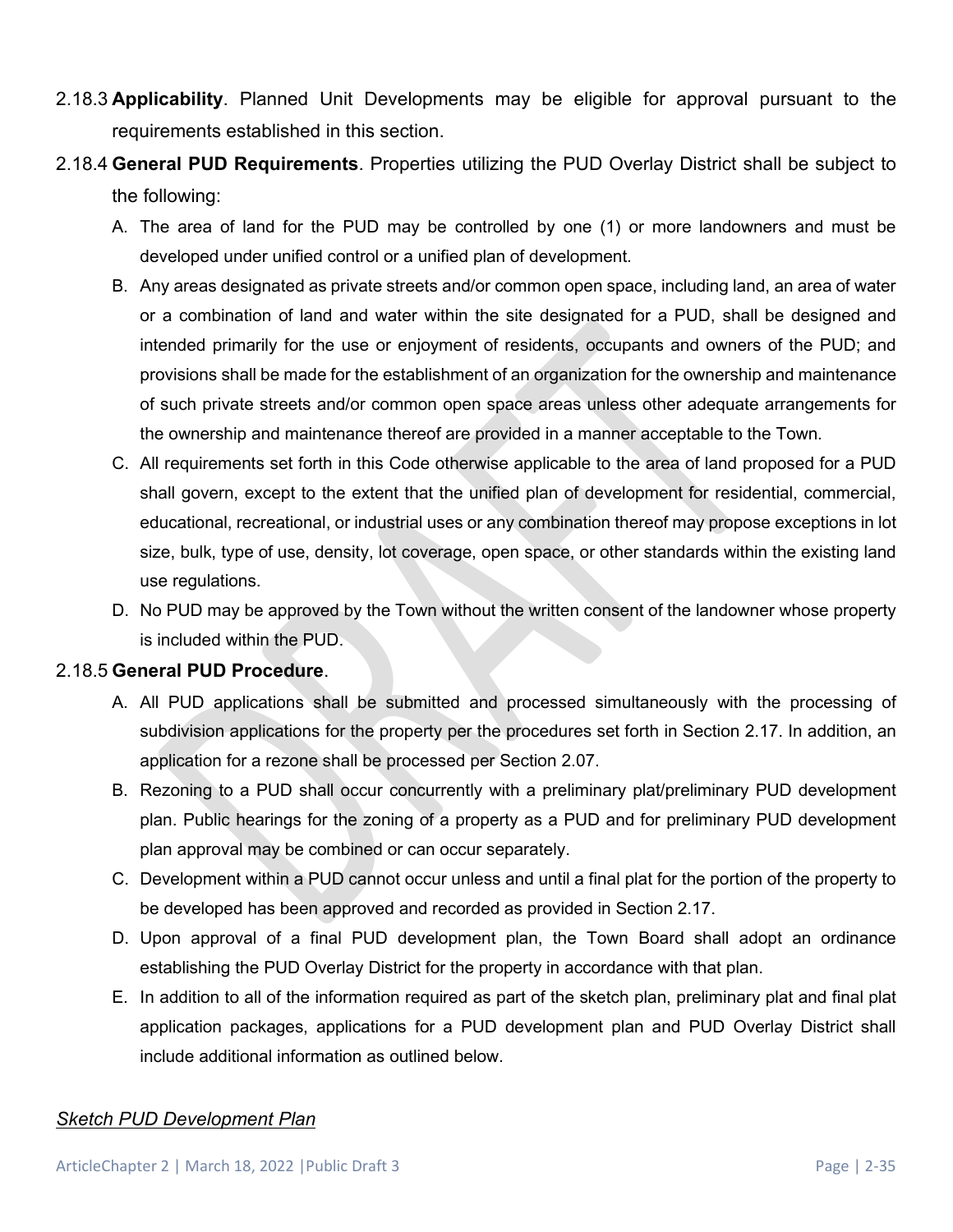- 2.18.6 **Purpose**. The purpose of the sketch PUD development plan is to provide the Town with a preliminary master plan concept for the proposed development.
- 2.18.7 **Procedure**. All sketch PUD development plan applications shall comply with the following specific procedures in addition to the general procedures in Section 2.04.3.
	- A. *Pre-application Conference*. A pre-application conference is required for a sketch PUD development plan application to discuss specific application procedures, criteria, and requirements for a formal application.
	- B. *Land Use Application Submittal*. In addition to the requirements set forth in Section 2.04.3, a major subdivision application shall include:
		- 1. A written PUD description as part of the general development information, which includes:
			- a. A list of all subdivision regulation exceptions proposed for the PUD.
			- b. Identification of the underlying zoning districts for the property and a description of any proposed modifications and/or restrictions to the allowed uses and/or standards within the districts. If any conditional uses are requested, explain how the conditional use review criteria will be addressed.
			- c. Identification and explanation of the benefits which will be provided by the PUD to offset the impact of the modifications requested (i.e., if the minimum lot size is decreased, additional functional, centrally located common open space will be provided; or if the width of the local street right-of-way is decreased by eliminating on-street parking, then there will be designated parking areas within five hundred [500] feet of all residences, etc.). All proposed benefits must offset the proposed modifications.
			- d. An explanation of how the proposed PUD will be compatible with adjacent neighborhoods which now exist or are proposed in the future. Describe any proposed buffering techniques which serve to achieve such compatibility.
			- e. Any additional relevant information which the Town may deem necessary.
	- C. *Review and Approval*.
		- 1. Administrative Approval.
			- a. The Planning Director or designee shall either approve, approve with conditions, or deny the application.
			- b. Any information, exhibits, plans or elevations, whether conceptual or detailed, that are part of the application approved by the Planning Director or designee shall be considered a part of, and inseparable from, the approval. All development shall conform to the approved plans, unless otherwise provided for within this Land Use Code.

### *Preliminary PUD Development Plan*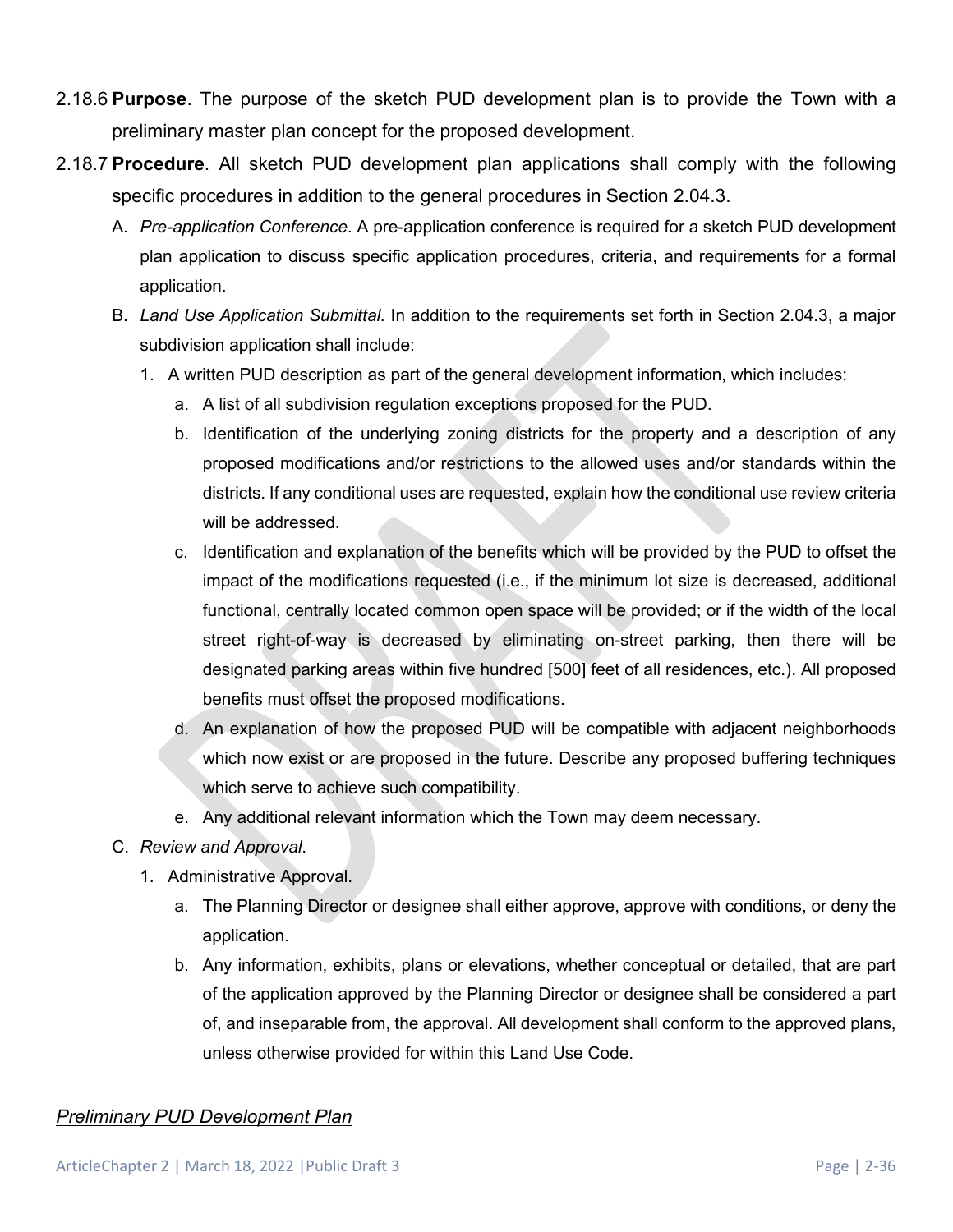- 2.18.8 **Purpose.** The purpose of the preliminary PUD development plan is to provide the Town with an overall master plan with preliminary engineering detail to ensure all provisions of this Land Use Code can be met.
- 2.18.9 **Procedure**. All preliminary PUD development plan applications shall comply with the following specific procedures in addition to the general procedures in Section 2.04.3.
	- A. *Pre-application Conference*. A pre-application conference is not required for a preliminary PUD development plan application.
	- B. *Land Use Application Submittal*. In addition to the requirements set forth in Section 2.04.3, a major subdivision application shall include:
		- 1. A written PUD description as part of the general development information which includes:
			- a. A list of all subdivision regulation exceptions being proposed for the PUD and an explanation of why such exceptions are justified.
			- b. Identification of the underlying zoning districts for the property and a description of any proposed modifications and/or restrictions to the allowed uses and/or standards within the districts. Provide a comparison between the proposed preliminary PUD plan to the elements and standards of the underlying zone districts as contained in this Article. If any conditional uses are requested, explain how the conditional use review criteria will be addressed.
			- c. A description of how the proposed PUD overlay rezoning satisfies one (1) or more of the criteria for amendments to the official zoning map.
			- d. Identification and an explanation of the benefits which will be provided by the PUD to offset the impact of the modifications requested. The proposed benefits must offset the proposed modifications.
			- e. An explanation of how the proposed PUD will be compatible with adjacent neighborhoods which now exist or are proposed in the future. Buffering techniques which serve to achieve such compatibility shall be described.
			- f. An explanation of how the preliminary PUD development plan is consistent with the sketch PUD development plan or, if there are differences, the rationale for the changes.
			- g. Draft copies of owners' association documents (covenants, conditions, restrictions, and any architectural design guidelines) that provide an acceptable program for the continuing maintenance of open space, recreational areas, walkways, and private streets within the PUD that detail the type of organizational structure responsible for such ongoing maintenance and that provide for architectural review based on the design guidelines.
			- h. Any additional relevant information which the Town may deem necessary.
		- 2. Preliminary PUD development plan map. The preliminary PUD development plan map shall be prepared using the preliminary plat map as the base. The base shall include a clear graphic or written representation of: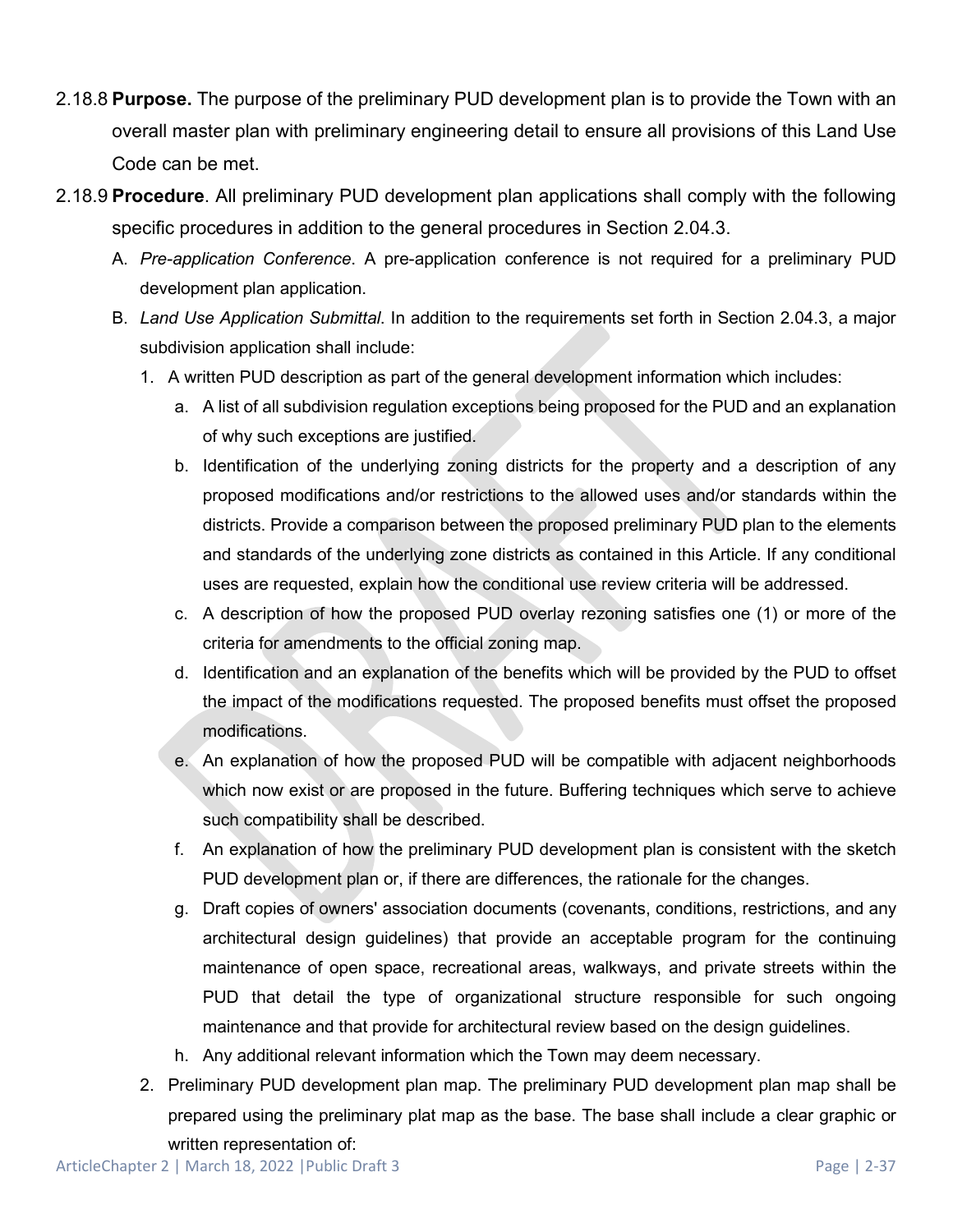- a. All principal, conditional and accessory uses within each land use category within the PUD (i.e., single-family, multi-family, commercial, etc.), either listed specifically or by reference to the zoning districts within the Town. In particular, any modifications to the principal, conditional, and accessory uses of the underlying zone districts shall be noted.
- b. Standards for principal and accessory uses within each land use category, to include:
	- i. Minimum lot area.
	- ii. Maximum lot coverage.
	- iii. Maximum floor area ratio (total floor area to total lot area).
	- iv. Maximum building height.
	- v. Parking requirements for principal, accessory, and conditional uses.
	- vi. Any additional relevant information which the Town may deem necessary.
- c. Proposed phasing for the development.
- C. *Review and Approval*.
	- 1. Planning Commission Recommendation.
		- a. The Planning Commission shall hold a public hearing and review the application at a regular meeting. Public notice shall be given pursuant to Section 2.02. The applicant or their representative may be present at the meeting to present the proposal. Staff shall present their staff report and recommendation.
		- b. The Planning Commission shall either recommend approval, approval with conditions, or denial of the application to the Town Board, or continue the hearing pursuant to Section 2.02.4, with the requirement that the applicant submit changes or additional information which they find necessary to determine whether the application complies with the Town's regulations, goals, and policies.
		- c. A copy of the Planning Commission recommendation shall be sent to the Town Board with the applicant to be reviewed during a public hearing by the Town Board at a regularly scheduled board meeting.
	- 2. Town Board Approval.
		- a. The Town Board shall hold a public hearing and review the application at a regular meeting. Public notice shall be given pursuant to Section 2.02. The applicant or their representative may be present at the meeting to present the proposal. Staff shall present their staff report and recommendation.
		- b. The Town Board shall either approve, approve with conditions, or deny the application, or continue the hearing pursuant to Section 2.02.4, with the requirement that the applicant submit changes or additional information which they find necessary to determine whether the application complies with the Town's regulations, goals, and policies.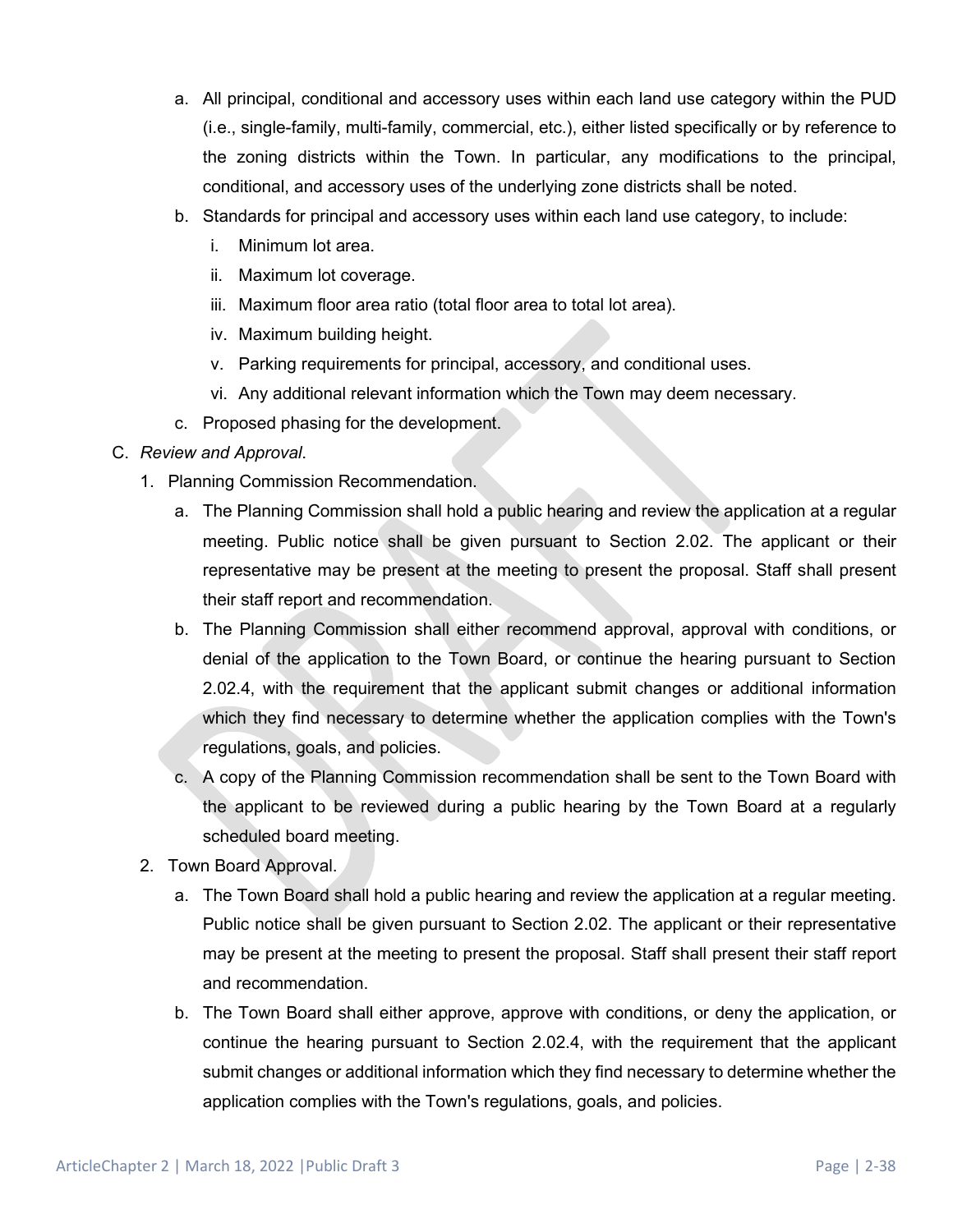c. Any information, exhibits, plans or elevations, whether conceptual or detailed, that are part of the application approved by the Town Board shall be considered a part of and inseparable from the approval. All development shall conform to the approved plans, unless otherwise provided for within this Land Use Code.

## *Final PUD Development Plan*

- 2.18.10 **Purpose**. The purpose of the final PUD development plan is to complete the subdivision of land consistent with the technical standards.
- 2.18.11 **Procedure**. All final PUD development plan applications shall comply with the following specific procedures in addition to the general procedures in Section 2.04.3.
	- A. *Pre-application Conference*. A pre-application conference is not required for a final PUD development plan application.
	- B. *Land Use Application Submittal*. In addition to the requirements set forth in Section 2.04.3, a major subdivision application shall include:
	- C. A written PUD description as part of the general development information, based on the materials submitted for the preliminary PUD development plan and on comments received from the Town at the time of preliminary plan review. All of the items listed above for the preliminary PUD development plan in finalized form shall be included. An explanation shall also be included of how the final PUD development plan is consistent with the preliminary PUD development plan, or if there are differences, the rationale for the changes.
	- D. A final PUD development plan map. The final PUD development plan map using the final plat map as the base shall be prepared.
	- E. Any additional relevant information which the Town may deem necessary.

## 2.18.12 **Findings for Approval**.

- A. *Sketch PUD development plan review criteria*. The following review criteria will be used by the Town staff, Planning Commission and Town Board to evaluate all PUD applications at the time of sketch PUD plan/sketch plan review:/
	- 1. The proposed benefits offset the proposed exceptions to the zoning and subdivision standards, and the exceptions are in the best interest of the public health, safety, and welfare.
	- 2. The proposed PUD conforms to the PUD restrictions, and the proposed zoning is compatible with the surrounding land uses.
	- 3. The PUD proposes creative and innovative design and high-quality development, thereby protecting and promoting public safety, convenience, health, and general welfare.
	- 4. The uses and densities in the proposed PUD are compatible and will be effectively integrated with adjacent neighborhoods which now exist or are proposed in the future.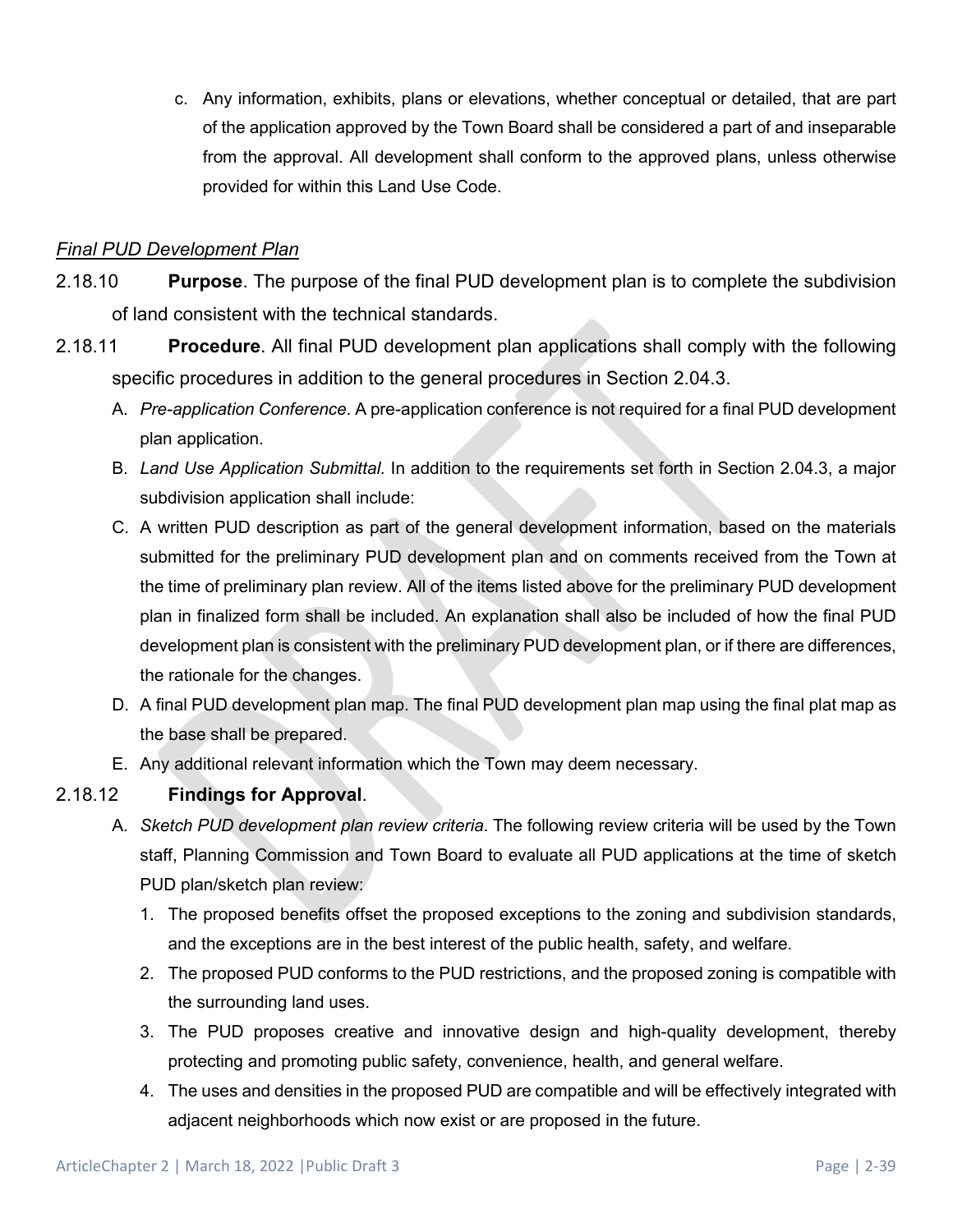- 5. The proposed PUD is in general conformance with the Comprehensive Plan.
- 6. One (1) or more of the criteria for amendment of the official zoning map has been satisfied.
- B. *Preliminary PUD development plan review criteria*. In addition to all of the review criteria for a sketch PUD development plan, the following review criteria will be used by the Town staff and Town Board to evaluate all PUD applications at the time of the preliminary PUD plan/preliminary plat:
	- 1. The preliminary PUD development plan is substantially consistent with the sketch development plan as approved by the Town Board.
	- 2. All sketch PUD development plan conditions of approval have been adequately addressed on the preliminary PUD development plan.
- C. *Final PUD development plan review criteria*. In addition to all of the review criteria for a preliminary PUD development plan, the following review criteria will be used by the Town staff and Town Board to evaluate all PUD applications at the time of the final PUD plan/final plat:
	- 1. The final PUD development plan is substantially consistent with the preliminary PUD development plan as approved by the Town Board.
	- 2. All preliminary PUD development plan conditions of approval have been adequately addressed on the final PUD development plan.
		- a. Compliance with PUD Overlay District/final development plan. The Town Board may initiate the process to repeal the ordinance establishing the PUD Overlay District if:
			- i. The project for which the PUD overlay zone was established is not carried out pursuant to the approved final PUD development plan; provided, however, that the Town Board may approve appropriate modifications to the final PUD development plan from time to time prior to completion of the proposed development; or
			- ii. Building activity for the PUD Overlay District has not commenced within a period of one (1) year after the effective date of the creating ordinance, unless otherwise approved by the Town Board.

# **2.19 Condominium/Townhome Plat**

- 2.19.2 **Purpose**. Condominium or townhome plat approval is intended for adjustments to legal boundaries, easements, and title of property for proper recording. These adjustments have little or no impact on public facilities and infrastructure and are within ownership patterns or development patterns that have otherwise been determined in accordance with the Wellington Comprehensive Plan.
- 2.19.3 **Applicability**. Condominiumization or Townhome Plats may be eligible for administrative approval where:
	- A. The subdivision is a condominiumization or townhome subdivision.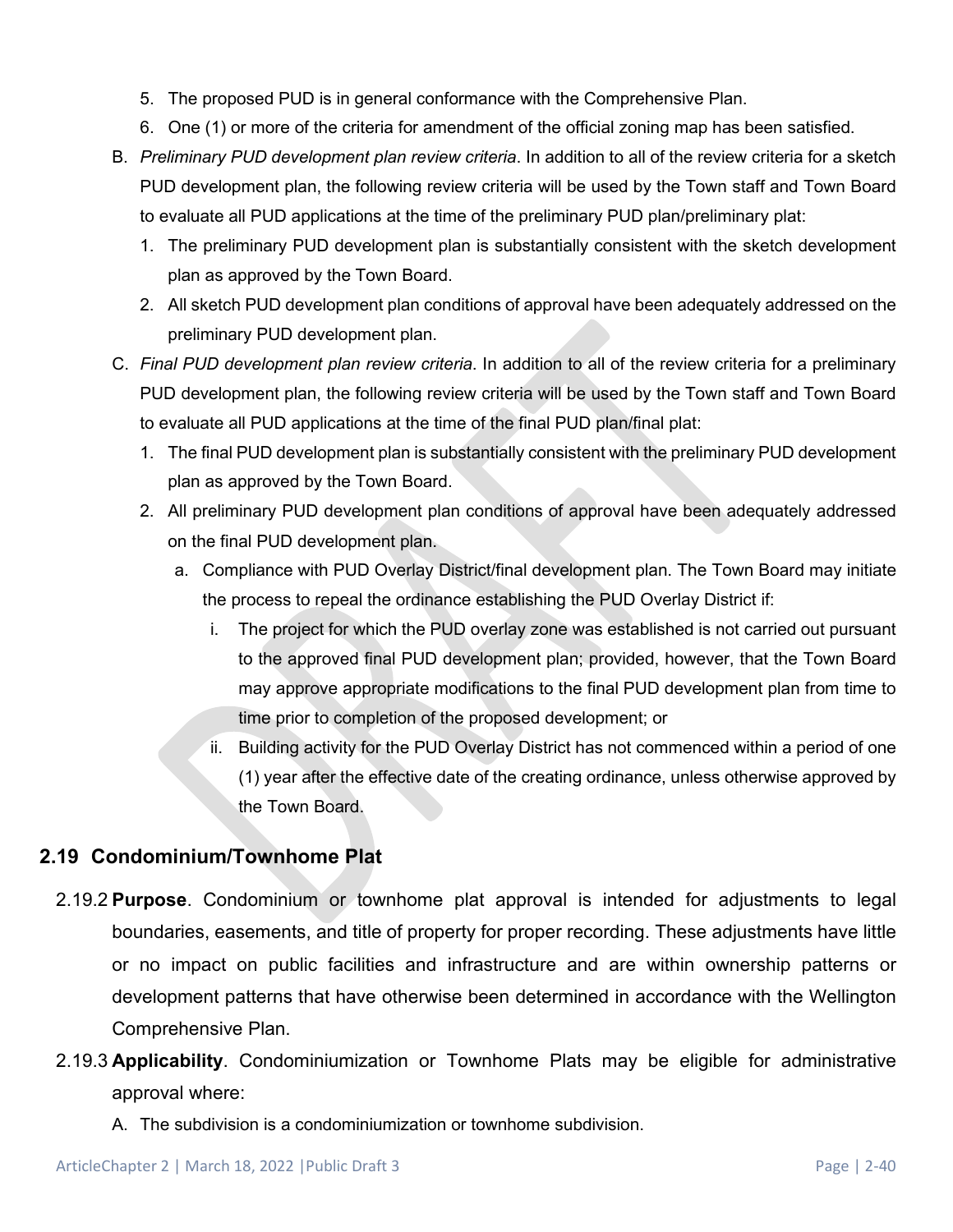- 2.19.4 **Procedure**. All applications for administrative plat review shall comply with the following specific procedures in addition to the administrative review procedures set forth in Section 2.04.4 and shall meet all requirements for a final subdivision plat as set forth in Section 2.16.
	- A. *Pre-application Conference*. A pre-application conference is required for a condominium or townhome plat application to discuss specific application procedures, criteria, and requirements for a formal application.
	- B. *Application Submittal*. The condominium or townhome plat application shall follow the requirements established in Section 2.08.3.B.
	- C. *Review and Approval*. The condominium or townhome plat shall follow the requirements established in Section 2.08.3.C.
- 2.19.5 **Additional Standards – Condominiumization**. For final condominiumization approval the following additional provisions are needed:
	- A. A map showing all common areas (general and limited common elements) and usages of the building and grounds, for the interior division of the building showing horizontal and vertical boundaries of all units, including a distance from a building corner to a property corner or other survey reference; and
	- B. A copy of the declaration applicable to the condominium projectas amended and/or as may be required pursuant to the Colorado Common Interest Ownership Act, C.R.S. 38-33.3-101 et.seq., as amended.
	- C. A copy of the condominium association Articles of Incorporation, bylaws, and covenants. The bylaws and declaration of covenants shall contain the information required by the Condominium Ownership Act of the State of Colorado and the Colorado Common Interest Ownership Act, if applicable. All condominium projects shall comply with this requirement.
	- D. A management plan that states:
		- 1. The responsible party for managing the common area;
		- 2. Provisions for selecting, appointing, and securing management; and
		- 3. Responsibilities and duties of the management entity.
	- E. A maintenance plan that states:
		- 1. The responsible entity for repair and maintenance of common areas;
		- 2. What will be included in the maintenance program, including but not limited to provisions for snow removal, trash removal, maintenance of pools, hot tubs, common areas and other amenities; and
		- 3. The mechanism used to fund the management and maintenance activities of the development.
	- F. In addition, if there are any restrictive covenants, conditions, or restrictions other than specified in the declaration, they shall be filed concurrently with the filing of the final plat.

## 2.19.6 **Additional Standards – Townhomes**.

A. A townhome lot may be subdivided prior to the construction of the foundation provided that: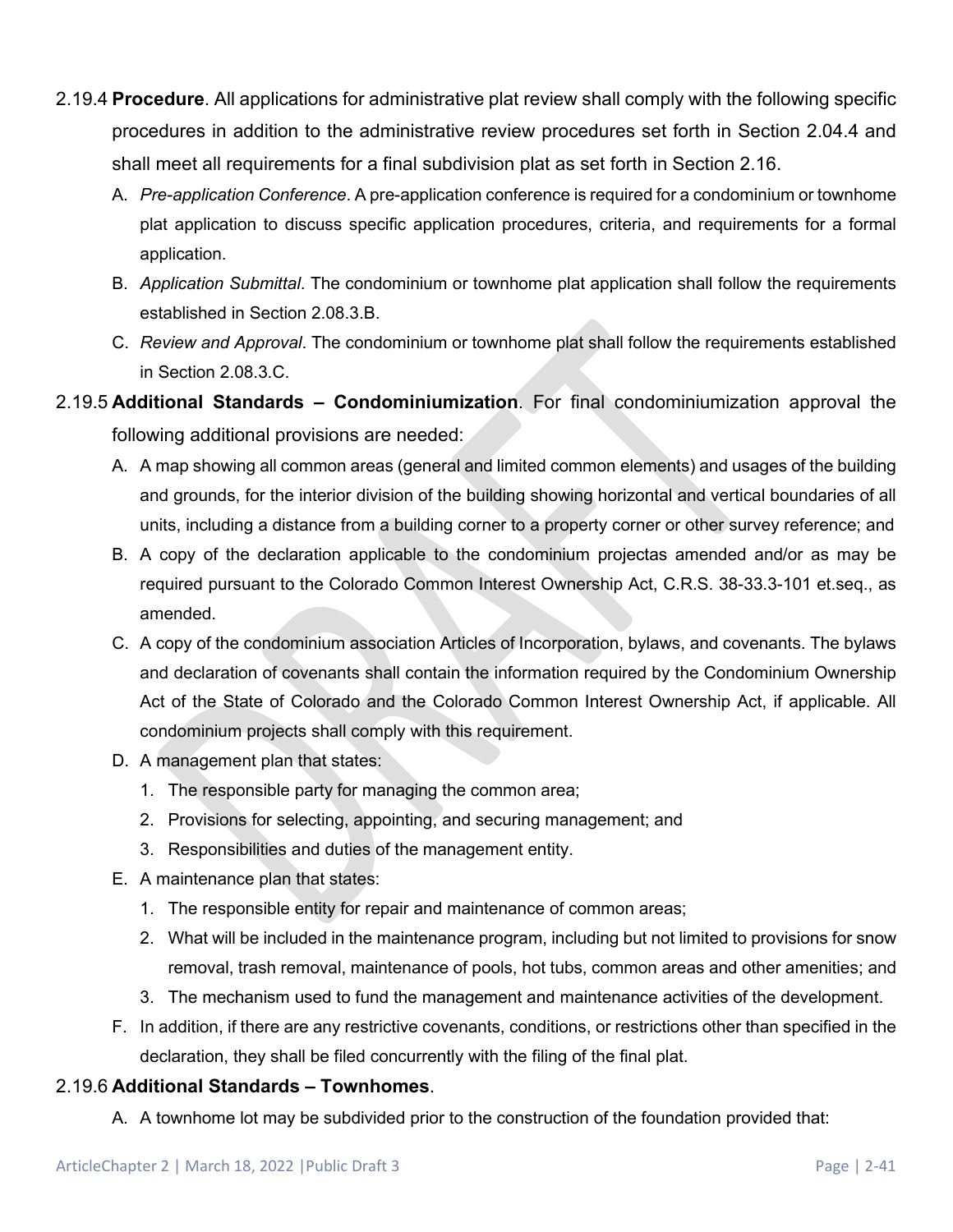- 1. The final plat of any such townhome lot shall contain a plat note that provides as follows:
	- a. Pursuant to Section 4.02.8.G of the Town of Wellington Code, the townhome lot identified hereon as " Thas been subdivided prior to the construction of the townhome or its foundation. Pursuant to said section, the owner(s) of the townhome lot, as well as the owner(s) of any property that abuts the townhome lot must, within ninety (90) days after the construction of the foundation for the townhome, have a survey of the location of the foundation prepared and make a subdivision plat amendment application to the Town that shall cause the townhome lot depicted on the plat to be coterminous with the foundation of the townhome as constructed; and
- 2. Within ninety (90) days after the construction of the foundation for the townhome, the owner(s) of the townhome lot shall have a survey of the location of the foundation prepared and, along with the owner(s) of any property that abuts the townhome lot, shall make and pursue to completion an application to the Town to amend the plat of the townhome that causes the townhome lot to be coterminous with the foundation of the townhome as constructed.
- B. With respect to a townhome lot that has been subdivided prior to the construction of the townhome or its foundation, it is unlawful:
	- 1. For the owner(s) of the lot to fail to, within ninety (90) days after the construction of the foundation, have a survey of the location of the foundation prepared; and
	- 2. For the owner(s) of the lot and the owner(s) of any property that abuts the townhome lot, to fail to, within ninety (90) days after the construction of the foundation, make and pursue to completion an application to the Town to amend the plat of the townhome lot that causes the townhome lot to be coterminous with the foundation of the townhome as constructed.
- C. For final townhome plat approval the following additional provisions are needed:
	- 1. A map showing all common areas (general, limited common area), usages of the building and grounds, and the building showing horizontal boundaries for the interior division of all unit;
	- 2. A copy of the Townhome Association Articles of Incorporation, bylaws, and covenants;
	- 3. A management plan that states:
		- a. The responsible party for managing the common area;
		- b. Provisions for selecting, appointing, and securing management; and
		- c. Responsibilities and duties of the management entity.
	- 4. A maintenance plan that states:
		- a. The responsible entity for repair and maintenance of common areas;
		- b. What will be included in the maintenance program, including but not limited to provisions for snow removal, trash removal, maintenance of pools, hot tubs, common areas and other amenities; and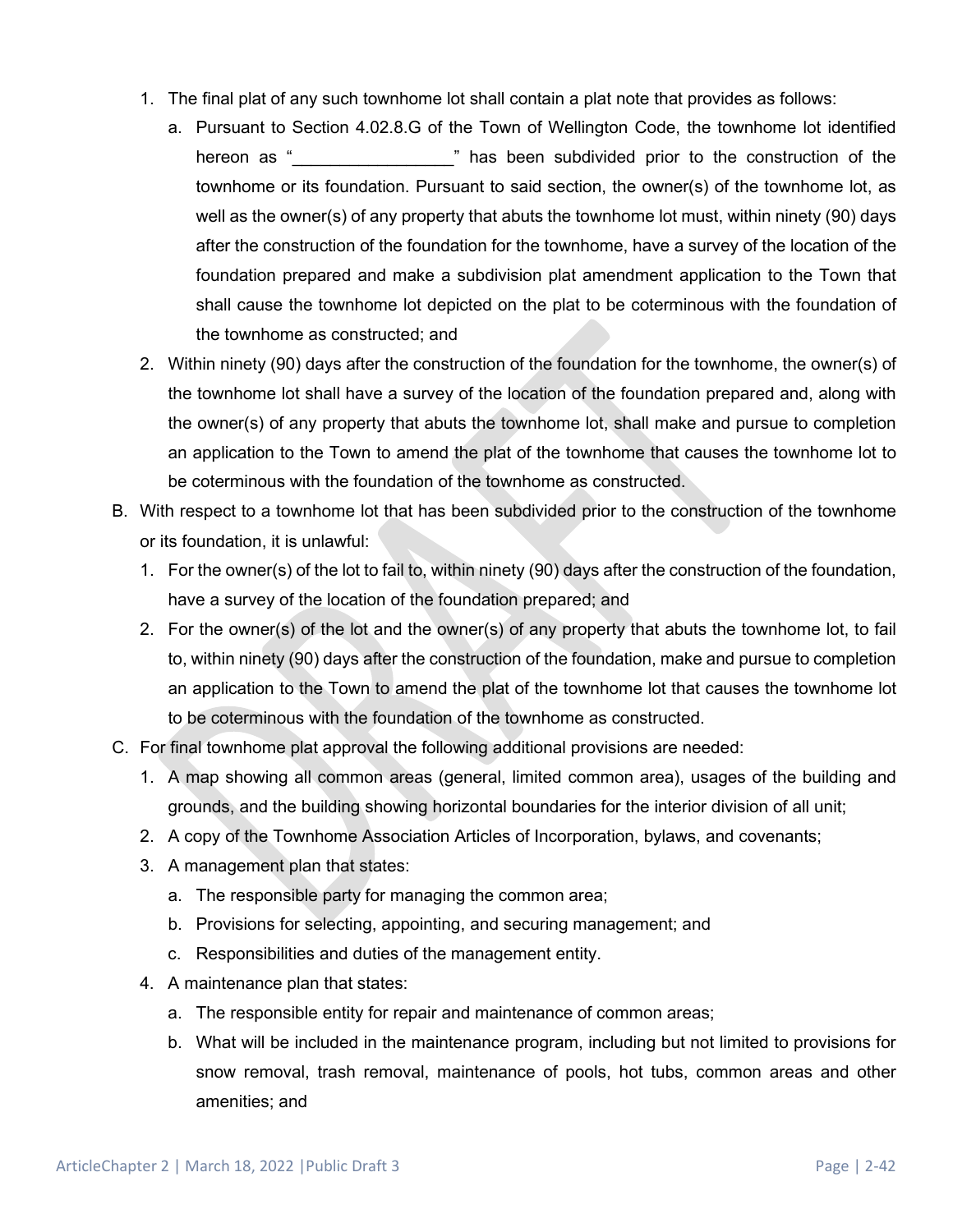- c. The mechanism used to fund the management and maintenance activities of the development.
- D. In addition, if there are any restrictive covenants, conditions, or restrictions other than specified in the declaration, they shall be filed concurrently to filing of the final plat; and
- E. A copy of the declaration applicable to the townhome project, as may be required pursuant to the Colorado Common Interest Ownership Act, C.R.S. 38-33.3-101 et. seq., as amended.

#### 2.19.7 **Findings for Approval**.

- A. The condominium or townhome plat is consistent with the Comprehensive Plan and the intent stated in this Land Use Code;
- B. The condominium or townhome plat shall meet the intent of the zone district in which it will be located and all criteria and regulations specified in that zone district, including but not limited to minimum lot size and setbacks;
- C. The condominium or townhome plat shall not result in new or increased nonconformities;
- D. The condominium or townhome plat shall mitigate, to the maximum extent possible, any negative impacts on existing and planned public facilities in surrounding neighborhood;
- E. The condominium or townhome plat has no effect on the conditions applied to the approval of the plat and does not violate any Code requirement; and
- F. The condominium or townhome plat is consistent with any other prior approvals and official plans and policies created under the guidance of that plan for these areas (e.g., The Comprehensive Plan, specific area plans like a Downtown Corridor Study, etc.).

## **2.20 Revised Final Plat**

- 2.20.2 **Purpose**. Revised final plat approval is intended for revisions to legal boundaries, easements, and title of property for proper recording. These revisions are within ownership patterns or development patterns that have otherwise been determined in accordance with the Wellington Comprehensive Plan.
- 2.20.3 **Applicability**. Revisions to a previously approved final plat may be eligible for administrative approval where:
	- A. The revisions are due to field conditions that could not have been reasonably anticipated or were discovered at the time of the final plat which results in no material change to the application; or
	- B. The revisions are due to changes in the development program, and these changes will result in no additional lots and will impact public facilities the same or similarly to the previously approved application.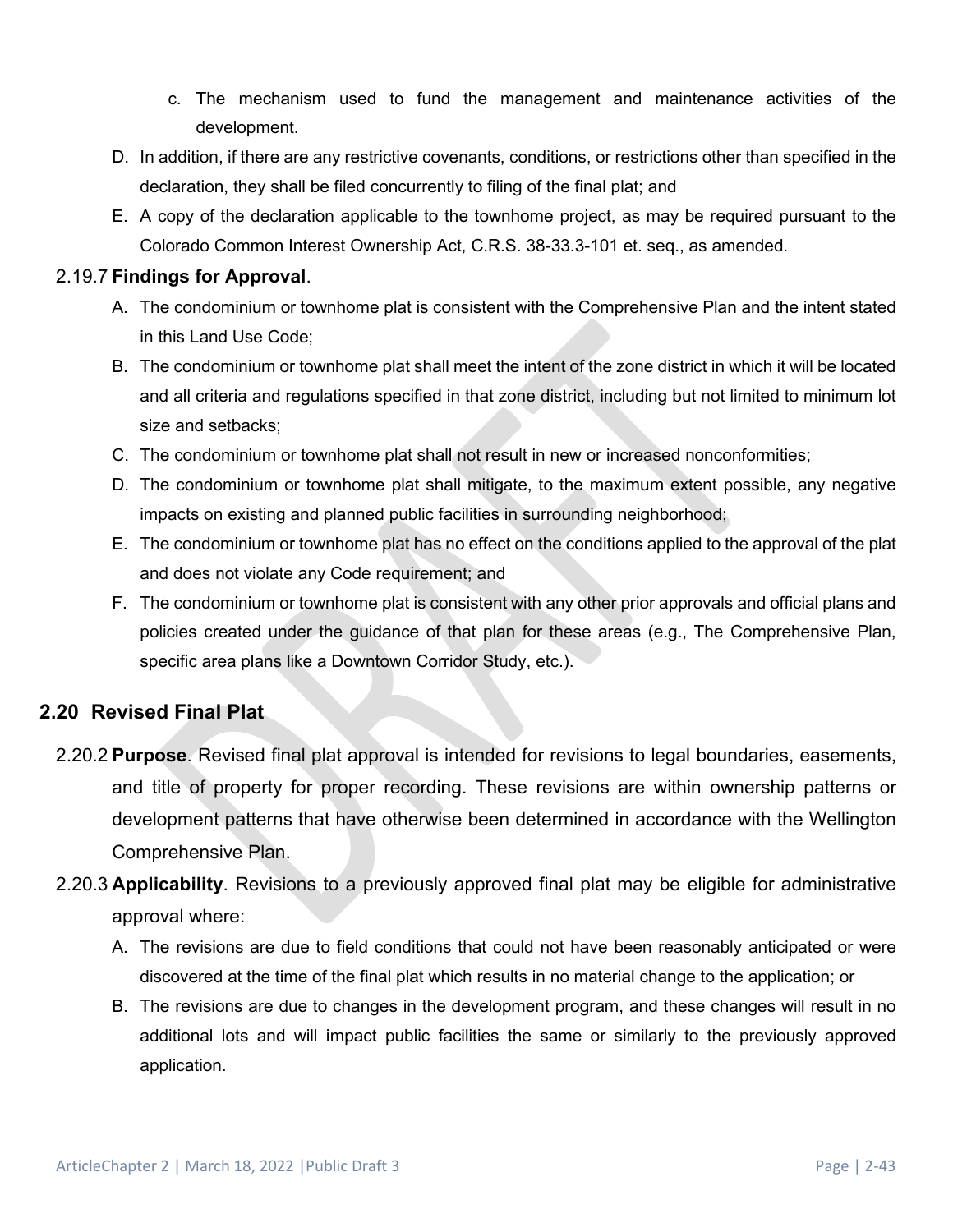- 2.20.4 **Procedure**. All revised final plat applications shall comply with the following specific procedures in addition to the administrative review procedures set forth in Section 2.04.4 and shall meet all requirements for a final subdivision plat as set forth in Section 2.16.
	- A. *Pre-application Conference*. A pre-application conference is required for a revised final plat application to discuss specific application procedures, criteria, and requirements for a formal application.
	- B. *Application Submittal*. The revised final plat application shall follow the requirements established in Section 2.08.3.B.
	- C. *Review and Approval*. The revised final plat application shall follow the requirements established in Section 2.08.3.C.

## 2.20.5 **Findings for Approval**.

- D. The revised final plat is consistent with the Comprehensive Plan and the intent stated in this Land Use Code;
- A. The revised final plat shall meet the intent of the zone district in which it will be located, and all criteria and regulations specified in that zone district, including but not limited to minimum lot size and setbacks;
- B. The revised final plat shall not result in new or increased nonconformities;
- C. The administrative plat shall mitigate, to the maximum extent possible, any negative impacts on existing and planned public facilities in surrounding neighborhoods;
- D. The revised final plat has no effect on the conditions applied to the approval of the plat and does not violate any Code requirement; and
- E. The revised final plat is consistent with any other prior approvals and official plans and policies created under the guidance of that plan for these areas (e.g., The Comprehensive Plan, specific area plans like a Downtown Corridor Study, etc.).

# **2.21 Annexation**

- 2.21.2 **Purpose**. This Section establishes the procedure to bring land under the jurisdiction of the Town in compliance with the Colorado Municipal Annexation Act of 1965, as amended.
- 2.21.3 **Responsibilities of Applicant**. In addition to other duties imposed upon all applicants by this Code and the Colorado Municipal Annexation Act of 1965, as amended, all applicants shall have the following responsibilities:
	- A. The applicant is responsible for having a representative at all meetings where the request is reviewed. Failure to have a representative present will be cause to have the item withdrawn from the agenda of that meeting.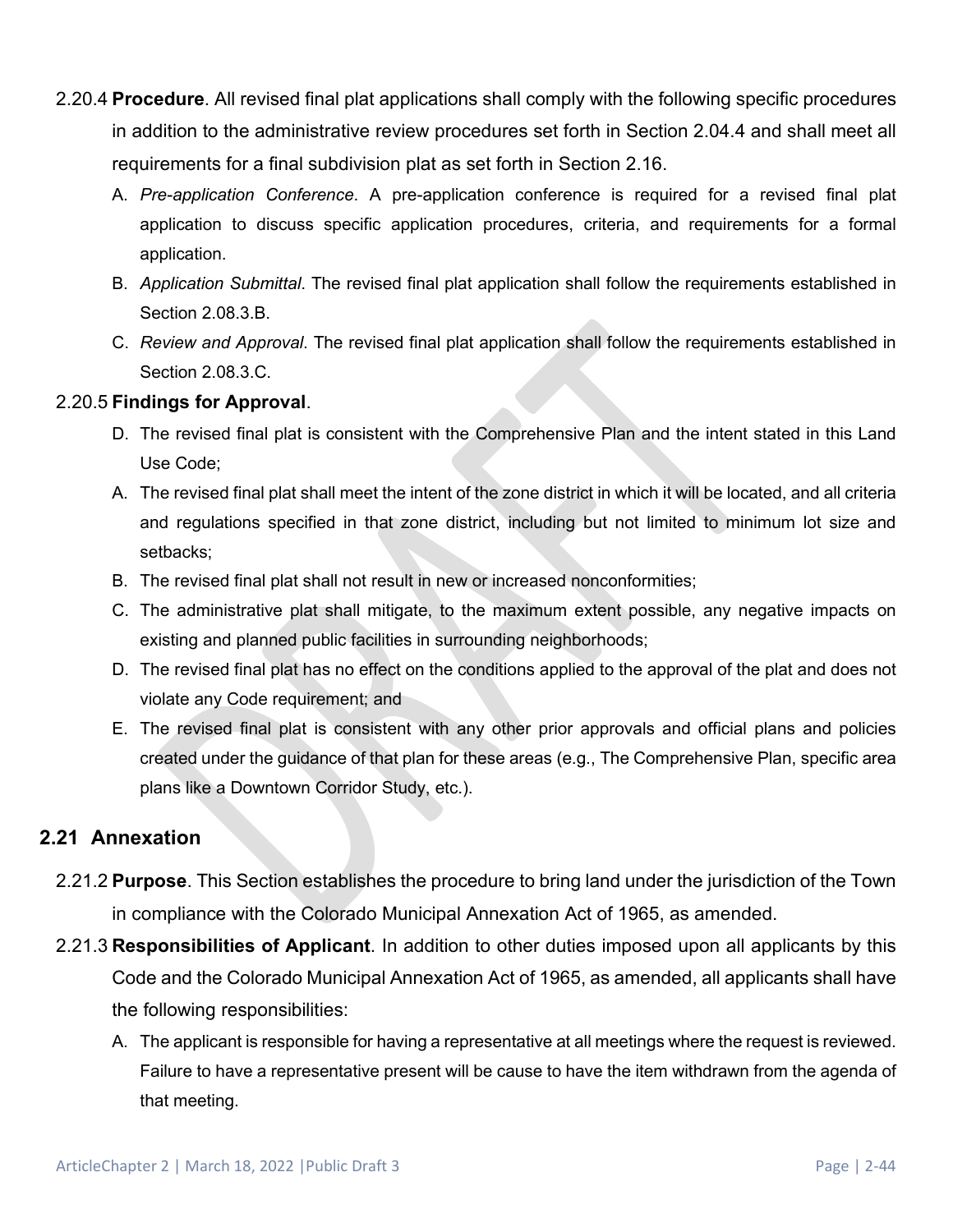B. The applicant shall consult with the Planning Department to discuss any special conditions pertaining to the annexation and to obtain an annexation petition.

#### 2.21.4 **Procedure**.

- A. *Pre-application Conference*. A pre-application conference is required for an annexation application to discuss specific application procedures, criteria, and requirements for a formal application.
- B. *Annexation Petition Submittal*. At least fifteen (15) days prior to the presentation of any annexation petition to the Town Board, the applicant shall submit to the Town an annexation petition including:
	- 1. An Annexation Pap depicting at a minimum the property boundaries, location of existing buildings, parking, utilities, and easements as well as current and proposed zoning and land use categories.
	- 2. A Master Plan depicting the preliminary design of the proposed use including lot and block layout and proposed residential density.
	- 3. A request for zoning of the area pursuant to Section 2.07, to be reviewed concurrently with the annexation.
	- 4. Supportive information. The following supportive information shall be submitted with the annexation map and master plan:
		- a. Soils description and limitation.
		- b. Preliminary utility plan.
		- c. Statement on community need for proposed annexation and zoning.
		- d. For all annexations in excess of ten (10) acres, the applicant shall obtain from the school district governing the area to be annexed a statement of the effect of the annexation upon the school district, including an estimate of the number of students generated by the proposed annexation and the capital construction required to educate such students.
- C. *Review and Approval*.
	- 1. The Planning Director or designee shall review all documents submitted for completeness and accuracy.
	- 2. Once it is determined that the annexation petition is complete and accurate, the Planning Director or designee shall present the annexation petition and a resolution initiating annexation proceedings to the Town Board, which shall thereafter establish a date for a public hearing.
	- 3. Upon the establishment of a public hearing date, the notice shall be given in accordance with the Colorado Municipal Annexation Act of 1965, as amended, and shall specifically direct copies of the annexation petition and the resolution initiating the annexation procedure by certified mail to the Clerk of the Larimer County Board of County Commissioners and to the Larimer County Attorney. Copies of the annexation petition and the resolution initiating the annexation procedure shall also be sent by certified mail to any school district or special district having territory within the annexed area. These copies shall be sent at least twenty-five (25) days prior to the public hearing.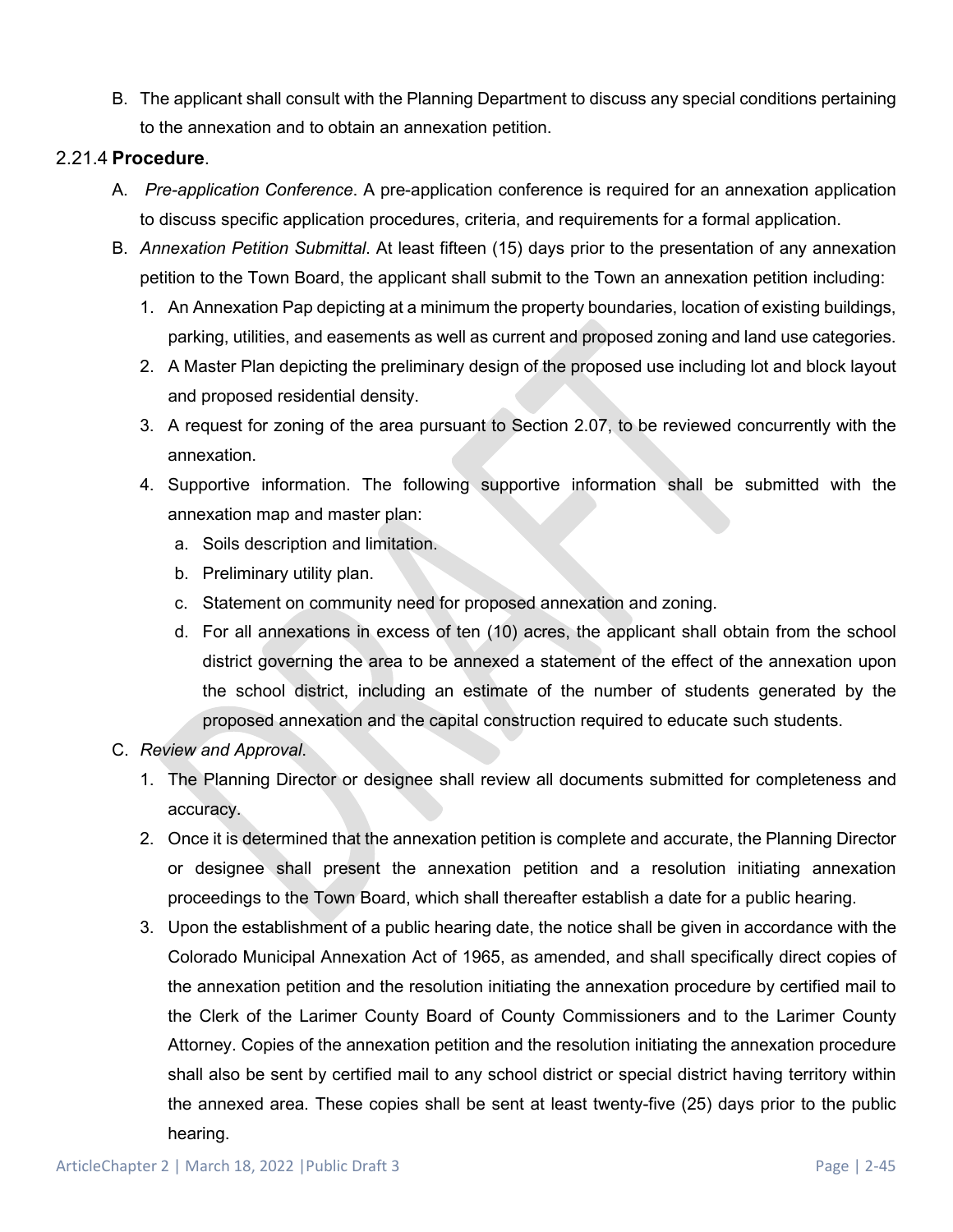- 4. The Planning Director or designee shall furnish the annexation map and the master plan to the following entities and may submit copies of the annexation map and the master plan to additional interested entities at their discretion. Such entities shall be advised by the Planning Director or designee of the scheduled hearing date and shall further be notified that any objections to the annexation and master plan must be submitted to the Town in writing no later than seven (7) days after receipt of the annexation map and master plan:
	- a. Telephone companies.
	- b. Franchise utility companies.
	- c. Town Engineer.
	- d. Fire Department.
	- e. Town Water and Sewer Department.
	- f. Colorado Department of Transportation.
- 5. Planning Commission Recommendation.
	- a. The Planning Commission shall hold a public hearing and review the application at a regular meeting. The applicant or their representative may be present at the meeting to present the proposal. Staff shall present their staff report and recommendation.
	- b. The Planning Commission shall either recommend approval, approval with conditions, or denial of the application to the Town Board, or continue the hearing pursuant to Section 2.02.4, with the requirement that the applicant submit changes or additional information which they find necessary to determine whether the application complies with the Town's regulations, goals, and policies.
	- c. A copy of the Planning Commission recommendation shall be sent to the Town Board with the applicant to be reviewed during a public hearing by the Town Board at a regularly scheduled board meeting.
- 6. Town Board Approval.
	- a. The Town Board shall hold a public hearing and review the application at a regular meeting. The applicant or their representative may be present at the meeting to present the proposal. Staff shall present their staff report and recommendation.
	- b. The Town Board shall either approve, approve with conditions, or deny the application, or continue the hearing pursuant to Section 2.02.4, with the requirement that the applicant submit changes or additional information which they find necessary to determine whether the application complies with the Town's regulations, goals, and policies.
	- c. Any information, exhibits, plans or elevations, whether conceptual or detailed, that are part of the application approved by the Town Board shall be considered a part of and inseparable from the approval. All development shall conform to the approved plans, unless otherwise provided for within this Land Use Code.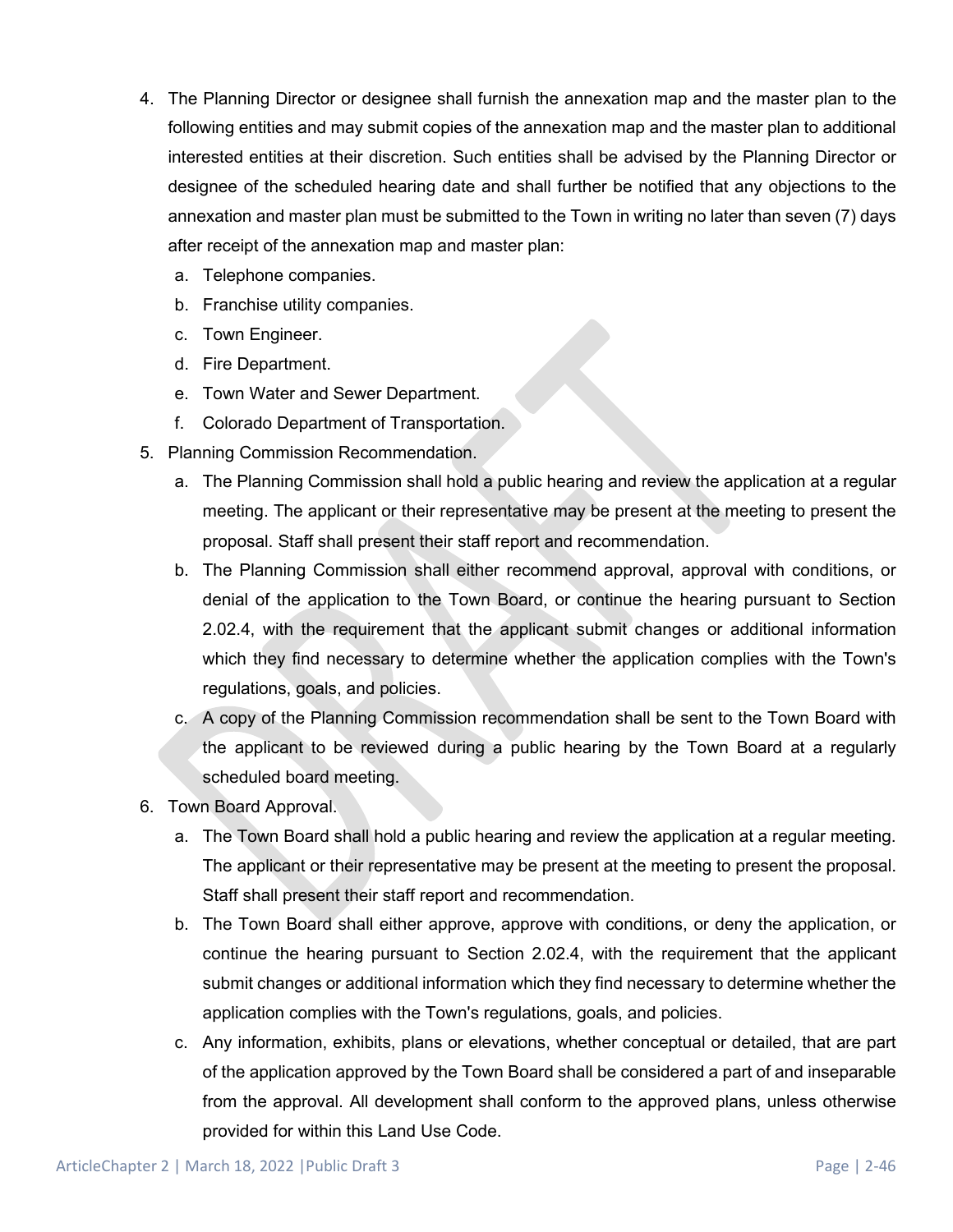#### 2.21.5 **Annexation Impact Report**.

- A. For all annexations in excess of ten (10) acres, the Town shall prepare an impact report regarding the proposed annexation not less than twenty-five (25) days before the date of the annexation hearing. One (1) copy of the impact report shall be filed with the Larimer County Board of County Commissioners within five (5) days thereafter. The preparation and filing of the annexation impact report may be waived upon approval of the Larimer County Board of County Commissioners.
- B. The annexation impact report shall include the following:
	- 1. A map or maps of the Town and adjacent territory showing the following information:
		- a. The present and proposed boundaries of the Town in the vicinity of the proposed annexation.
		- b. The present streets, major trunk water lines, sewer interceptors and outfalls, other utility lines and ditches and the proposed extension of such streets and utility lines in the vicinity of the proposed annexation.
		- c. The existing and proposed land use pattern in the areas to be annexed.
	- 2. A copy of any draft or final pre-annexation agreement, if available.
	- 3. A statement of the Town's plans for extending or providing municipal services within the area to be annexed.
	- 4. A statement of the Town's plans for the financing of municipal services to be extended into the area to be annexed.
	- 5. A statement identifying all existing districts within the area to be annexed.
	- 6. A statement of the effect of the annexation upon the school district governing the area to be annexed, as is more fully set forth above.
- 2.21.6 **Consideration of Annexation Ordinance**. Upon the submission of documentation in accordance with this Article and upon compliance with the notice and hearing requirements as set forth in the Colorado Municipal Annexation Act of 1965, as amended, the Town Board may consider the approval of an ordinance annexing the subject property to the Town. If the Town Board considers and disapproves the ordinance, no similar request may be heard for a period of one (1) year from the date of denial.

### 2.21.7 **Findings for Approval.**

- 1. The annexation is consistent with the Comprehensive Plan and the intent stated in this Land Use Code;
- 2. The annexation shall not create any additional cost or burden on then-existing residents of the Town to provide public facilities and additional community services in any newly-annexed area;
- 3. The applicant has demonstrated that they arranged with the school district regarding the dedication of school sites, or payment of fees in lieu of said dedication, as may be agreed to among the applicant, the school district, and the Town;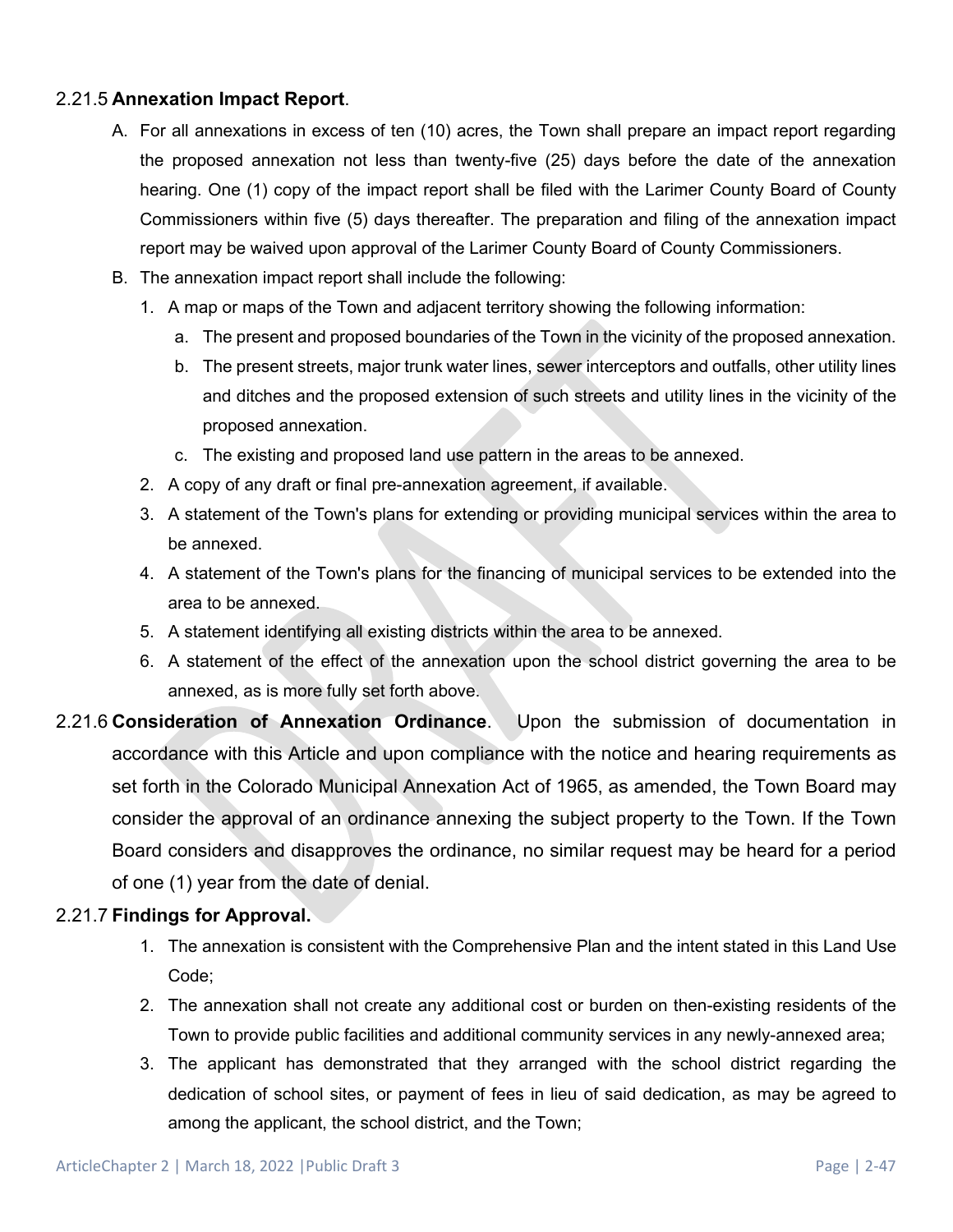- 4. All existing and proposed streets in newly annexed territory shall be constructed in compliance with all current Town standards unless the Town determines that the existing streets will provide appropriate access during all seasons of the year to all lots fronting on each street; and that the curbs, gutters, sidewalks, bike lanes, culverts, drains, and other structures necessary to the use of such streets or highways are satisfactory or not necessary to promote public safety. The location, type, character and dimensions of all structures and the grades for all existing or proposed street work shall be subject to approval by the Town;
- 5. The annexation is in the best interest of the citizens of the Town of Wellington; and
- 6. The annexation is consistent with any other prior approvals and official plans and policies created under the guidance of that plan for these areas (e.g., The Comprehensive Plan, specific area plans like a Downtown Corridor Study, etc.).
- 2.21.8 **Final Submission**. If the Town Board approves an annexation ordinance, the applicant shall submit to the Planning Department the final annexation map and master plan within ten (10) days of the effective date of the annexation ordinance.

## **2.22 Variance**

- 2.22.2 **Purpose**. A variance provides relief from the strict application of a standard to a specific site that would create an unnecessary hardship or practical difficulties on all reasonable use of the property.
- 2.22.3 **Applicability**. Variances may be sought for relief from dimensional and numerical standards of this Land Use Code. Variances may not be sought to vary the allowed use on a property.
- 2.22.4 **Procedure**. All applications for Variances shall comply with the following specific procedures in addition to the general procedures set forth in Section 2.04.
	- A. *Pre-application Conference*. A pre-application conference is required for a variance application to discuss specific application procedures, criteria, and requirements for a formal application.
	- B. *Application Submittal*. The variance application shall include:
		- 1. A site plan detailing property boundaries, footprints of all existing and proposed buildings, parking configuration, location of all utilities and easements, and any other details required to demonstrate conformance with all regulations and development standards applicable to the proposed zoning district;
		- 2. A written narrative justifying why the proposed variance fits in with the surrounding neighborhood;
		- 3. Conceptual building plans, including elevations, exterior materials, doors, decks, etc., if applicable;
		- 4. Any other information identified in the pre-application meeting.
	- C. *Review and approval*.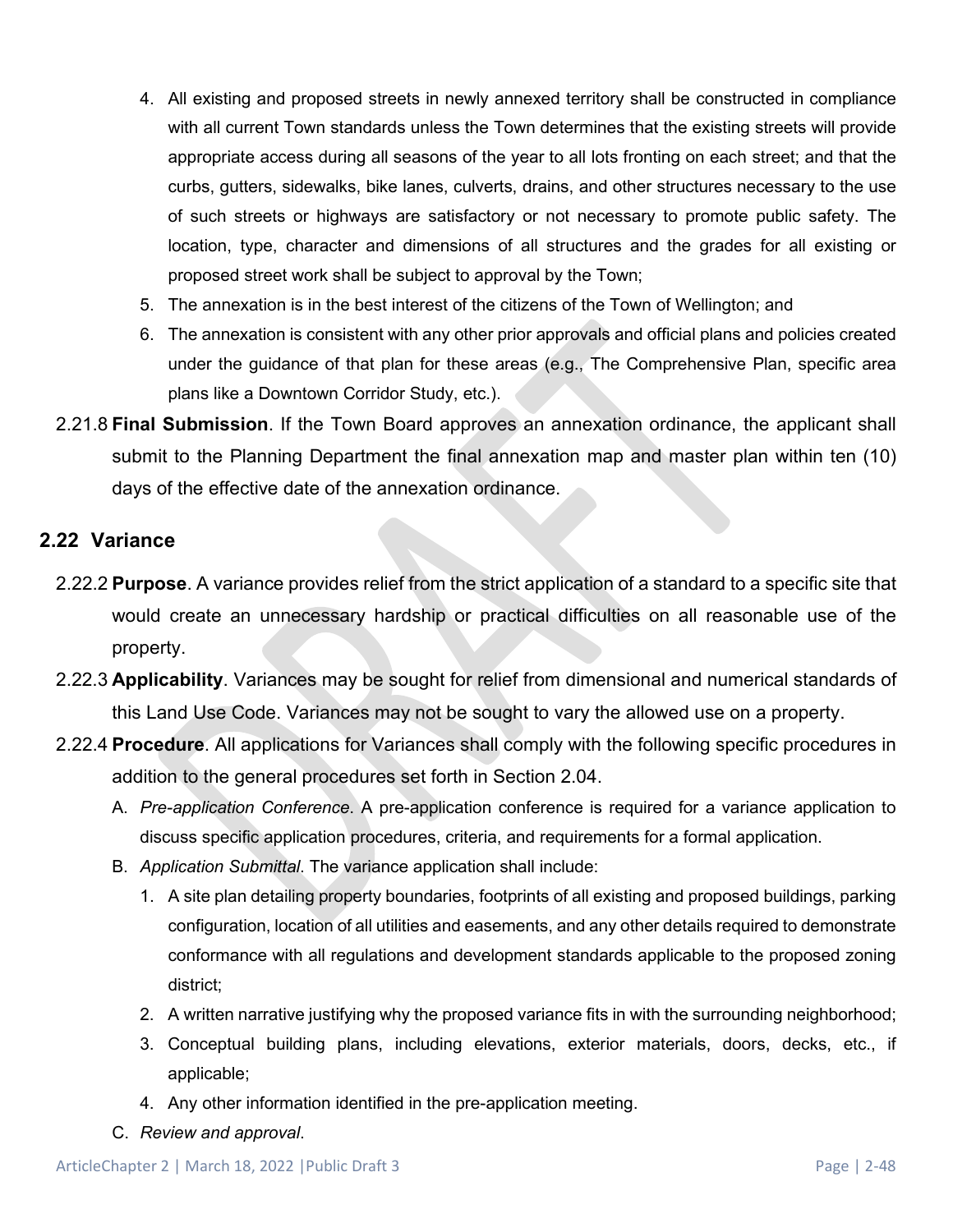- 1. Board of Adjustments Review.
	- a. The Board of Adjustments shall hold a public hearing and review the application at a regular meeting. Public notice shall be given pursuant to Section 2.02. The applicant or their representative may be present at the meeting to present the proposal. Staff shall present their staff report and recommendation.
	- b. The Board of Adjustments shall either approve, approve with conditions, or deny the application, or continue the hearing pursuant to Section 2.02.4, with the requirement that the applicant submit changes or additional information which they find necessary to determine whether the application complies with the Town's regulations, goals, and policies.
	- c. Any information, exhibits, plans or elevations, whether conceptual or detailed, that are part of the application approved by the Board of Adjustments shall be considered a part of, and inseparable from, the approval. All development shall conform to the approved plans, unless otherwise provided for within this Land Use Code.

### 2.22.5 **Findings for Approval**.

- A. The relief requested is consistent with the Comprehensive Plan and the intent stated in this Land Use Code;
- B. Strict application of the regulation will result in an unnecessary hardship and practical difficulties on all reasonable use of the land intended by the existing zoning, as opposed to convenience or benefit of the applicant or a specific application;
- C. The need for the variance is due to specific and unique physical conditions on the site that do not exist on similarly situated land in the area;
- D. The manner in which strict application of the regulation deprives the applicant of reasonable use of the land compared to other similarly situated land in the area;
- E. The circumstances warranting the variance are not the result of actions by the applicant, or could not be reasonably avoided by actions of the applicant;
- F. Granting the variance will not harm the public health, safety and welfare or the purposes and intent of these regulations;
- G. The relief requested is the minimum necessary to alleviate the hardship and practical difficulties; and
- H. The relief requested is consistent with any other prior approvals and official plans and policies created under the guidance of that plan for these areas (e.g., The Comprehensive Plan, specific area plans like a Downtown Corridor Study, etc.).

## **2.23 Appeals**

2.23.2 **Purpose**. This section sets forth the process for appealing land use decisions made by any applicant, administrative official, board, or commission under this Code.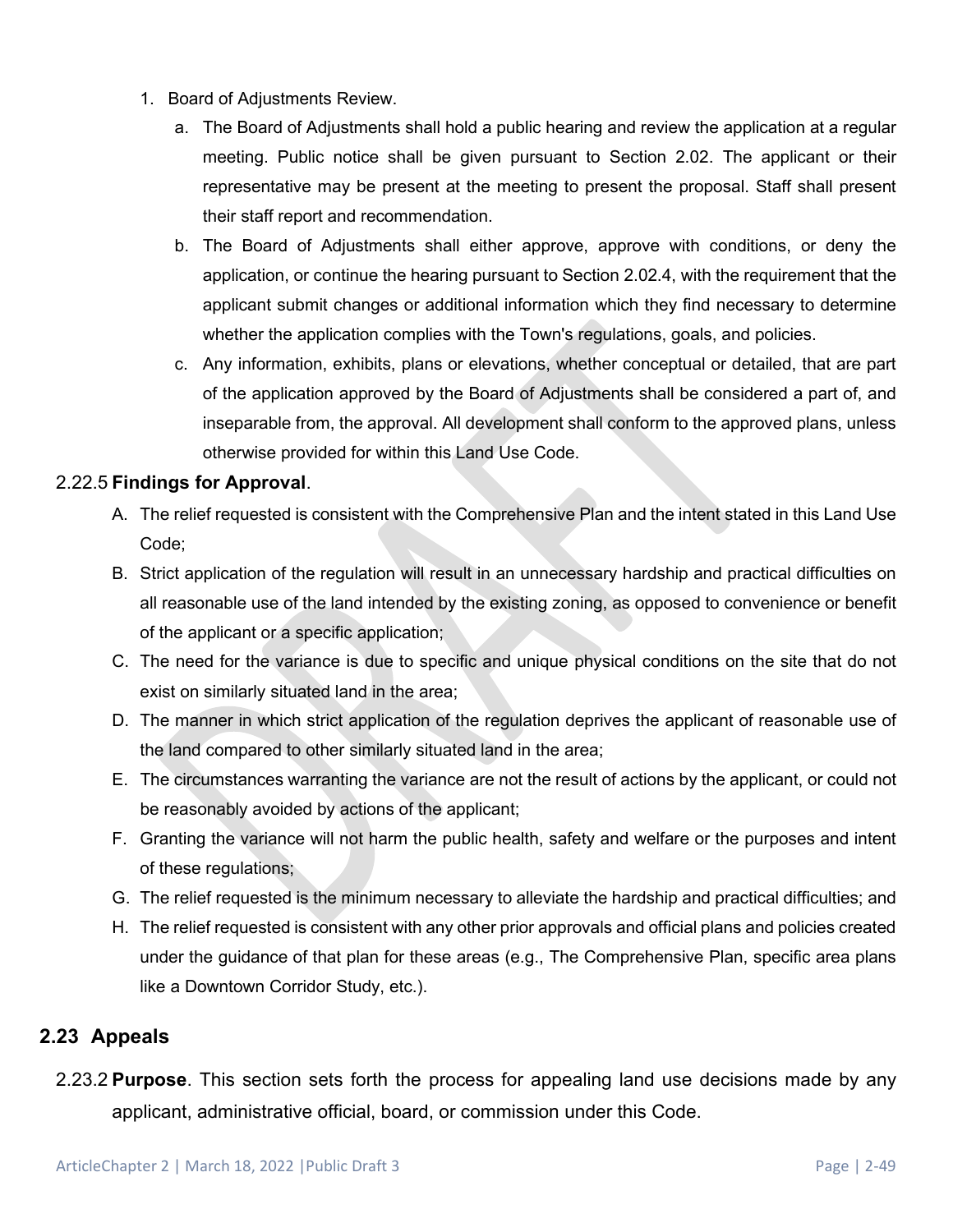- 2.23.3 **Applicability**. An appeal application may be initiated by any person aggrieved by a final decision made by an administrative officer or agency, based upon or made in the course of the administration or enforcement of this Code. Appeals are made in accordance with C.R.S. § 31- 23-307.
	- A. Appeals may be taken by any officer, department, board, or commission of the Town affected by the grant or refusal of the building permit, or by other decision of the administrative officer or agency, based on or made in the course of administration or enforcement of this regulation.
	- B. *Appeal of Administrative Decisions*. Appeals of all administrative decisions shall be to the Board of Adjustment.
	- C. *Appeal of Planning Commission Decisions*. Appeals of all Planning Commission decisions shall be to the Town Board.
	- D. *Appeal of Town Board Decisions*. Appeals of any final decision by the Town Board decisions made pursuant to this Code shall be to the District Court in the manner set forth in the Colorado Rules of Civil Procedure.
	- E. *Appeal of Board of Adjustment Decisions*. Appeals of any decision of the Board of Adjustments shall be to the District Court in the manner set forth in the Colorado Rules of Civil Procedure.

### 2.23.4 **Procedure**.

- A. *Pre-application Conference*. A pre-application conference is not required for an appeal of an administrative decision, but may be used to discuss specific application procedures, criteria, and requirements for a formal application.
- B. *Application Submittal*. Appeals shall be:
	- 1. Made in writing and submitted to the Planning Director stating the specifics of the appeal, the grounds for the requested relief, and include all pertinent records of the decision.
	- 2. Made within 30 days of the final decision.
	- 3. Demonstrate that the decision is final and that all other administrative remedies have been exhausted.
- C. *Review*. Upon receipt of a formal application staff will conduct an internal review and may supplement the application with any additional records on the decision.
	- 1. Upon submittal of a formal application, staff shall only review the application to confirm that it is complete and that the appeal is heard by the appropriate review body. The staff report shall not make a formal recommendation, but rather shall include only the necessary facts to warrant an appeal, which shall be provided by the appellant.
	- 2. The appellant has the burden of proving the necessary facts to warrant approval of an appeal by the appropriate decision-making body. Such proof shall be provided at time of a written application with the non-refundable application fee. If the appellant fails to provide facts warranting an appeal, the application shall be rejected.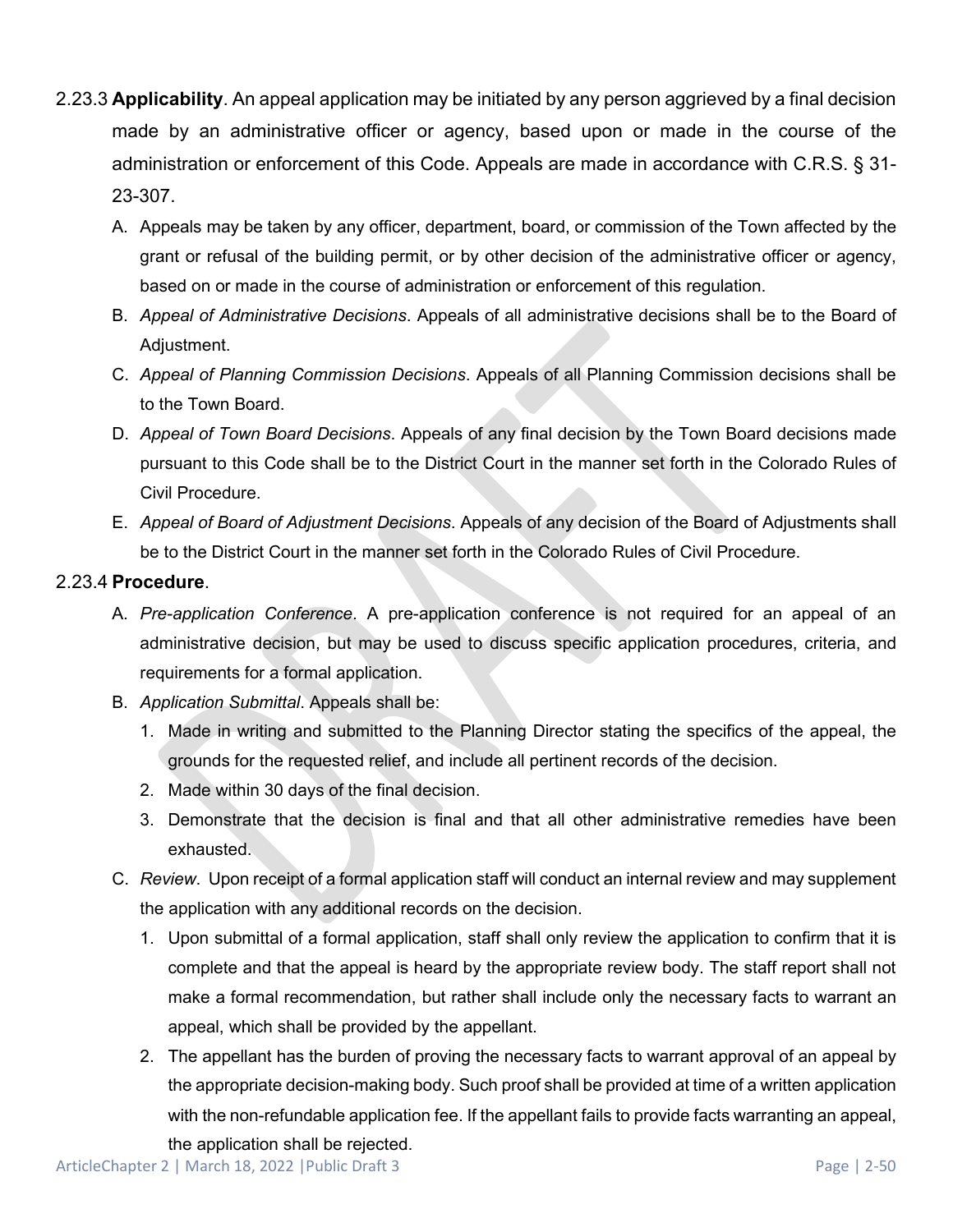- 3. An appeal stays all proceedings from further action unless the Town Administrator determines that a stay would create adverse impacts to the health, safety, and welfare of the Town or subject neighborhood.
- D. *Public Hearings*.
	- 1. The Board of Adjustments or Town Board of Trustees, as applicable, shall review the application subject to the criteria in this section. Upon the close of the public hearing the Board of Adjustments or Town Board of Trustees, as applicable, shall either affirm the decision of the administrative official or Planning Commission, affirm the decision of the administrative official or Planning Commission with specific conditions and modifications, overturn the decision of the administrative official or Planning Commission and make the decision that the Board of Adjustments or Town Board of Trustees, as applicable, determines should be made, or continue the application to collect additional information pertinent to the application or to take the matter under advisement.
		- a. If the hearing is postponed, new notice shall be required.
		- b. The continued hearing shall occur at the next regular meeting, or at some other time within 60 days with the consent of the applicant. No application may be postponed more than once without the applicant's consent.
	- 2. No decision of the Board of Adjustments or Town Board of Trustees, as applicable, may exceed the authority granted to the administrative official or Planning Commission under these regulations,
	- 3. The appeal authority may reverse a previous decision in whole or in part, or may modify the order, requirement, decision, or determination appealed from.
	- 4. The appeal authority may attach conditions of approval on any appeal to ensure the health, safety, and welfare of the Town.
- 2.23.5 **Findings for Approval**. In reviewing and determining whether to affirm, reverse, or amend a decision of another decision-making body, the current decision-making body shall consider the following findings:
	- A. Whether the decision of the administrative official or Planning Commission was a clear error, as opposed to fairly debatable, according to the provisions of these regulations.
	- B. The interpretation instructions of these regulations.
	- C. The purposes, intent, and design objectives of any standards that are subject to the appeal.
	- D. The record on the application, including the official plans and policies of the Town used to evaluate the application or make the decision.
	- E. Whether the final decision and the grounds for relief requested in the appeal are within the authority granted by these regulations.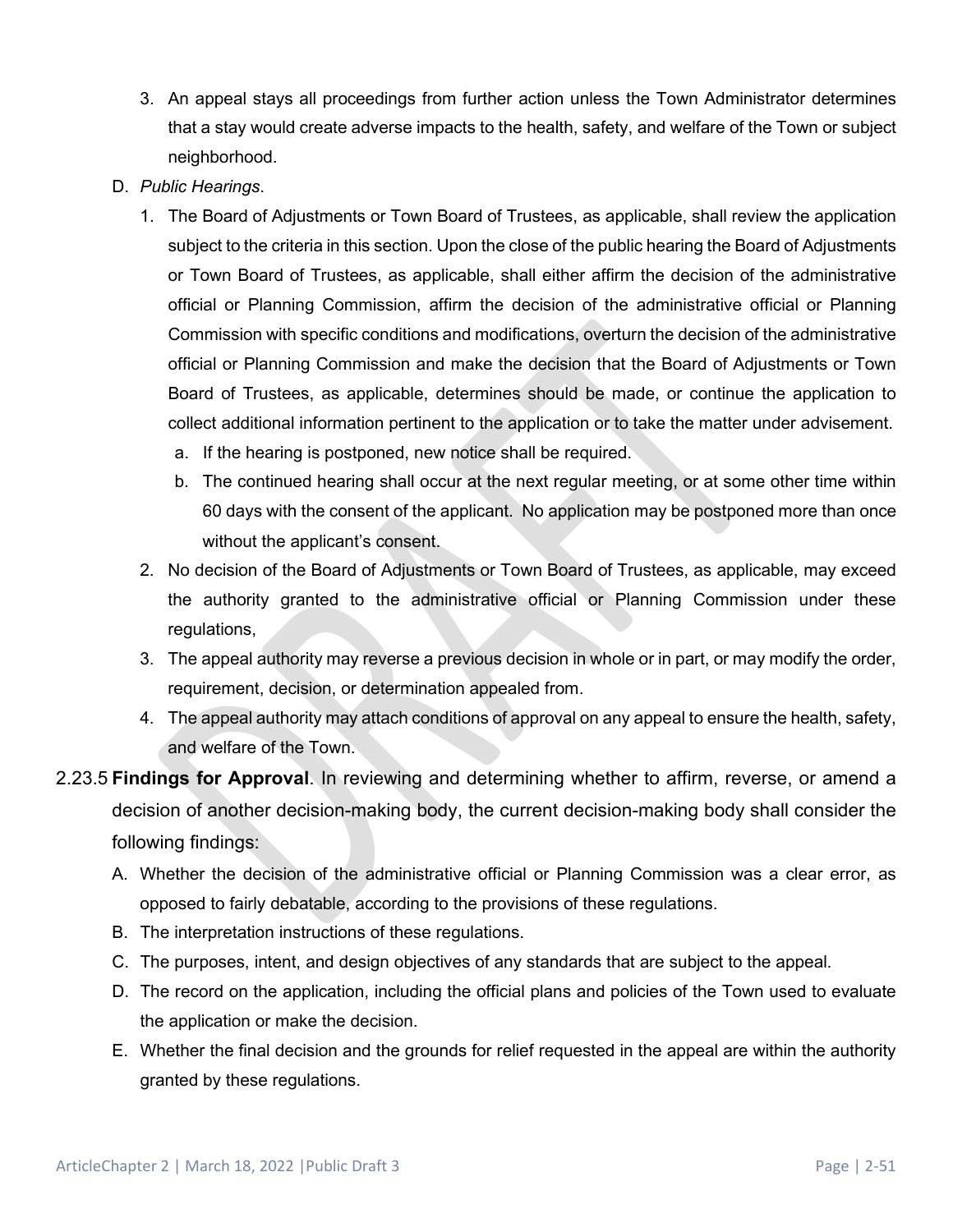- F. Whether there are other more appropriate and applicable procedures to achieve the applicant's proposed objective, such as a plan amendment, text amendment, planned zoning districts, a zoning map amendment, or a variance.
- 2.23.6 **Post Decision Actions**. Any further appeals from the appropriate appeal authority shall be made as provided by law.

## **2.24 Special Review**

- 2.24.2 **Purpose**. Special Review approval provides an administrative process for approving permitted uses that have specific design standards associated with them
- 2.24.3 **Applicability**. Because of their unusual or special characteristics, special uses require review and evaluation so that they may be located properly with respect to their effects on surrounding properties. The review process prescribed in this section assures compatibility and harmonious development between conditional uses, surrounding properties and the Town's goals and policies. Special review uses may be permitted subject to compliance with standards specified in Article 5 to ensure compatibility with surrounding uses.
- 2.24.4 **Procedure.** All special review applications shall comply with the following specific procedures in addition to the general application procedures in Section 2.04.3.
	- A. *Pre-application Conference*. A pre-application conference is required for a special use application to discuss specific application procedures, criteria, and requirements for a formal application.
	- B. *Land Use Application Submittal*. In addition to the requirements set forth in Section 2.04.3, a special review application shall include the following:
		- 1. A written statement and any graphics necessary to describe the precise nature of the proposed use and its operating characteristics and to illustrate how all conditional use review criteria have been satisfied.
		- 2. A map showing the proposed development of the site, including any applicable topography, building locations, parking, traffic circulation, usable open space, landscaped area and utilities and drainage features.
		- 3. Preliminary building plans and elevations sufficient to indicate the dimensions, general appearance, and scale of all buildings.
		- 4. Such additional material as the Planning Director or designee may prescribe or the applicant may submit pertinent to the application.
	- *C. Review and Approval.* 
		- 1. Administrative Approval.
			- a. The Planning Director or designee shall either approve, approve with conditions, or deny the application.